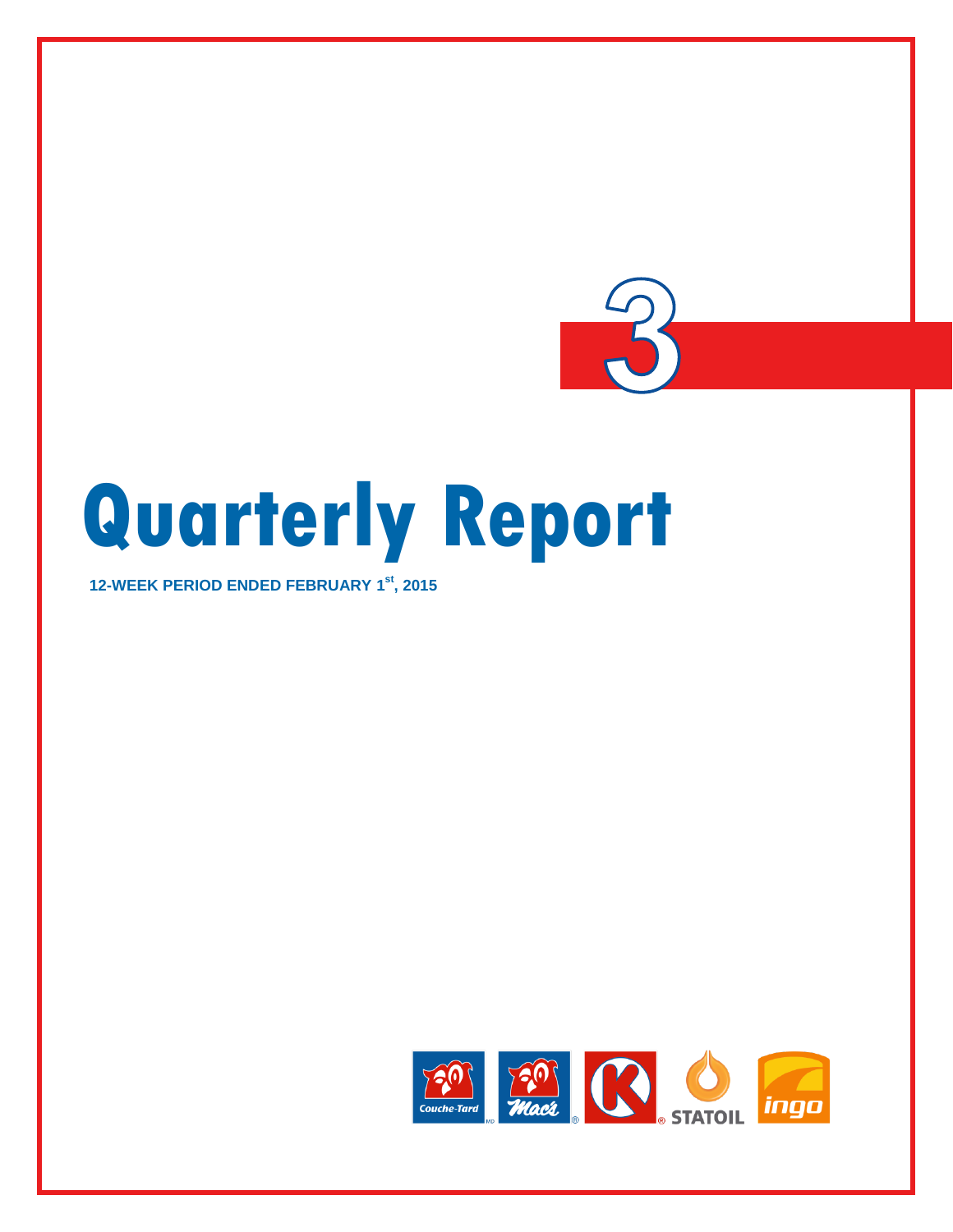# **Management's Discussion and Analysis**

*The purpose of this Management's Discussion and Analysis ("MD&A") is, as required by regulators, to explain management's point of view on Alimentation Couche-Tard Inc.'s ("Couche-Tard") financial condition and results of operations as well as its performance during the third quarter of the fiscal year ending April 26, 2015. More specifically, it aims to let the reader better understand our development strategy, performance in relation to objectives, future expectations and how we address risk and manage our financial resources. This MD&A also provides information to improve the reader's understanding of the consolidated financial statements and related notes. It should therefore be read in conjunction with those documents. By "we", "our", "us" and "the Corporation", we refer collectively to Couche-Tard and its subsidiaries.*

*Except where otherwise indicated, all financial information reflected herein is expressed in United States dollars ("US dollars") and determined on the basis of International Financial Reporting Standards ("IFRS") as issued by the International Accounting Standards Board ("IASB"). We also use measures in this MD&A that do not comply with IFRS. When such measures are presented, they are defined and the reader is informed. This MD&A should be read in conjunction with the annual consolidated financial statements and related notes included in our 2014 Annual Report, which, along with additional information relating to Couche-Tard, including the most recent Annual Information Form, is available on SEDAR at www.sedar.com and on our website at http://corpo.couche-tard.com.*

# **Forward-Looking Statements**

This MD&A includes certain statements that are "forward-looking statements" within the meaning of the securities laws of Canada. Any statement in this MD&A that is not a statement of historical fact may be deemed to be a forward-looking statement. When used in this MD&A, the words "believe", "could", "should", "intend", "expect", "estimate", "assume" and other similar expressions are generally intended to identify forward-looking statements. It is important to know that the forwardlooking statements in this MD&A describe our expectations as at March 17, 2015, which are not guarantees of the future performance of Couche-Tard or its industry, and involve known and unknown risks and uncertainties that may cause Couche-Tard's or the industry's outlook, actual results or performance to be materially different from any future results or performance expressed or implied by such statements. Our actual results could be materially different from our expectations if known or unknown risks affect our business, or if our estimates or assumptions turn out to be inaccurate. A change affecting an assumption can also have an impact on other interrelated assumptions, which could increase or diminish the effect of the change. As a result, we cannot guarantee that any forward-looking statement will materialize and, accordingly, the reader is cautioned not to place undue reliance on these forward-looking statements. Forward-looking statements do not take into account the effect that transactions or special items announced or occurring after the statements are made may have on our business. For example, they do not include the effect of sales of assets, monetization, mergers, acquisitions, other business combinations or transactions, asset write-downs or other charges announced or occurring after forward-looking statements are made.

Unless otherwise required by applicable securities laws, we disclaim any intention or obligation to update or revise the forward-looking statements, whether as a result of new information, future events or otherwise.

The foregoing risks and uncertainties include the risks set forth under "Business Risks" in our 2014 Annual Report as well as other risks detailed from time to time in reports filed by Couche-Tard with securities regulators in Canada.

# **Our Business**

We are the leader in the Canadian convenience store industry. In the United States, we are the largest independent convenience store operator in terms of number of company-operated stores. In Europe, we are a leader in convenience store and road transportation fuel in Scandinavian countries and in the Baltic countries while we have a significant presence in Poland.

As of February 1, 2015, our network comprises 6,314 convenience stores throughout North America, including 4,870 stores with road transportation fuel dispensing. Our North-American network consists of 13 business units, including nine in the United States covering 40 states and four in Canada covering all ten provinces. More than 60,000 people are employed throughout our network and at the service offices in North America.

In Europe, we operate a broad retail network across Scandinavia (Norway, Sweden, Denmark), Poland, the Baltics (Estonia, Latvia, Lithuania) and Russia with 2,233 stores as at February 1, 2015, the majority of which offer road transportation fuel and convenience products while the others are unmanned automated service-stations which offer road transportation fuel only. We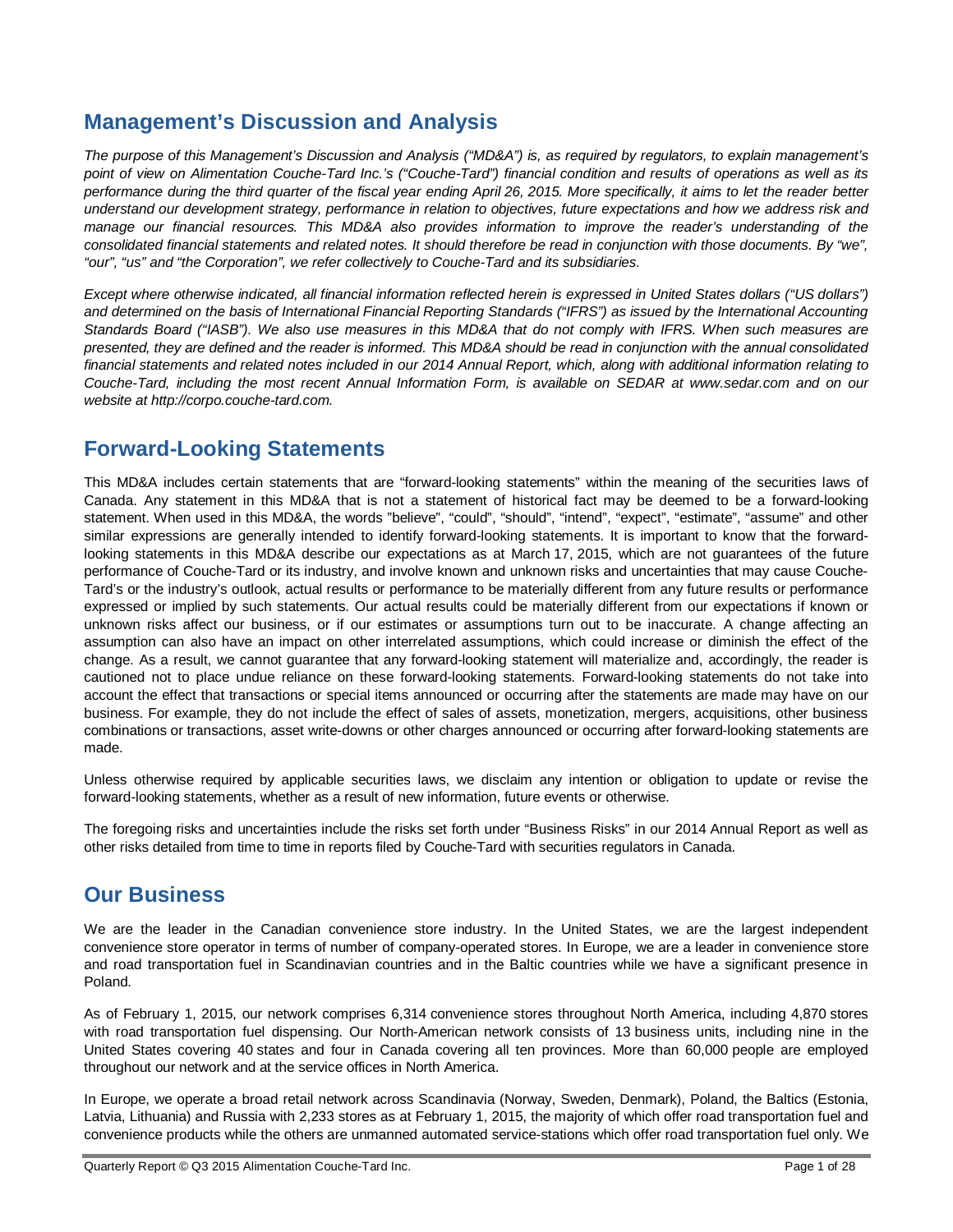also offer other products, including stationary energy, marine fuel, lubricants and chemicals. We operate key fuel terminals and fuel depots in eight countries. Including employees at Statoil branded franchise stations, about 17,500 people work in our retail network, terminals and service offices across Europe.

In addition, about 4,600 stores are operated by independent operators under the Circle K banner in 12 other countries or regions worldwide (China, Guam, Honduras, Hong Kong, Indonesia, Japan, Macau, Malaysia, Mexico, the Philippines, the United Arab Emirates and Vietnam) which brings the total network to over 13,100 stores worldwide.

Our mission is to offer our clients a quick and outstanding service by developing a customized and friendly relationship while still finding ways to surprise them on a daily basis. In this regard, we strive to meet the demands and needs of our clientele based on their regional requirements. To do so, we offer consumers food and beverage items, road transportation fuel and other high-quality products and services designed to meet clients' demands in a clean and welcoming environment. Our positioning in the industry stems primarily from the success of our business model, which is based on a decentralized management structure, an ongoing comparison of best practices and operational expertise that is enhanced by our experience in the various regions of our network. Our positioning is also a result of our focus on in-store merchandise, as well as our continued investments in our stores.

# **Value creation**

In the United States, the convenience store sector is fragmented and in a consolidation phase. We are participating in this process through our acquisitions and the market shares we gain when competitors close sites as well as by improving our offering. In Europe and Canada, the convenience store sector is often dominated by a few major players, including integrated oil companies. Some of these integrated oil companies are in the process of selling or are expected to sell their retail assets. We intend to study investment opportunities that might come to us through this process.

However, despite this context, acquisitions have to be concluded at reasonable conditions in order to create value for our Corporation and its shareholders. Therefore, we do not favour store count growth to the detriment of profitability. In addition to our participation in the consolidation phase of our sector and in the selling by integrated oil companies of their retail assets, it has to be noted that in recent years, organic contribution has played an important role in the growth of our net earnings. The on-going improvement of our offer, including fresh products, supply terms and the efficiency of our business have been a highlight, especially with the absence of significant acquisitions and net growth in store count prior to the acquisition of Statoil Fuel & Retail. Thus, all these elements contributed to the growth in net earnings and to value creation for our shareholders and other stakeholders. We intend to continue in this direction.

# **Exchange Rate Data**

We use the US dollar as our reporting currency which provides more relevant information given the predominance of our operations in the United States and the significant portion of our debt denominated in US dollars, taking into account our cross currency interest rate swaps.

The following table sets forth information about exchange rates based upon closing rates expressed as US dollars per comparative currency unit:

|                                | 16-week periods ended   |                  | 40-week periods ended   |                  |
|--------------------------------|-------------------------|------------------|-------------------------|------------------|
|                                | <b>February 1, 2015</b> | February 2, 2014 | <b>February 1, 2015</b> | February 2, 2014 |
| Average for period             |                         |                  |                         |                  |
| Canadian Dollar <sup>(1)</sup> | 0.8625                  | 0.9394           | 0.9043                  | 0.9566           |
| Norwegian Krone <sup>(2)</sup> | 0.1398                  | 0.1641           | 0.1526                  | 0.1667           |
| Swedish Krone <sup>(2)</sup>   | 0.1308                  | 0.1536           | 0.1397                  | 0.1529           |
| Danish Krone <sup>(2)</sup>    | 0.1642                  | 0.1826           | 0.1730                  | 0.1793           |
| Zloty $\frac{2}{2}$            | 0.2886                  | 0.3258           | 0.3071                  | 0.3172           |
| Euro $(2)$                     | 1.2235                  | 1.3622           | 1.2925                  | 1.3371           |
| Lats $(2)$                     | -                       | 1.9384           | $\blacksquare$          | 1.9050           |
| Litas $(3)$                    | 0.3611                  | 0.3945           | 0.3794                  | 0.3873           |
| Ruble $(2)$                    | 0.0187                  | 0.0303           | 0.0233                  | 0.0307           |
|                                |                         |                  |                         |                  |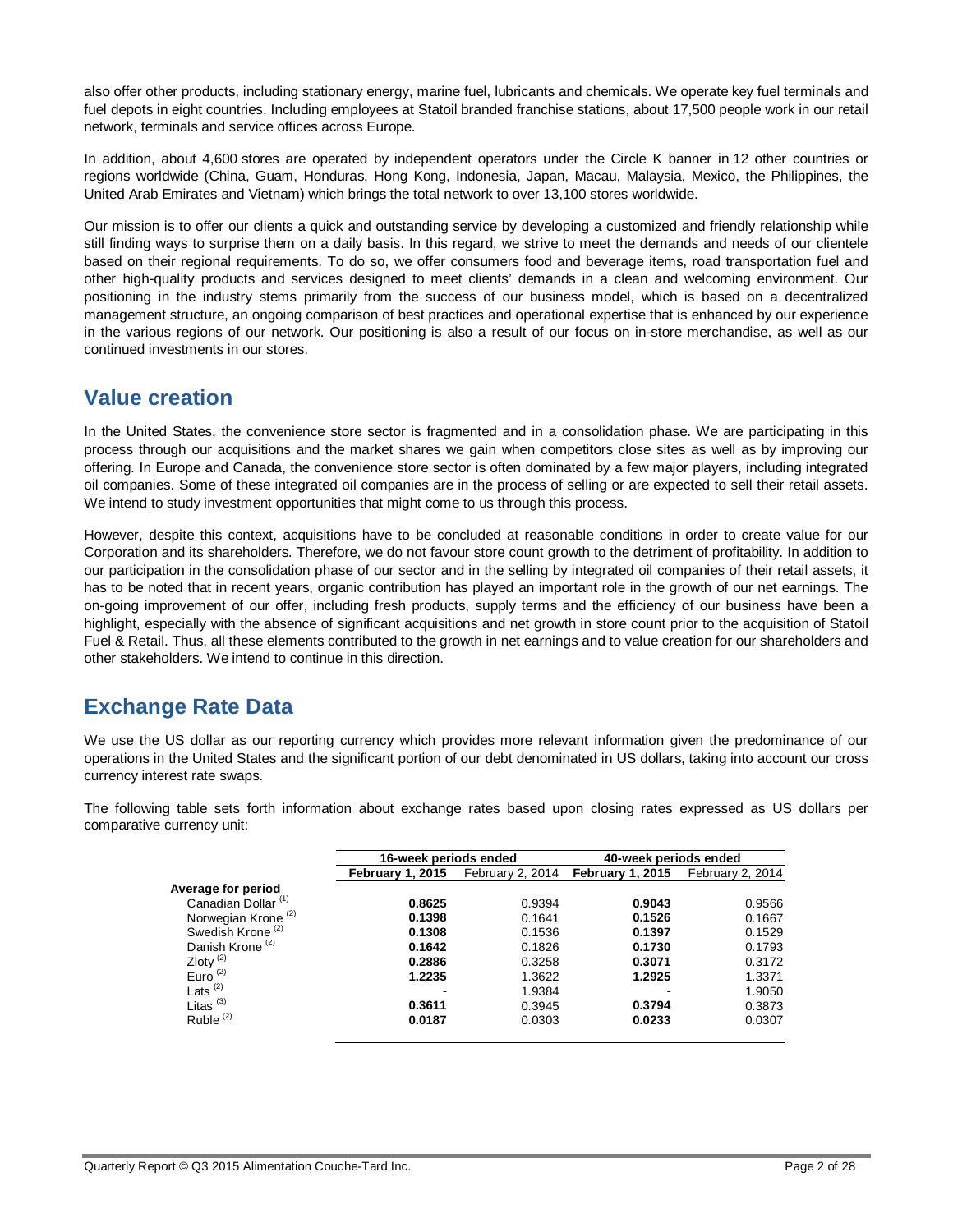|                 | As at February 1, 2015 | As at April 27, 2014 |  |
|-----------------|------------------------|----------------------|--|
| Period end      |                        |                      |  |
| Canadian Dollar | 0.7867                 | 0.9061               |  |
| Norwegian Krone | 0.1290                 | 0.1681               |  |
| Swedish Krone   | 0.1209                 | 0.1537               |  |
| Danish Krone    | 0.1517                 | 0.1858               |  |
| Zloty           | 0.2699                 | 0.3301               |  |
| Euro            | 1.1290                 | 1.3870               |  |
| Litas           |                        | 0.4018               |  |
| Ruble           | 0.0142                 | 0.0281               |  |
|                 |                        |                      |  |

(1) Calculated by taking the average of the closing exchange rates of each day in the applicable period.<br>(2) Average rate for the period from October 13, 2014 to January 31, 2015 for the 16-week period ended February 1, 20 ended February 1, 2015, from October 14, 2013 to January 31, 2014 for the 16-week period ended February 2, 2014 and from May 1, 2013 to January 31, 2014 for the 40-week period ended February 2, 2014. Calculated using the average exchange rate at the close of each day for the stated period.<br>(3) On January 1, 2015, Lithuania changed its currency from litas to euro. The average rate is for t

February 1, 2015, from May 1, 2014 to December 31, 2014 for the 40-week period ended February 1, 2015, from October 14, 2013 to January 31, 2014 for the 16-week period ended February 2, 2014 and from May 1, 2013 to January 31, 2014 for the 40-week period ended February 2, 2014. Calculated using the average exchange rate at the close of each day for the stated period.

On January 1, 2015, Lithuania changed its official currency from the litas to euro. Results from the Lithuanian operations prior to the conversion date were converted using the litas exchange rates as described in footnote 3 above while results from the Lithuanian operations following this date were converted using euro exchange rates. Balance sheet items from Lituanian operations as at February 1, 2015 were converted using the euro exchange rate. This change in currency did not materially affect our consolidated financial statements.

Considering we use the US dollar as our reporting currency, in our consolidated financial statements and in the present document, results from our Canadian, European and corporate operations are translated into US dollars using the average rate for the period. Unless otherwise indicated, variances and explanations regarding changes in the foreign exchange rate and the volatility of the Canadian dollar and European currencies which we discuss in the present document are therefore related to the translation into US dollars of our Canadian, European and corporate operations results.

# **Overview of the Third Quarter of Fiscal 2015**

Net earnings amounted to \$248.1 million for the third quarter of fiscal 2015, up 36.1% over the corresponding period of fiscal 2014. Results for the third quarter of fiscal 2015 include a net foreign exchange loss of \$16.6 million, a \$10.4 million loss from the disposal of our aviation fuel business, a restructuring provision expense of \$8.1 million, a curtailment gain on defined benefits pension plans obligation of \$2.6 million, a negative impact of \$16.1 million on the tax expense related to an internal reorganization as well as a negative goodwill of \$0.6 million while results for the third quarter of fiscal 2014 included a net foreign exchange gain of \$10.4 million, a \$6.8 million impairment charge for a non-operational lubricant plant in Poland, a negative goodwill of \$6.6 million and a curtailment gain on defined benefits pension plans obligation of \$0.9 million.

Excluding these items as well as acquisition costs from both comparable quarters, net earnings for the third quarter of fiscal 2015 would have been approximately \$289.0 million (\$0.51 per share on a diluted basis) compared to \$175.0 million (\$0.31 per share on a diluted basis) for the third quarter of fiscal 2014, an increase of \$114.0 million, or 65.1%. A large portion of this significant increase is attributable to higher road transportation fuel margins, to the continuous strong organic growth from merchandise and services and road transportation fuel, to the contribution from acquisitions as well as to the decrease in financial expenses following the repayment of a significant portion of our debt. These items, which contributed to the growth in net earnings, were partially offset by the negative net impact from the translation of revenues and expenses from our Canadian and European operations into the US dollar and by a higher tax rate.

During the last quarter, we continued to improve our return on capital employed which was 17.8% for the 52-week period ended February 1, 2015 as well as our adjusted net interest bearing debt to adjusted EBITDAR ratio which stood at 1.71 as at February 1, 2015 compared to 3.6 shortly after the acquisition of Statoil Fuel & Retail.

# **Acquisition of The Pantry, Inc. ("The Pantry")**

On March 16, 2015, we closed the acquisition of 100% of the outstanding shares of The Pantry through an all-cash transaction valued at US \$36.75 per share, with a total enterprise value of approximately \$1.7 billion US including debt assumed. We financed this transaction with our existing credit facilities as modified. More details on the latter are available under the section "Liquidity and Capital Resources".

The Pantry is a leading convenience store operator in the southeastern United States and one of the largest independently operated convenience store chains in the United States. The Pantry operates approximately 1,500 stores in 13 states under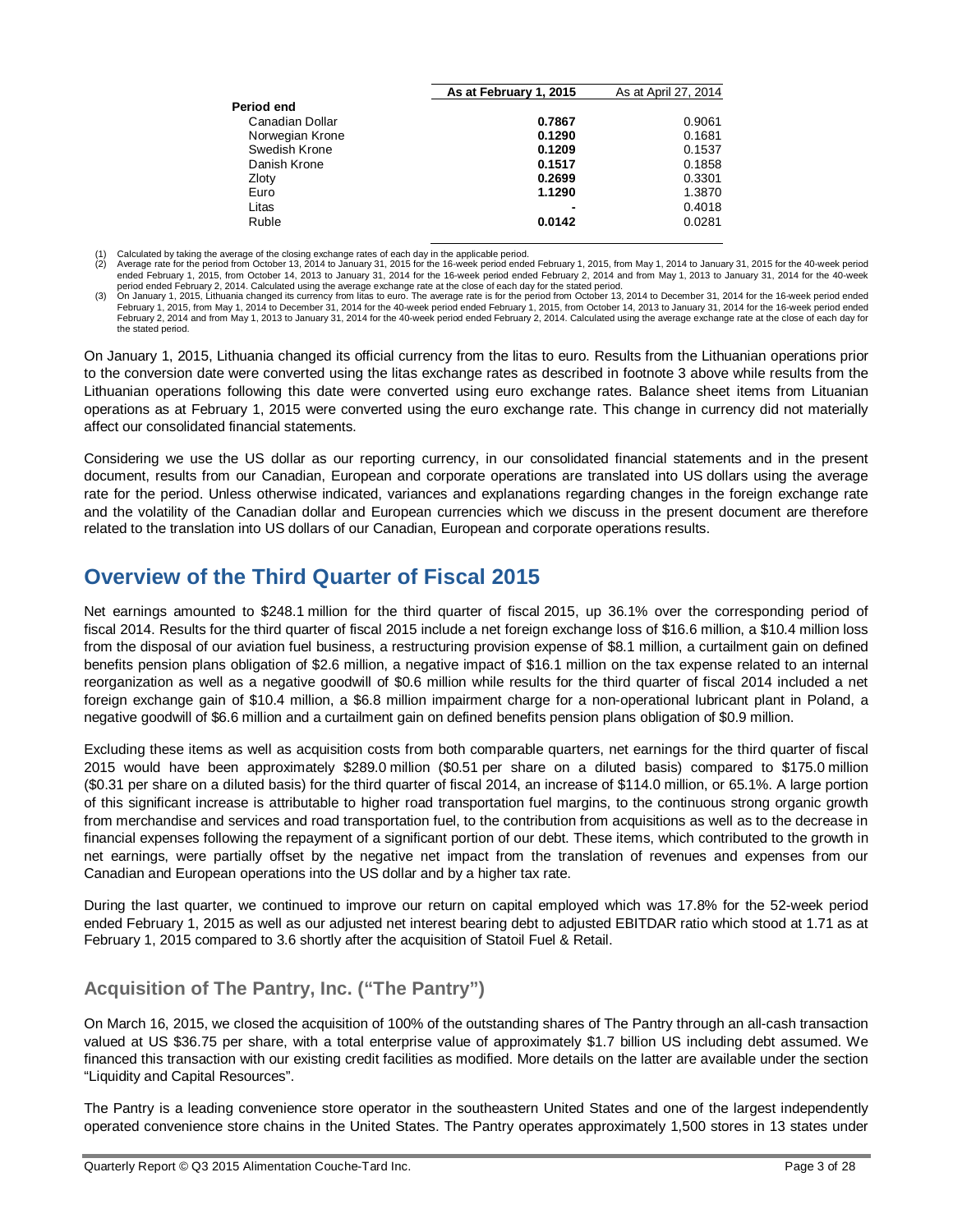select banners, including Kangaroo Express®, its primary operating banner. The Pantry's stores offer a broad selection of merchandise, as well as fuel and other services designed to appeal to the convenience needs of its customers. We should be able to realize up to \$85.0 million<sup>1</sup> of cost reductions over the next 24 months in addition to growing in-store and fuel volumes in this geographic area through the combination of business awareness, sharing of each company's best practices and better supply conditions.

# **Outstanding transactions**

On March 17, 2015, we entered into an agreement with A/S Dansk Shell, to acquire their retail business, comprising 315 service-stations, their commercial fuel business and their aviation fuel business. The service-stations are located in Denmark and comprise 225 full-service stations, 75 automated fuel stations and 15 truck stops. Of the 315 sites 140 are owned by Shell, 115 are leased from third parties and 60 are dealer-owned. This transaction is subject to standard regulatory approvals and closing conditions and we expect it will close before the end of fiscal year 2016. We expect to finance this transaction with our available cash and existing credit facilities. We are already operating a strong network in Denmark and we believe this new acquisition would complement it very well while allowing us to realize strong synergies.

On March 16, 2015, we entered into an agreement with Cinco J, Inc., Tiger Tote Food Stores, Inc., and their affiliates to acquire 21 high volume company-operated stores in the States of Texas, Mississippi and Louisiana. Pursuant to this transaction, we would own the land and buildings for 18 sites and would lease the land and own the buildings for the remaining three sites. As part of this agreement we would also acquire 151 dealer fuel supply agreements and five development properties. This transaction is subject to standard regulatory approvals and closing conditions and we expect it will close during the first quarter of fiscal 2016. We expect to finance this transaction with our available cash and existing credit facilities.

# **Statoil Fuel & Retail**

### *Quarterly results*

 $\overline{a}$ 

Our results for the 16 and 40-week periods ended February 1, 2015 include those of Statoil Fuel & Retail for the periods beginning October 13, 2014 and May 1, 2014, respectively and ending January 31, 2015, resulting in periods of 111 and 276 days, respectively. Our results for the 16 and 40-week periods ended February 2, 2014 include those of Statoil Fuel & Retail for the periods beginning October 14, 2013 and May 1, 2013, respectively and ending January 31, 2014, resulting in periods of 110 and 276 days, respectively.

Our consolidated balance sheet and store count as at February 1, 2015 include Statoil Fuel & Retail's balance sheet and store count as at January 31, 2015, as adjusted for significant transactions, if any, between those two dates.

The following table provides an overview of Statoil Fuel & Retail's accounting periods that will be incorporated in our upcoming consolidated financial statements:

| <b>Couche-Tard Quarters</b>                                                 | <b>Statoil Fuel &amp; Retail Equivalent Accounting Periods</b> | <b>Statoil Fuel &amp; Retail Balance</b><br>Sheet Date (1) |
|-----------------------------------------------------------------------------|----------------------------------------------------------------|------------------------------------------------------------|
| 12-week period ending April 26, 2015<br>$(4th$ quarter of fiscal 2015)      | From February 1, 2015 to April 30, 2015                        | April 30, 2015                                             |
| 12-week period ending July 19, 2015<br>$(1st$ quarter of fiscal 2016)       | From May 1, 2015 to July 19, 2015                              | June 30, 2015                                              |
| 12-week period ending October 11, 2015<br>$(2^{nd}$ quarter of fiscal 2016) | From July 20, 2015 to October 11, 2015                         | September 30, 2015                                         |
| 16-week period ending January 31, 2016<br>$(3rd$ quarter of fiscal 2016)    | From October 12, 2015 to January 31, 2016                      | January 31, 2016                                           |

The consolidated balance sheet will be adjusted for significant transactions, if any, occurring between Statoil Fuel & Retail balance sheet date and Couche-Tard balance sheet date

<sup>&</sup>lt;sup>1</sup> As our previously stated goal is considered a forward looking statement, we are required, pursuant to securities laws, to clarify that our synergies and cost reductions estimate is based on a number of important factors and assumptions. Among other things, our synergies and cost savings objective is based on our comparative analysis of organizational structures and current level of spending across our network as well as on our ability to bridge the gap, where relevant. Our synergies and cost reduction objective is also based on our assessment of current contracts in Europe and North America and how we expect to be able to renegotiate these contracts to take advantage of our increased purchasing power. In addition, our synergies and cost reduction objective assumes that we will be able to establish and maintain an effective process for sharing best practices across our network. Finally, our objective is also based on our ability to optimize our newly implemented ERP system in Europe. An important change in these facts and assumptions could significantly impact our synergies and cost reductions estimate as well as the timing of the implementation of our different initiatives.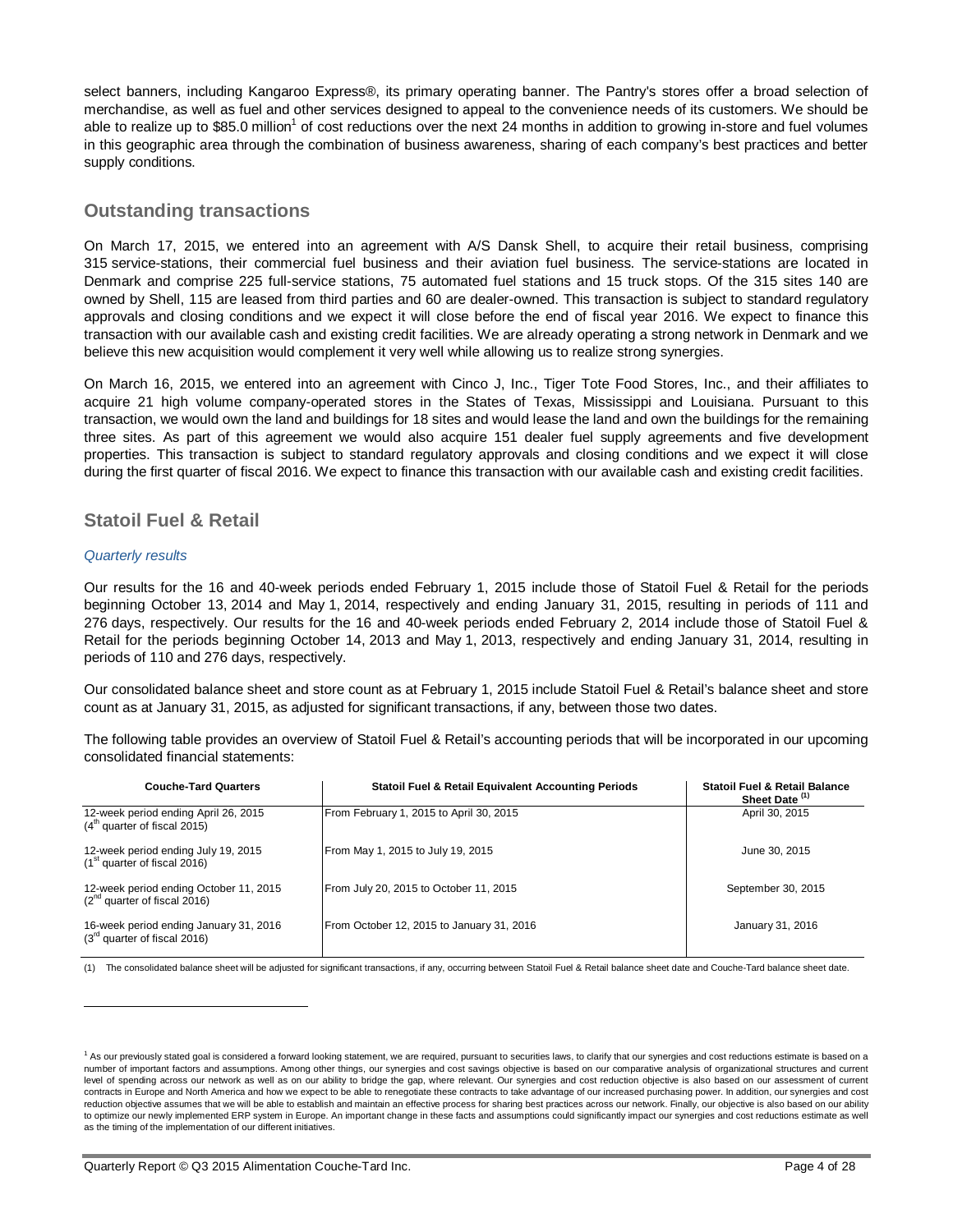### *Synergies and cost reduction initiatives*

Since the acquisition of Statoil Fuel & Retail, we have been actively working on identifying and implementing available synergies and cost reduction opportunities. Our analysis show that opportunities are numerous and promising. Some can be implemented immediately while others may take more time to implement since they require rigorous analysis and planning. The goal is to find the right balance in order not to jeopardize ongoing activities and projects already underway.

During the 16-week period ended February 1, 2015, we recorded synergies and cost savings estimated at approximately \$19.0 million, before income taxes. These synergies and cost reductions mainly impacted operating, selling, administrative and general expenses as well as cost of sales. Since the acquisition, we estimate that total realized annual synergies and cost savings amount to approximately \$140.0 million, before income taxes. We believe this amount does not necessarily represent the full annual impact of all of our initiatives.

These synergies and cost reductions came from a variety of sources including cost reductions following the delisting of Statoil Fuel & Retail, the renegotiation of certain agreements with our suppliers, the reduction of in-store costs and the restructuring of certain departments.

Our work of identification and implementation of available synergies and cost reduction opportunities is not over. Our teams continue to work actively on various projects that seem promising and which, along with the implementation and optimization of new information systems, should allow us to achieve our objectives. We therefore maintain our goal of annual synergies of up to \$200.0 million before the end of December 2015<sup>2</sup>.

### **Network growth**

### *Multi-sites acquisitions*

Since the beginning of the year, we acquired 68 stores through multi-sites acquisitions.

### *Single sites acquisition*

During the third quarter of fiscal 2015, we acquired eight company-operated stores through distinct transactions. Available cash was used for these acquisitions. Since the beginning of the year, we acquired 21 stores through distinct transactions.

### *Store construction*

 $\overline{a}$ 

We completed the construction and the relocation of 18 new stores and reconstruction of seven existing stores during the third quarter of fiscal 2015. Since the beginning of fiscal 2015, we completed the construction and relocation of 36 new stores and the reconstruction of eight existing stores.

We believe we should be able to add to our network a total of 80 to 100 stores during fiscal year 2015 through the construction, the relocation, the reconstruction of existing stores and the acquisition of single stores, which would represent a significant increase compared to the previous fiscal year.

 $^2$  As our previously stated goal is considered a forward looking statement, we are required, pursuant to securities laws, to clarify that our synergies and cost reductions estimate is based on a number of important factors and assumptions. Among other things, our synergies and cost savings objective is based on our comparative analysis of organizational structures and current<br>level of spending across our network a contracts in Europe and North America and how we expect to be able to renegotiate these contracts to take advantage of our increased purchasing power. In addition, our synergies and cost reduction objective assumes that we will be able to establish and maintain an effective process for sharing best practices across our network. Finally, our objective is also based on our ability to optimize our newly implemented ERP system in Europe. An important change in these facts and assumptions could significantly impact our synergies and cost reductions estimate as well as the timing of the implementation of our different initiatives.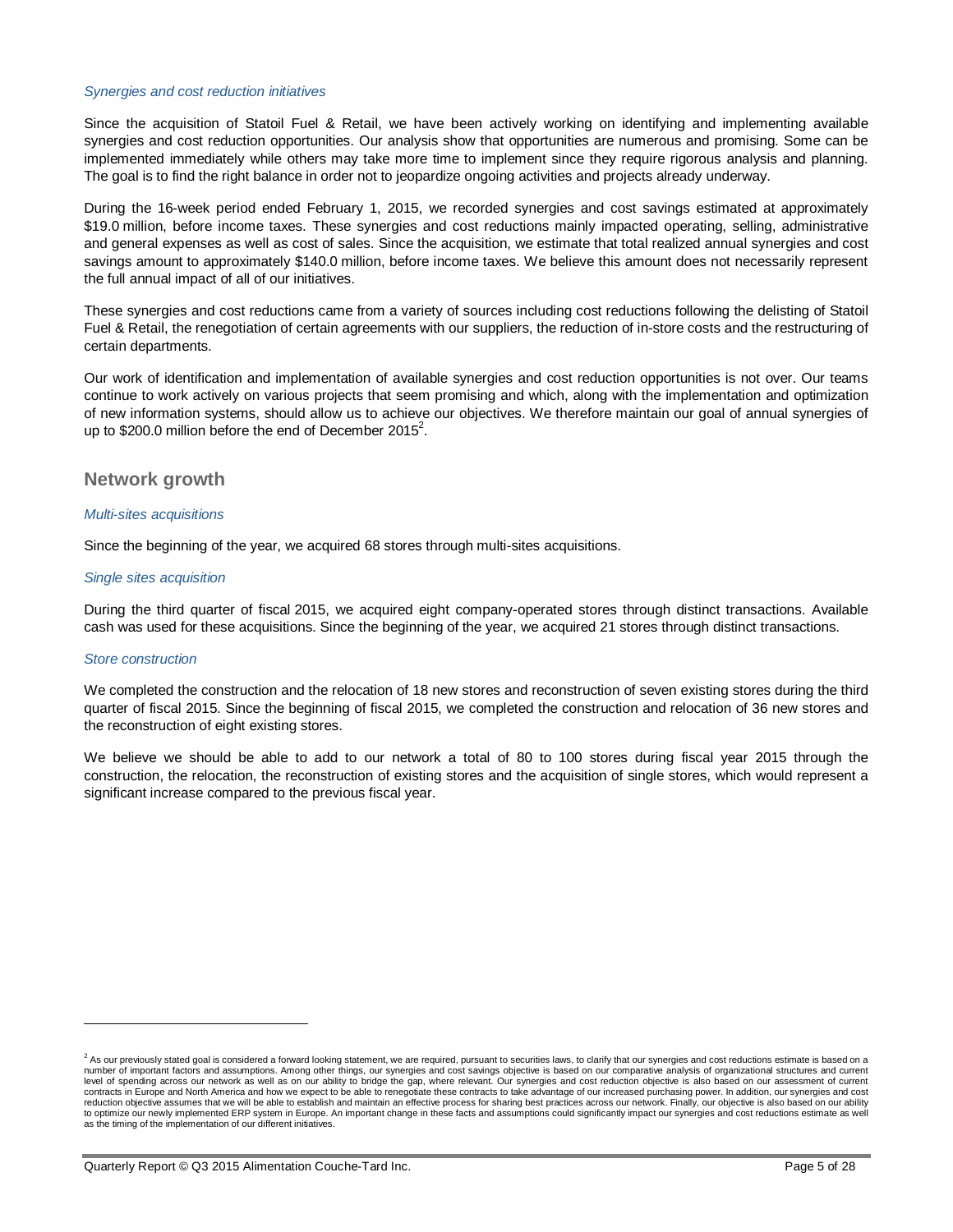### *Summary of changes in our stores network during the third quarter and first three quarters of fiscal 2015*

The following table presents certain information regarding changes in our stores network over the 16-week period ended February 1, 2015 $(1)$ :

|                                                                                           | 16-week period ended February 1, 2015 |                     |            |                                                          |              |  |  |
|-------------------------------------------------------------------------------------------|---------------------------------------|---------------------|------------|----------------------------------------------------------|--------------|--|--|
| Type of site                                                                              | Company-<br>operated <sup>(2)</sup>   | CODO <sup>(3)</sup> | DODO $(4)$ | <b>Franchised and</b><br>other affiliated <sup>(5)</sup> | <b>Total</b> |  |  |
| Number of sites, beginning of period                                                      | 6.290                                 | 580                 | 539        | 1,133                                                    | 8.542        |  |  |
| Acquisitions                                                                              |                                       |                     |            |                                                          |              |  |  |
| Openings / constructions / additions                                                      | 18                                    |                     | 11         | 28                                                       | 57           |  |  |
| Closures / disposals / withdrawals                                                        | (29)                                  | (4)                 | (10)       | (17)                                                     | (60)         |  |  |
| Store conversion                                                                          |                                       | (3)                 |            |                                                          |              |  |  |
| Number of sites, end of period                                                            | 6.288                                 | 573                 | 542        | 1.144                                                    | 8,547        |  |  |
| Number of automated service stations included in the period<br>end figures <sup>(6)</sup> | 901                                   |                     | 28         |                                                          | 929          |  |  |

The following table presents certain information regarding changes in our stores network over the 40-week period ended February 1, 2015 $(1)$ :

|                                      | 40-week period ended February 1, 2015 |                          |            |                                               |       |  |
|--------------------------------------|---------------------------------------|--------------------------|------------|-----------------------------------------------|-------|--|
| Type of site                         | Company-<br>operated $(2)$            | CODO $(3)$               | DODO $(4)$ | <b>Franchised and</b><br>other affiliated (b) | Total |  |
| Number of sites, beginning of period | 6.236                                 | 609                      | 529        | 1.125                                         | 8,499 |  |
| Acquisitions                         | 88                                    | $\overline{\phantom{a}}$ |            |                                               | 89    |  |
| Openings / constructions / additions | 36                                    | $\overline{\phantom{a}}$ | 20         | 83                                            | 139   |  |
| Closures / disposals / withdrawals   | (83)                                  | (14)                     | (19)       | (64)                                          | (180) |  |
| Store conversion                     |                                       | (22)                     |            |                                               |       |  |
| Number of sites, end of period       | 6.288                                 | 573                      | 542        | .144                                          | 8.547 |  |

(1) These figures include 50% of the stores operated through RDK, a joint venture.

Sites for which the real estate is controlled by Couche-Tard (through ownership or lease agreements) and for which the stores (and/or the service-stations) are operated by Couche-Tard or one of its commission agent.

(3) Sites for which the real estate is controlled by Couche-Tard (through ownership or lease agreements) and for which the stores (and/or the service-stations) are operated by an<br>independent operator in exchange for rent a licensing or other similar agreement under one of our main or secondary banners.

(4) Sites controlled and operated by independent operators to which Couche-Tard supplies road transportation fuel through supply contracts. Some of these sites are subject to a franchising, licensing or other similar agreement under one of our main or secondary banners.

(5) Stores operated by an independent operator through a franchising, licensing or other similar agreement under one of our main or secondary banners.

(6) These sites sell road transportation fuel only.

In addition, about 4,600 stores are operated by independent operators under the Circle K banner in 12 other countries or regions worldwide (China, Guam, Honduras, Hong Kong, Indonesia, Japan, Macau, Malaysia, Mexico, the Philippines, Vietnam and the United Arab Emirates) which brings to more than 13,100 the number of sites in our network.

# **Disposal of the aviation fuel business**

On December 31, 2014, we closed the sale of our aviation fuel business through a share purchase agreement pursuant to which BP Global Investments Ltd. acquired 100% of all issued and outstanding shares of Statoil Fuel & Retail Aviation AS for total proceeds from disposal of \$107.8 million of which \$13.2 million is receivable as at February 1, 2015. We recognized a preliminary loss on disposal of \$10.4 million as well as a preliminary curtailment gain on defined benefits pension plans obligation of \$2.6 million in relation to this sale transaction. The disposal also resulted in a \$1.9 million loss on cumulative translation adjustments being reclassified to earnings and included on the foreign exchange loss (gain) line in the consolidated statements of earnings. These preliminary figures are subject to change until final closing adjustments. The total impact of this transaction on net earnings of the third quarter and the first three quarters of fiscal 2015 was a net loss of approximately \$7.4 million (net of income taxes of \$2.3 million).

# **Restructuring costs**

As part of our cost reduction initiatives and the search for synergies aimed at improving our efficiency, we made the decision to proceed with the restructuring of certain activities of our European operations. As such, an additional restructuring provision of \$8.1 million was recorded during the third quarter of fiscal 2015 in line with our plans and the budget process.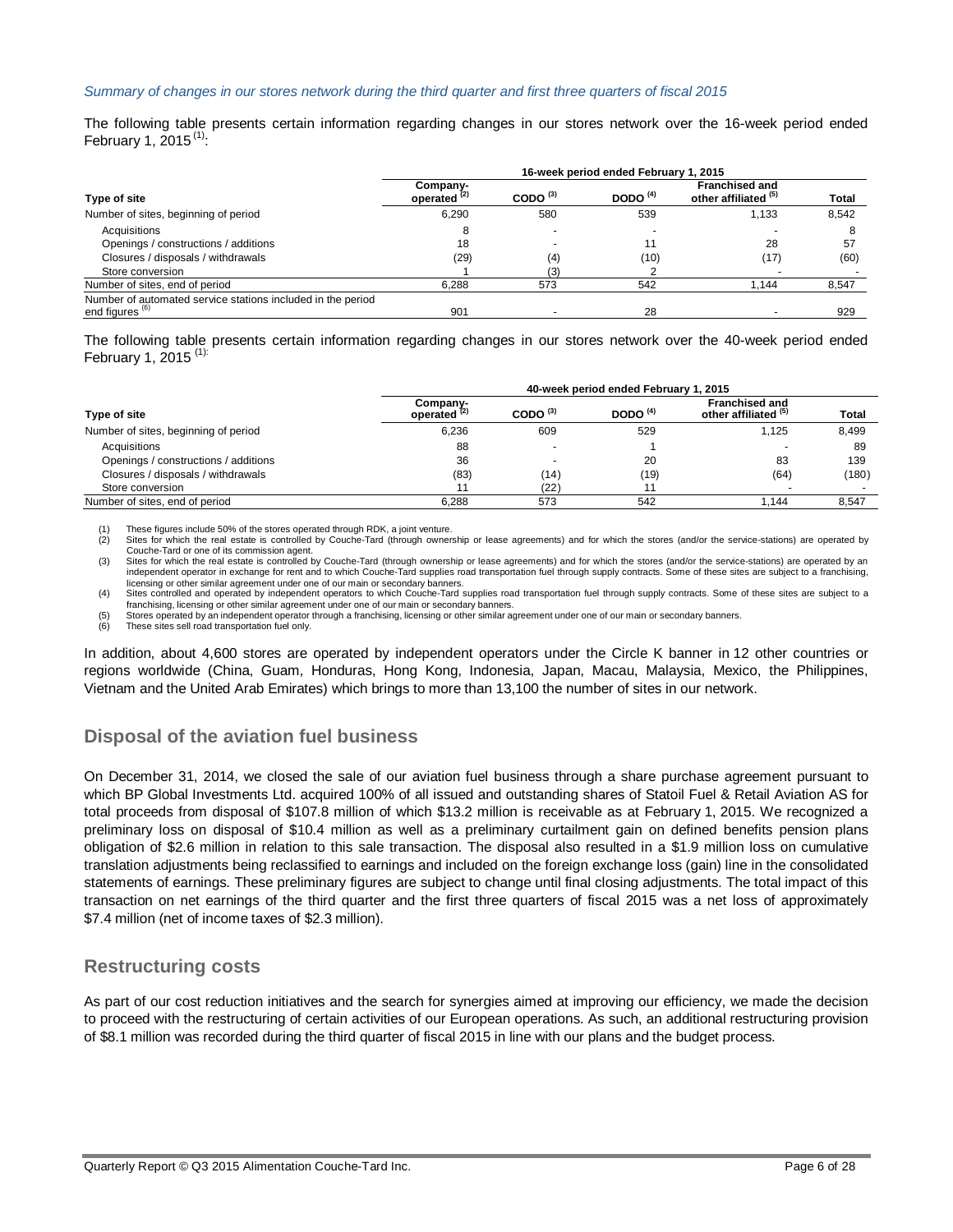# **Hedge of the net investment in foreign operations**

As of October 13, 2014, we designated our entire US dollar denominated long-term debt as a foreign exchange hedge of our net investment in our US operations. Accordingly, the gains or losses arising from the translation of the US dollar denominated debt that are determined to be an effective hedge are recognized in Other comprehensive income, counterbalancing gains and losses arising from translation of our net investment in our US operations. Should a portion of the hedging relationship become ineffective, the ineffective portion would be recorded in the consolidated statement of earnings under Operating, selling, administrative and general expenses. During the third quarter of fiscal 2015, an exchange loss of \$86.6 million before income taxes was recorded to Other comprehensive income in line with this hedge.

# **Dividends**

During its March 17, 2015 meeting, the Corporation's Board of Directors declared a quarterly dividend of CA4.5¢ per share for the third quarter of fiscal 2015 to shareholders on record as at March 26, 2015 and approved its payment for April 9, 2015. This is an eligible dividend within the meaning of the Income Tax Act of Canada.

# **Outstanding shares and stock options**

As at March 13, 2015, Couche-Tard had 148,101,840 Class A multiple voting shares and 418,098,607 Class B subordinate voting shares issued and outstanding. In addition, as at the same date, Couche-Tard had 2,462,671 outstanding stock options for the purchase of Class B subordinate voting shares.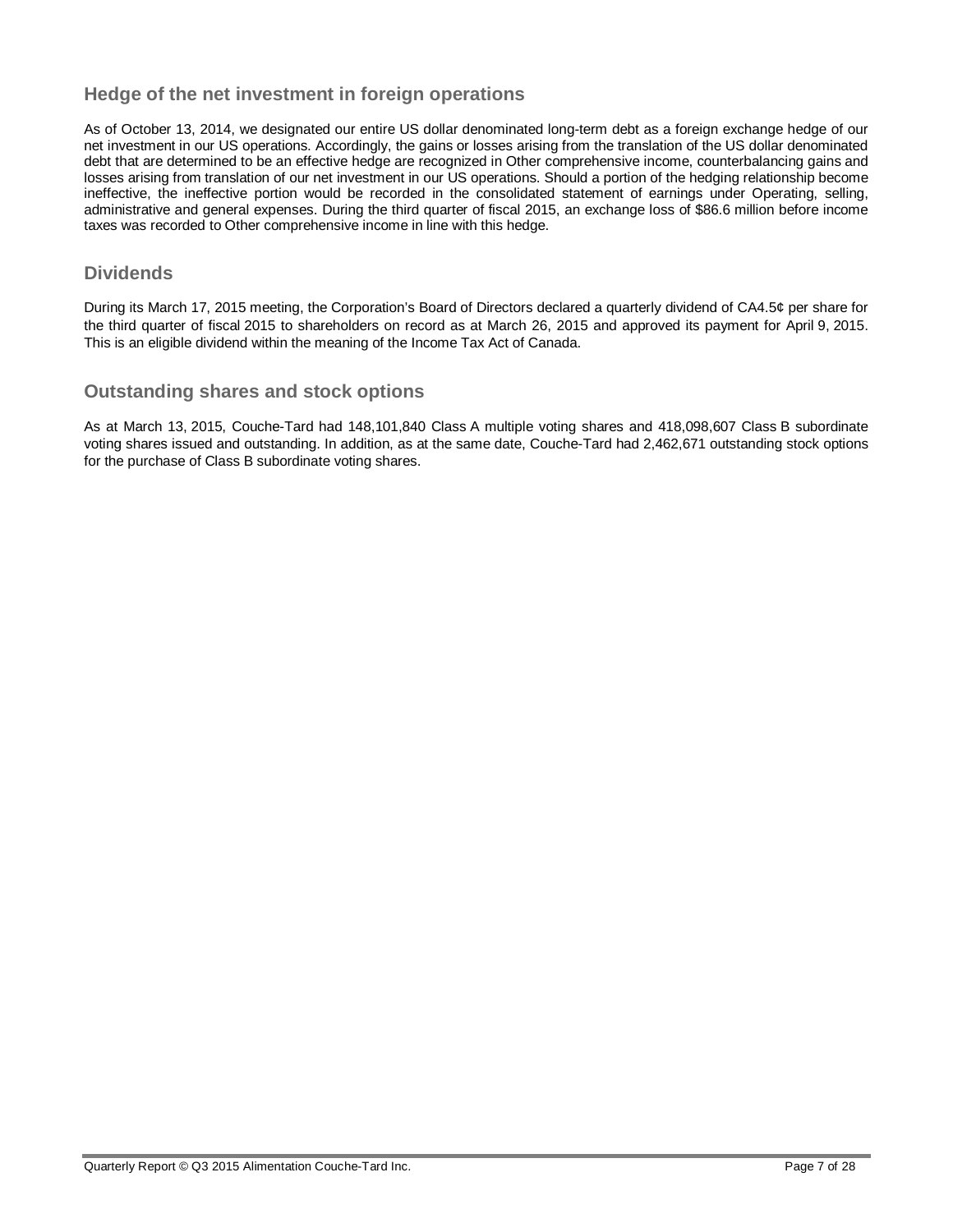# **Summary analysis of consolidated results for the third quarter and first three quarters of fiscal 2015**

The following table highlights certain information regarding our operations for the 16 and 40-week periods ended February 1, 2015 and February 2, 2014.

|                                                                                     | 16-week period ended |                     |                  | 40-week period ended |                     |                 |
|-------------------------------------------------------------------------------------|----------------------|---------------------|------------------|----------------------|---------------------|-----------------|
| (In millions of US dollars, unless otherwise stated)                                | February 1,<br>2015  | February 2,<br>2014 | Variation %      | February 1,<br>2015  | February 2,<br>2014 | Variation %     |
| <b>Statement of Operations Data:</b><br>Merchandise and service revenues (1):       |                      |                     |                  |                      |                     |                 |
| <b>United States</b>                                                                | 1,494.5              | 1,399.0             | 6.8              | 3,884.8              | 3,699.6             | 5.0             |
| Europe                                                                              | 282.5                | 305.9               | (7.6)            | 778.3                | 793.5               | (1.9)           |
| Canada                                                                              | 553.0                | 585.9               | (5.6)            | 1,591.2              | 1,661.7             | (4.2)           |
| Total merchandise and service revenues                                              | 2,330.0              | 2.290.8             | 1.7              | 6,254.3              | 6,154.8             | 1.6             |
| Road transportation fuel revenues:                                                  |                      |                     |                  |                      |                     |                 |
| <b>United States</b>                                                                | 3,706.9<br>1,839.0   | 4,475.5<br>2,625.8  | (17.2)           | 11,346.2<br>5,756.1  | 11,743.9<br>6,739.6 | (3.4)           |
| Europe<br>Canada                                                                    | 696.3                | 858.1               | (30.0)<br>(18.9) | 2,115.1              | 2,270.4             | (14.6)<br>(6.8) |
| Total road transportation fuel revenues                                             | 6,242.2              | 7,959.4             | (21.6)           | 19,217.4             | 20,753.9            | (7.4)           |
| Other revenues $(2)$ :                                                              |                      |                     |                  |                      |                     |                 |
| <b>United States</b>                                                                | 5.0                  | 5.1                 | (2.0)            | 12.1                 | 11.0                | 10.0            |
| Europe                                                                              | 528.6                | 837.8               | (36.9)           | 1.755.3              | 2,084.2             | (15.8)          |
| Canada                                                                              | 0.1                  | 0.1                 |                  | 0.4                  | 0.4                 |                 |
| Total other revenues                                                                | 533.7                | 843.0               | (36.7)           | 1,767.8              | 2,095.6             | (15.6)          |
| <b>Total revenues</b>                                                               | 9,105.9              | 11,093.2            | (17.9)           | 27,239.5             | 29,004.3            | (6.1)           |
| Merchandise and service gross profit <sup>(1)</sup> :                               |                      |                     |                  |                      |                     |                 |
| <b>United States</b>                                                                | 490.1                | 457.0               | 7.2              | 1,272.7              | 1,204.8             | 5.6             |
| Europe                                                                              | 115.8                | 132.3               | (12.5)           | 321.8                | 328.7               | (2.1)           |
| Canada                                                                              | 178.3                | 191.4               | (6.8)            | 525.0                | 553.0               | (5.1)           |
| Total merchandise and service gross profit                                          | 784.2                | 780.7               | 0.4              | 2,119.5              | 2,086.5             | 1.6             |
| Road transportation fuel gross profit:                                              |                      |                     |                  |                      |                     |                 |
| <b>United States</b>                                                                | 365.7                | 226.5               | 61.5             | 877.9                | 636.7               | 37.9            |
| Europe                                                                              | 240.9                | 278.9               | (13.6)           | 697.4                | 717.4               | (2.8)           |
| Canada                                                                              | 47.4<br>654.0        | 48.5<br>553.9       | (2.3)            | 132.1<br>1,707.4     | 129.9<br>1,484.0    | 1.7             |
| Total road transportation fuel gross profit<br>Other revenues gross profit (2):     |                      |                     | 18.1             |                      |                     | 15.1            |
| <b>United States</b>                                                                | 5.0                  | 5.1                 | (2.0)            | 12.1                 | 11.0                | 10.0            |
| Europe                                                                              | 87.6                 | 110.8               | (20.9)           | 259.6                | 291.3               | (10.9)          |
| Canada                                                                              | 0.1                  | 0.1                 |                  | 0.4                  | 0.4                 |                 |
| Total other revenues gross profit                                                   | 92.7                 | 116.0               | (20.1)           | 272.1                | 302.7               | (10.1)          |
| <b>Total gross profit</b>                                                           | 1,530.9              | 1,450.6             | 5.5              | 4,099.0              | 3,873.2             | 5.8             |
| Operating, selling, administrative and general expenses                             | 978.8                | 1,037.6             | (5.7)            | 2,545.4              | 2,601.1             | (2.1)           |
| Loss on disposal of the aviation fuel business                                      | 10.4                 |                     | 100.0            | 10.4                 |                     | 100.0           |
| Restructuring costs                                                                 | 8.1                  |                     | 100.0            | 8.1                  |                     | 100.0           |
| Curtailment gain on defined benefits pension plans                                  |                      |                     |                  |                      |                     |                 |
| obligation                                                                          | (2.6)                | (0.9)               | 188.9            | (2.6)                | (0.9)               | 188.9           |
| Negative goodwill                                                                   | (0.6)                | (6.6)               | (90.9)           | (1.1)                | (48.2)              | (97.7)          |
| Depreciation, amortization and impairment of property                               |                      |                     |                  |                      |                     |                 |
| and equipment, intangibles and other assets                                         | 152.4                | 186.0               | (18.1)           | 401.8                | 441.2               | (8.9)           |
| <b>Operating income</b>                                                             | 384.4                | 234.5               | 63,9             | 1,137.0              | 880.0               | 29.2            |
| Net earnings                                                                        | 248.1                | 182.3               | 36.1             | 804.0                | 667.1               | 20.5            |
| <b>Other Operating Data:</b>                                                        |                      |                     |                  |                      |                     |                 |
| Merchandise and service gross margin <sup>(1)</sup> :<br>Consolidated               | 33.7%                | 34.1%               |                  | 33.9%                | 33.9%               |                 |
| <b>United States</b>                                                                | 32.8%                | 32.7%               | (0.4)<br>0.1     | 32.8%                | 32.6%               | 0.2             |
| Europe                                                                              | 41.0%                | 43.2%               | (2.2)            | 41.3%                | 41.4%               | (0.1)           |
| Canada                                                                              | 32.2%                | 32.7%               | (0.5)            | 33.0%                | 33.3%               | (0.3)           |
| Growth of same-store merchandise revenues (3)(4).                                   |                      |                     |                  |                      |                     |                 |
| <b>United States</b>                                                                | 4.5%                 | 3.8%                |                  | 3.4%                 | 3.7%                |                 |
| Europe                                                                              | 1.7%                 | 0.9%                |                  | 1.6%                 | 1.3%                |                 |
| Canada                                                                              | 3.6%                 | 2.2%                |                  | 3.3%                 | 2.0%                |                 |
| Road transportation fuel gross margin:                                              |                      |                     |                  |                      |                     |                 |
| United States (cents per gallon) <sup>(4)</sup>                                     | 24.93                | 17.02               | 46.5             | 24.15                | 19.12               | 26.3            |
| Europe (cents per litre) <sup>(5)</sup>                                             | 9.81                 | 11.44               | (14.2)           | 10.90                | 11.07               | (1.5)           |
| Canada (CA cents per litre) <sup>(4)</sup>                                          | 6.12                 | 5.87                | 4.3              | 6.39                 | 6.01                | 6.3             |
| Volume of road transportation fuel sold (5):<br>United States (millions of gallons) | 1,491.3              |                     |                  | 3,720.3              |                     |                 |
| Europe (millions of litres)                                                         | 2,455.1              | 1,403.1<br>2,437.8  | 6.3<br>0.7       | 6,400.0              | 3,519.3<br>6,482.6  | 5.7<br>(1.3)    |
| Canada (millions of litres)                                                         | 904.1                | 888.0               | 1.8              | 2,326.4              | 2,282.7             | 1.9             |
| Growth of (decrease in) same-store road                                             |                      |                     |                  |                      |                     |                 |
| transportation fuel volume $(4)$ :                                                  |                      |                     |                  |                      |                     |                 |
| <b>United States</b>                                                                | 2.8%                 | 1.3%                |                  | 2.3%                 | 1.4%                |                 |
| Europe                                                                              | 2.1%                 | 2.7%                |                  | 2.0%                 | 2.2%                |                 |
| Canada                                                                              | $(0.5\%)$            | 2.1%                |                  | (0.5%                | 1.2%                |                 |
| Per Share Data:                                                                     |                      |                     |                  |                      |                     |                 |
| Basic net earnings per share (dollars per share)                                    | 0.44                 | 0.32                | 37.5             | 1.42                 | 1.18                | 20.3            |
| Diluted net earnings per share (dollars per share)                                  | 0.44                 | 0.32                | 37.5             | 1.41                 | 1.17                | 20.5            |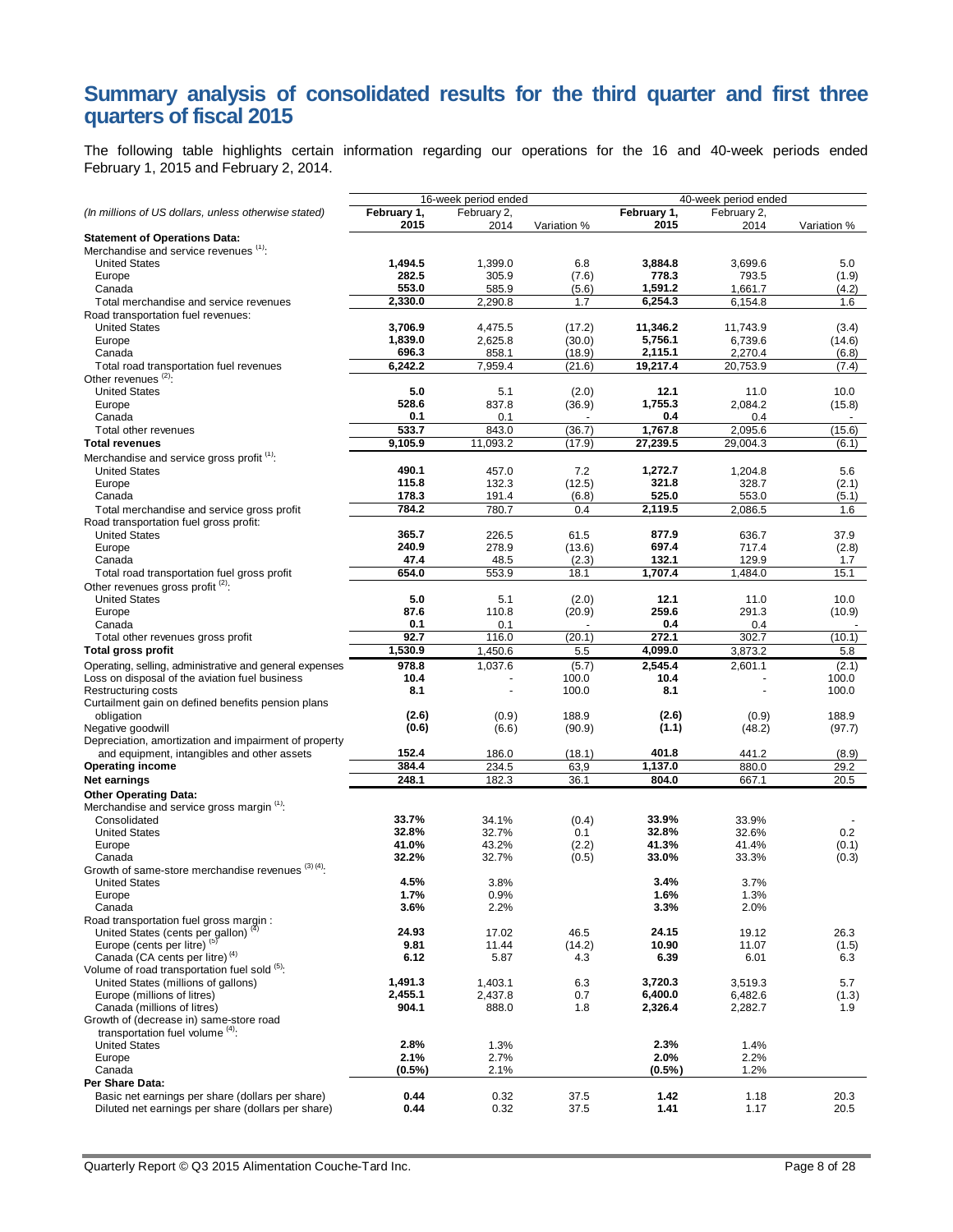|                                                                    | February 1, 2015 | April 27, 2014 | Variation \$ |
|--------------------------------------------------------------------|------------------|----------------|--------------|
| <b>Balance Sheet Data:</b>                                         |                  |                |              |
| Total assets                                                       | 8.881.8          | 10.545.0       | (1,663.2)    |
| Interest-bearing debt                                              | 1.678.1          | 2.606.4        | (928.3)      |
| Shareholders' equity                                               | 3,958.3          | 3.962.4        | (4.1)        |
| <b>Indebtedness Ratios:</b>                                        |                  |                |              |
| Net interest-bearing debt/total capitalization <sup>(6)</sup>      | 0.23:1           | 0.35:1         |              |
| Net interest-bearing debt/Adjusted EBITDA <sup>(7)</sup>           | 0.64:1           | 1.32:1         |              |
| Adjusted net interest bearing debt/Adjusted EBITDAR <sup>(8)</sup> | 1.71:1           | 2.44:1         |              |
| <b>Returns:</b>                                                    |                  |                |              |
| Return on equity <sup>(9)</sup>                                    | 24.6%            | 22.6%          |              |
| Return on capital employed (10)                                    | 17.8%            | 13.3%          |              |

(1) Includes revenues derived from franchise fees, royalties, suppliers rebates on some purchases made by franchisees and licensees as well as merchandise wholesale.<br>(2) Includes revenues from rental of assets, from sale o

Includes revenues from rental of assets, from sale of aviation and marine fuel, heating oil, kerosene, lubricants and chemicals.

(3) Does not include services and other revenues (as described in footnote 1 above). Growth in Canada is calculated based on Canadian dollars. Growth in Europe is calculated based on Norwegian krones.

(4) For company-operated stores only.

 $(5)$  Total road transportation fuel.<br> $(6)$  This ratio is presented for info

This ratio is presented for information purposes only and represents a measure of financial condition used especially in financial circles. It represents the following calculation: longterm interest-bearing debt, net of cash and cash equivalents and temporary investments divided by the addition of equity and long-term debt, net of cash and cash equivalents and temporary investments. It does not have a standardized meaning prescribed by IFRS and therefore may not be comparable to similar measures presented by other public corporations.

(7) This ratio is presented for information purposes only and represents a measure of financial condition used especially in financial circles. It represents the following calculation: longterm interest-bearing debt, net of cash and cash equivalents and temporary investments divided by EBITDA (Earnings Before Interest, Tax, Depreciation, Amortization and<br>Impairment) adjusted for restructuring costs, loss on It does not have a standardized meaning prescribed by IFRS and therefore may not be comparable to similar measures presented by other public corporations.

-8)) This ratio is presented for information purposes only and represents a measure of financial condition used especially in financial circles. It represents the following calculation: long-<br>term interest-bearing debt plu Tax, Depreciation, Amortization, Impairment and Rent expense) adjusted for restructuring costs, loss on disposal of the aviation fuel business, curtailment gain on certain defined benefits pension plans obligation as well as negative goodwill. It does not have a standardized meaning prescribed by IFRS and therefore may not be comparable to similar measures presented by other public corporations.

This ratio is presented for information purposes only and represents a measure of performance used especially in financial circles. It represents the following calculation: net earnings divided by average equity for the corresponding period. It does not have a standardized meaning prescribed by IFRS and therefore may not be comparable to similar measures presented by other public corporations.

(10) This ratio is presented for information purposes only and represents a measure of performance used especially in financial circles. It represents the following calculation: earnings before income taxes and interests divided by average capital employed for the corresponding period. Capital employed represents total assets less short-term liabilities not bearing interests. It does not have a standardized meaning prescribed by IFRS and therefore may not be comparable to similar measures presented by other public corporations.

### **Revenues**

Our revenues were \$9.1 billion in the third quarter of fiscal 2015, down \$2.0 billion, a decrease of 17.9%, mainly attributable to lower road transportation fuel average retail prices and to the negative net impact from the translation of revenues of our Canadian and European operations into US dollars. Those items contributing to the reduction in total revenues were partly offset by the continued growth in same-store merchandise revenues and road transportation fuel volume in both North America and Europe as well as by the contribution from acquisitions and from our new stores.

For the first three quarters of fiscal 2015, our revenues were down \$1.8 billion, a decrease of 6.1% compared to the first three quarters of fiscal 2014 for the same reasons as the third quarter.

More specifically, the growth of merchandise and service revenues for the third quarter of fiscal 2015 was \$39.2 million. Excluding the negative net impact from the translation of our European and Canadian operations into US dollars, consolidated merchandise and service revenues increased by \$124.5 million or 5.4%. This increase is attributable to the contribution from acquisitions amounting to approximately \$31.4 million as well as to strong organic growth throughout our network. Same-store merchandise revenues increased by 4.5% in the United States, by 3.6% in Canada and by 1.7% in Europe. Our performance is attributable to our dynamic merchandising strategies, our competitive offer as well as to our expanded fresh food offer which is attracting more customers in our stores.

For the first three quarters of fiscal 2015, the growth of merchandise and service revenues was \$99.5 million. Excluding the negative net impact from the translation of our European and Canadian operations into US dollars, consolidated merchandise and service revenues increased by \$233.0 million or 3.8%. This increase is mostly attributable to the increase in same-store merchandise revenues of 3.4% in the United States, of 3.3% in Canada and of 1.6% in Europe of as well as to the contribution from acquisitions.

Road transportation fuel revenues decreased by \$1.7 billion in the third quarter of fiscal 2015. Excluding the negative net impact from the translation of revenues of our Canadian and European operations into US dollars, road transportation fuel revenues decreased by \$1.3 billion or 16.9%. This decrease was mainly attributable to the overall lower road transportation fuel average retail price, which had a negative impact of approximately \$1.4 billion as well as to the impact on our European wholesale segment of the non-renewal of several low return fuel supply contracts. These items contributing to the reduction in road transportation fuel revenues were partly offset by the contribution from acquisitions amounting to approximately \$105.0 million, the contribution from our recently opened stores as well as by organic growth. Same-store road transportation fuel volume increased by 2.8% in the United States and by 2.1% in Europe while it decreased by 0.5% in Canada.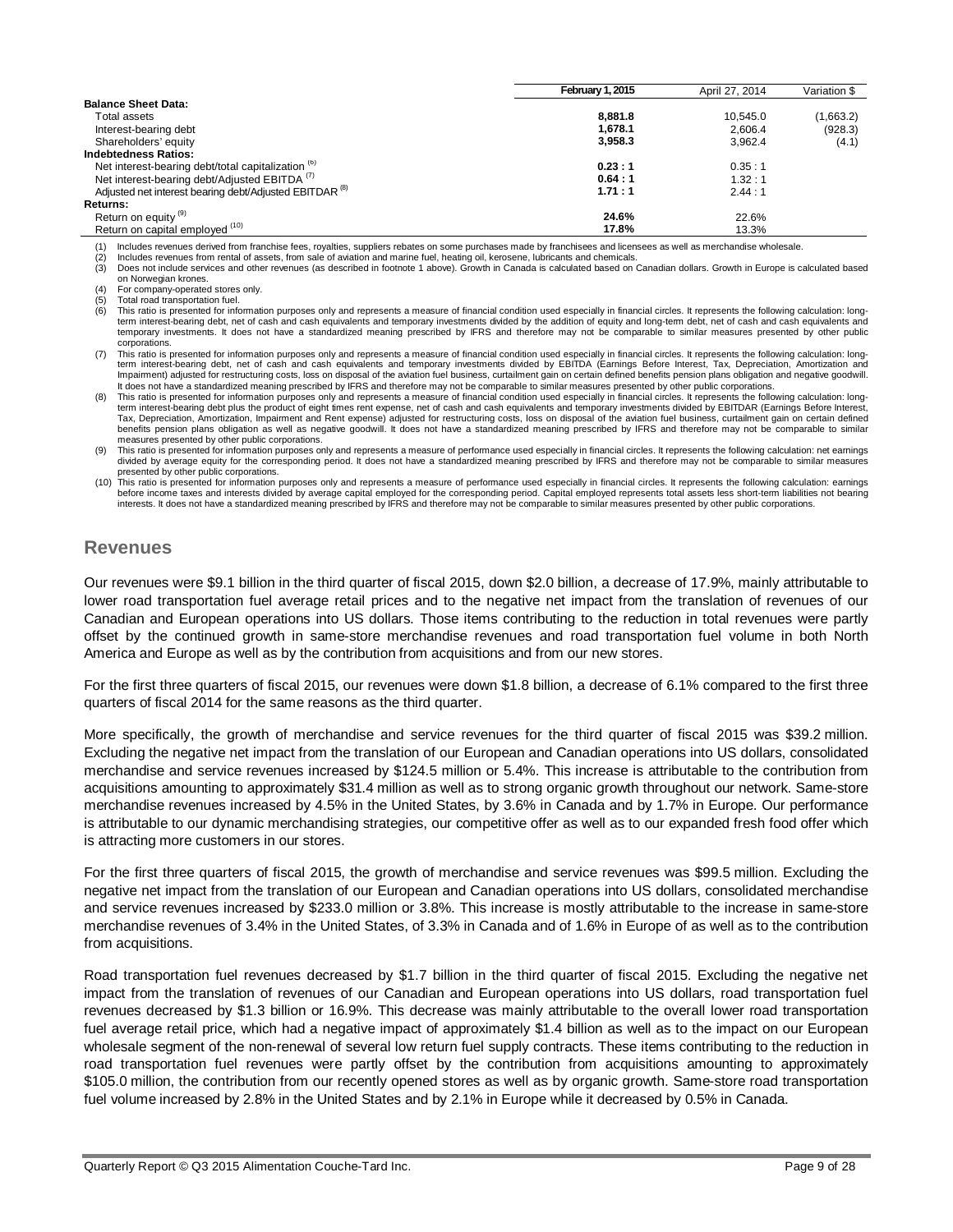The following table shows the average retail price of road transportation fuel in our markets, starting with the fourth quarter of the fiscal year ended April 28, 2013:

| Quarter                               | ⊿th    | st،    | $\alpha$ <sup>nd</sup> | "rd    | Weighted<br>average |
|---------------------------------------|--------|--------|------------------------|--------|---------------------|
| 52-week period ended February 1, 2015 |        |        |                        |        |                     |
| United States (US dollars per gallon) | 3.47   | 3.59   | 3.36                   | 2.54   | 3.18                |
| Europe (US cents per litre)           | 104.11 | 101.53 | 95.18                  | 73.99  | 92.53               |
| Canada (CA cents per litre)           | 118.74 | 121.64 | 117.00                 | 96.27  | 112.11              |
| 52-week period ended February 2, 2014 |        |        |                        |        |                     |
| United States (US dollars per gallon) | 3.61   | 3.51   | 3.45                   | 3.24   | 3.44                |
| Europe (US cents per litre)           | 103.80 | 100.72 | 103.25                 | 107.49 | 104.31              |
| Canada (CA cents per litre)           | 115.65 | 114.53 | 117.05                 | 113.11 | 114.94              |

For the first three quarters of fiscal 2015, road transportation fuel revenues decreased by \$1.5 billion. Excluding the negative net impact from the translation of revenues of our Canadian and European operations into US dollars, road transportation fuel revenues decreased by \$1.0 billion or 5.0%. This decrease was mainly attributable to the lower average retail price of road transportation fuel which generated a decrease in revenues of approximately \$1.5 billion, partially offset by acquisitions which contributed to an increase in revenues of approximately \$290.2 million as well as by organic growth. Same-store road transportation fuel volume increased by 2.3% in the United States and by 2.0% in Europe while it decreased by 0.5% in Canada.

Other revenues decreased by \$309.3 million in the third quarter of fiscal 2015 and by \$327.8 million in the first three quarters of fiscal 2015. This decrease is mainly attributable to the negative net impact from the translation of revenues of our European operations into US dollars, the disposal of the aviation fuel business as well to the decrease in marine fuel sales due to lower fuel price and volume.

# **Gross profit**

In the third quarter of fiscal 2015, the consolidated merchandise and service gross profit was \$784.2 million, an increase of \$3.5 million compared with the corresponding quarter of fiscal 2014. Excluding the negative net impact from the translation of our European and Canadian operations into US dollars, consolidated merchandise and service gross profit increased by \$36.5 million or 4.7%. This increase is mainly attributable to the contribution from acquisitions which amounted to approximately \$10.0 million and to organic growth. In the United States, the gross margin increased by 0.1%, while it decreased by 2.2% and 0.5%, in Europe and in Canada respectively. Overall, this performance reflects changes in the product-mix, the improvements we brought to our supply terms as well as our merchandising strategy in line with market competitiveness and economic conditions within each market. More specifically, in the United States, the gross margin was positively impacted by the continuous growth in fresh food sales as well as by diminished promotion activity compared to the previous year. In Europe, the decrease in the gross margin is attributable to changes in our product-mix associated with changing weather conditions year-over-year. On a year-to-date basis, the margin in Europe was comparable to last year. In Canada, the decrease is attributable to changes in our product-mix in favor of lower margin categories, including cigarettes and to higher promotional activities. This decrease in margin in Canada was largely offset by the benefits from increased sales.

During the first three quarters of fiscal 2015, the consolidated merchandise and service gross profit was \$2.1 billion, an increase of \$33.0 million compared with the corresponding period of fiscal 2014. Excluding the negative net impact from the translation of our European and Canadian operations into US dollars, consolidated merchandise and service gross profit increased by \$82.0 million or 3.9%. The gross margin was 32.8% in the United States, an increase of 0.2%, it was 33.0% in Canada, down 0.3% while in Europe, it was 41.3%, a decrease of 0.1%.

In the third quarter of fiscal 2015, the road transportation fuel gross margin for our company-operated stores in the United States increased by 7.91¢ per gallon, from 17.02¢ per gallon last year to 24.93¢ per gallon this year. For our companyoperated stores in Canada, the gross margin also increased to  $CAA12¢$  per litre compared with  $CAS.87¢$  per litre for the third quarter of fiscal 2014. In Europe, the total road transportation fuel gross margin was 9.81  $\epsilon$  per litre for the third quarter of fiscal 2015, a decrease of 1.63¢ per litre compared with 11.44¢ per litre for the third quarter of fiscal 2014. This decrease is entirely attributable to the impact of the translation of our European results into US dollars. In local currencies, the margin in Europe was relatively stable. The road transportation fuel gross margin of our company-operated stores in the United States as well as the impact of expenses related to electronic payment modes for the last eight quarters, starting with the fourth quarter of fiscal year ended April 28, 2013, were as follows: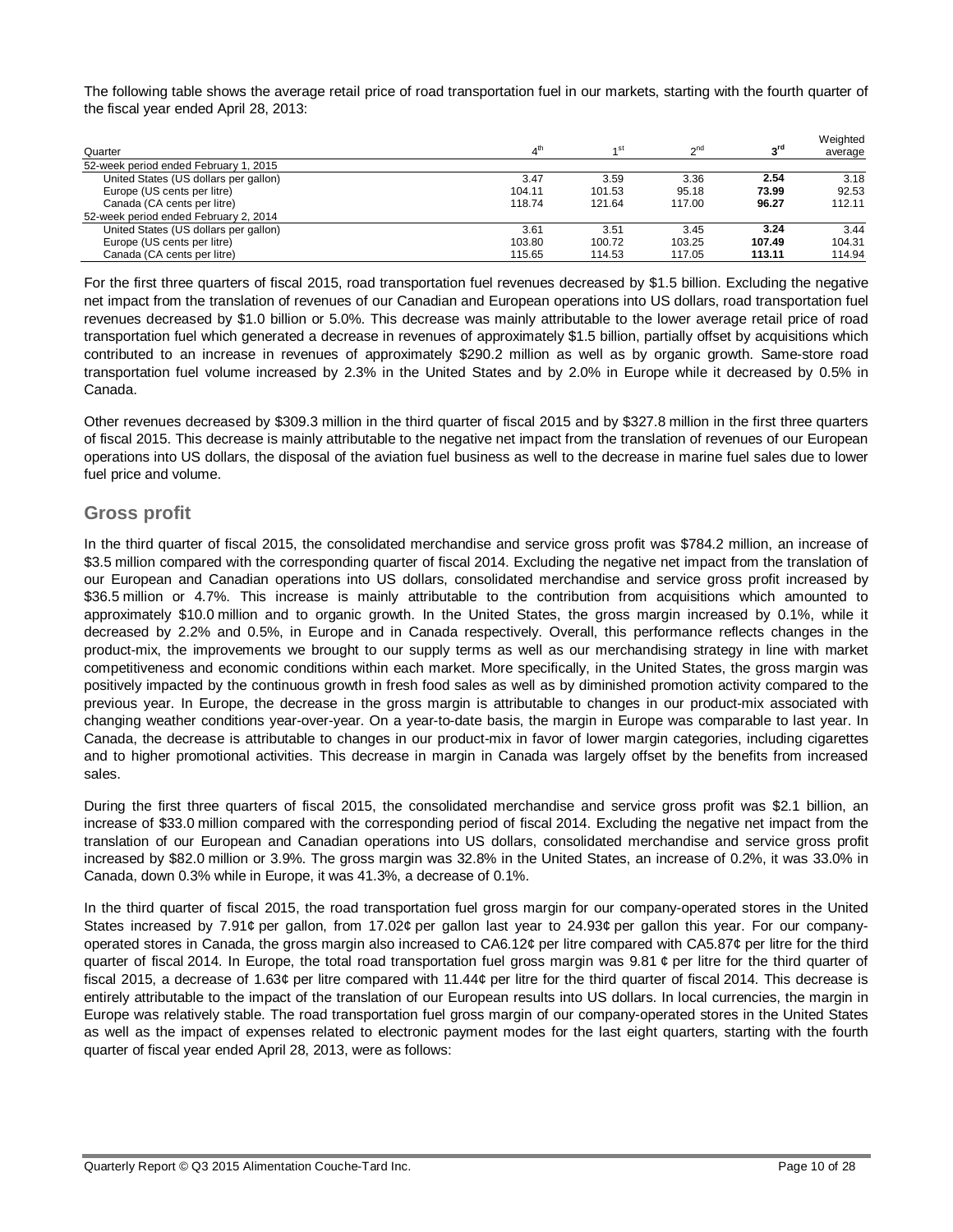(US cents per gallon)

| Quarter                                                          |       | ⊿ st  | $\sim$ <sup>nd</sup> | <sub>o</sub> rd | Weighted<br>average |
|------------------------------------------------------------------|-------|-------|----------------------|-----------------|---------------------|
| 52-week period ended February 1, 2015                            |       |       |                      |                 |                     |
| Before deduction of expenses related to electronic payment modes | 14.85 | 23.08 | 24.17                | 24.93           | 22.05               |
| Expenses related to electronic payment modes                     | 4.98  | 5.27  | 5.03                 | 4.33            | 4.85                |
| After deduction of expenses related to electronic payment modes  | 9.87  | 17.81 | 19.14                | 20.60           | 17.20               |
| 52-week period ended February 2, 2014                            |       |       |                      |                 |                     |
| Before deduction of expenses related to electronic payment modes | 19.30 | 19.42 | 21.56                | 17.02           | 19.17               |
| Expenses related to electronic payment modes                     | 5.03  | 4.99  | 5.04                 | 4.79            | 4.95                |
| After deduction of expenses related to electronic payment modes  | 14.27 | 14.43 | 16.52                | 12.23           | 14.22               |

As demonstrated by the table above, road transportation fuel margin are volatile from a quarter to another. Expenses related to electronic payment modes and associated volatility are not as significant in Europe and in Canada.

For the first three quarters of fiscal 2015, the road transportation fuel gross margin for our company-operated stores in the United States increased by 5.03  $\phi$  per gallon, from 19.12  $\phi$  per gallon last fiscal year to 24.15  $\phi$  per gallon this fiscal year. In Canada, the margin also increased, reaching CA6.39¢ per litre compared with CA6.01¢ per litre for the comparable period of fiscal 2014. The total road transportation fuel margin in Europe stood at 10.90  $\phi$  per litre, a decrease of 0.17  $\phi$  per litre, mainly attributable to the negative impact of the currency translation.

# **Operating, selling, administrative and general expenses**

For the third quarter and first three quarters of fiscal 2015, operating, selling, administrative and general expenses decreased by 5.7% and by 2.1%, respectively, compared with corresponding periods of fiscal 2014 but increased by 0.6% for both periods, if we exclude certain items, as demonstrated by the following table:

|                                                                        | 16-week period ended<br>February 1, 2015 | 40-week period ended<br>February 1, 2015 |
|------------------------------------------------------------------------|------------------------------------------|------------------------------------------|
| Total variance as reported                                             | $(5.7\%)$                                | $(2.1\%)$                                |
| Subtract:                                                              |                                          |                                          |
| Increase from incremental expenses related to acquisitions             | 1.3%                                     | 0.9%                                     |
| Decrease from lower electronic payment fees, excluding acquisitions    | (0.7%                                    |                                          |
| Decrease from the net impact of foreign exchange translation           | $(6.3\%)$                                | $(3.4\%)$                                |
| Reduction of expenses following the sale of the aviation fuel business | $(0.5\%)$                                | (0.2%                                    |
| Acquisition costs recognized to earnings of fiscal 2015                |                                          | 0.1%                                     |
| Acquisition costs recognized to earnings of fiscal 2014                | $(0.1\%)$                                | $(0.1\%)$                                |
| <b>Remaining variance</b>                                              | 0.6%                                     | 0.6%                                     |

The remaining variances are mainly due to normal inflation as well as to higher expenses needed to support our organic growth partly offset by continuous optimization of our processes as well as by benefits from our synergies and cost reductions in Europe. We continue to favour a tight control of our costs throughout the organization while making sure to maintain the quality of service we offer our clients.

# **Earnings before interests, taxes, depreciation, amortization and impairment (EBITDA) and adjusted EBITDA**

During the third quarter of fiscal 2015, EBITDA increased by 28.1% compared to the same quarter last year, reaching \$544.5 million. Net of acquisition costs recorded to earnings, acquisitions contributed approximately \$5.3 million to EBITDA, while the variation in exchange rates had a negative net impact of approximately \$25.0 million. As for the first three quarters of fiscal 2015, EBITDA increased by 16.1% compared to the same period of fiscal 2014, reaching \$1,556.3 million. Net of acquisition costs recorded to earnings, acquisitions contributed approximately \$15.7 million to EBITDA while the variation in exchange rates had a net negative impact of approximately \$38.0 million.

Excluding restructuring costs and the loss on disposal of the aviation fuel business from the third quarter of fiscal 2015 as well as the curtailment gain on pension plans obligation and the negative goodwill from both comparable periods, the third quarter of fiscal 2015 adjusted EBITDA increased by \$142.2 million or 34.1% compared to the corresponding period of the previous fiscal year, reaching \$559.8 million. For the first three quarters, excluding restructuring costs and the loss on disposal of the aviation fuel business from the first three quarters of fiscal 2015 as well as the curtailment gain on pension plans obligation and the negative goodwill from both comparable periods, adjusted EBITDA increased by \$280.2 million or 21.7% compared to the corresponding period of the previous fiscal year, reaching \$1,571.1 million.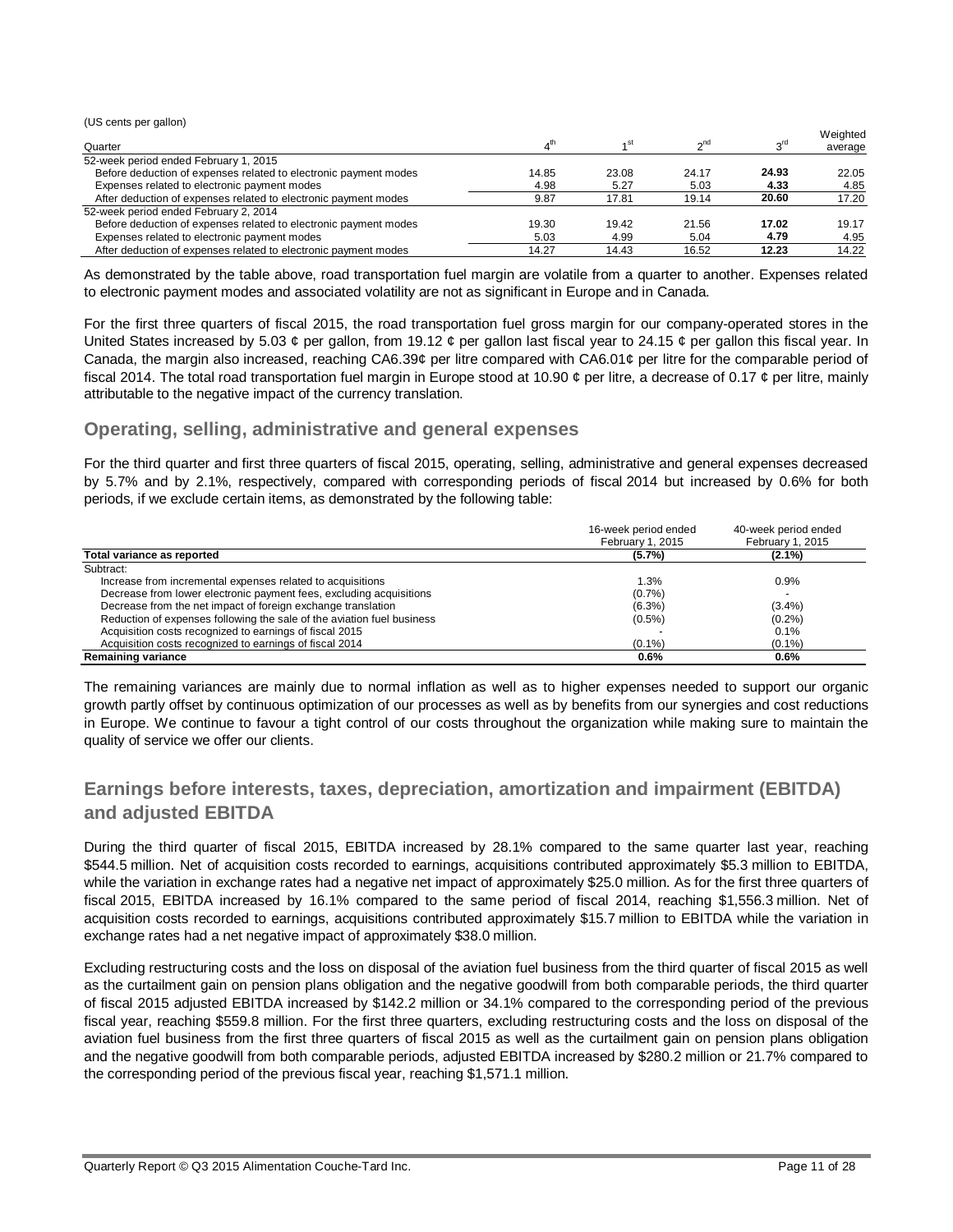It should be noted that EBITDA and adjusted EBITDA are not performance measures defined by IFRS, but we, as well as investors and analysts, use these measures to evaluate the Corporation's financial and operating performance. Note that our definition of these measures may differ from the one used by other public companies:

|                                                       |                  | 16-week period ended | 40-week period ended    |                  |  |
|-------------------------------------------------------|------------------|----------------------|-------------------------|------------------|--|
| (in millions of US dollars)                           | February 1, 2015 | February 2, 2014     | <b>February 1, 2015</b> | February 2, 2014 |  |
| Net earnings, as reported                             | 248.1            | 182.3                | 804.0                   | 667.1            |  |
| Add:                                                  |                  |                      |                         |                  |  |
| Income taxes                                          | 102.8            | 35.0                 | 260.7                   | 148.0            |  |
| Net financial expenses                                | 41.2             | 21.8                 | 89.8                    | 83.7             |  |
| Depreciation, amortization and impairment of property |                  |                      |                         |                  |  |
| and equipment, intangible and other assets            | 152.4            | 186.0                | 401.8                   | 441.2            |  |
| <b>EBITDA</b>                                         | 544.5            | 425.1                | 1,556.3                 | 1,340.0          |  |
| Remove:                                               |                  |                      |                         |                  |  |
| Negative goodwill                                     | (0.6)            | (6.6)                | (1.1)                   | (48.2)           |  |
| Restructuring costs                                   | 8.1              |                      | 8.1                     |                  |  |
| Loss on disposal of the aviation fuel business        | 10.4             |                      | 10.4                    |                  |  |
| Curtailment gain on pension plan obligation           | (2.6)            | (0.9)                | (2.6)                   | (0.9)            |  |
| <b>Adiusted EBITDA</b>                                | 559.8            | 417.6                | 1.571.1                 | 1.290.9          |  |

# **Depreciation, amortization and impairment of property and equipment, intangibles and other assets**

For the third quarter and first three quarters of fiscal 2015, depreciation, amortization and impairment expense decreased by \$33.6 million and \$39.4 million respectively. Excluding from the third quarter of fiscal 2014 the impairment charge of \$6.8 million on a non-operational lubricant production plant, depreciation, amortization and impairment expense decreased by \$26.8 million. This decrease is mainly attributable to the translation of our European and Canadian operations into US dollars, partially offset by the impact of investments made in acquisitions, replacement of equipment, addition of new stores and ongoing improvement of our network.

# **Net financial expenses**

The third quarter of fiscal 2015 shows net financial expenses of \$41.2 million, an increase of \$19.4 million compared to the third quarter of fiscal 2014. Excluding the net foreign exchange loss of \$16.6 million and the net foreign exchange gain of \$10.4 million recorded respectively in the third quarter of fiscal 2015 and in the third quarter of fiscal 2014, net financial expenses decreased by \$7.6 million. This decrease is mainly attributable to the reduction of our long-term debt following repayments made on our revolving and acquisition facilities. The net foreign exchange loss of \$16.6 million is mainly due to the impact of the exchange rate fluctuations on certain inter-company balances as well as to the impact of exchange rates fluctuations on US dollar denominated sales from our European operations.

The first three quarters of fiscal 2015 show net financial expenses of \$89.8 million, an increase of \$6.1 million compared to the first three quarters of fiscal 2014. Excluding the net foreign exchange losses of \$26.2 million and \$1.4 million recorded respectively in the first three quarters of fiscal 2015 and in the first three quarters of fiscal 2014, net financial expenses decreased by \$18.7 million. The decrease is mainly attributable to reasons similar to those of the third quarter partly offset by the accelerated amortization of our financing fees following the repayment of our acquisition facility ahead of its maturity. The net foreign exchange loss of \$26.2 million is mainly composed of items similar to those of the third quarter as well as of the net foreign exchange loss on our external long term debt denominated in US dollars.

# **Income taxes**

The third quarter of fiscal 2015 shows an income tax rate of 29.3%, compared to an income tax rate of 16.1% for the corresponding quarter of the previous year and of 23.4% for the second quarter of fiscal 2015. The increase is mainly attributable to the higher proportion of our results coming from the United States, where the tax rates are higher and to an internal reorganization increasing the income tax expense for an amount of \$16.1 million. The impact of this reorganization is temporary, and should not have negative impacts on the next fiscal years. Had this reorganization not been implemented, the income tax rate would have been 24.7%.

For the first three quarters of fiscal 2015, the income tax rate is 24.5% compared to a rate of 18.2% for the first three quarters of the previous fiscal year for reasons similar to those for the quarter. The first three quarters of fiscal 2015 were also affected by an additional tax expense of \$41.8 million due to an internal reorganization mentioned previously. Had this reorganization not been implemented, the income tax rate would have been approximately 21.0%.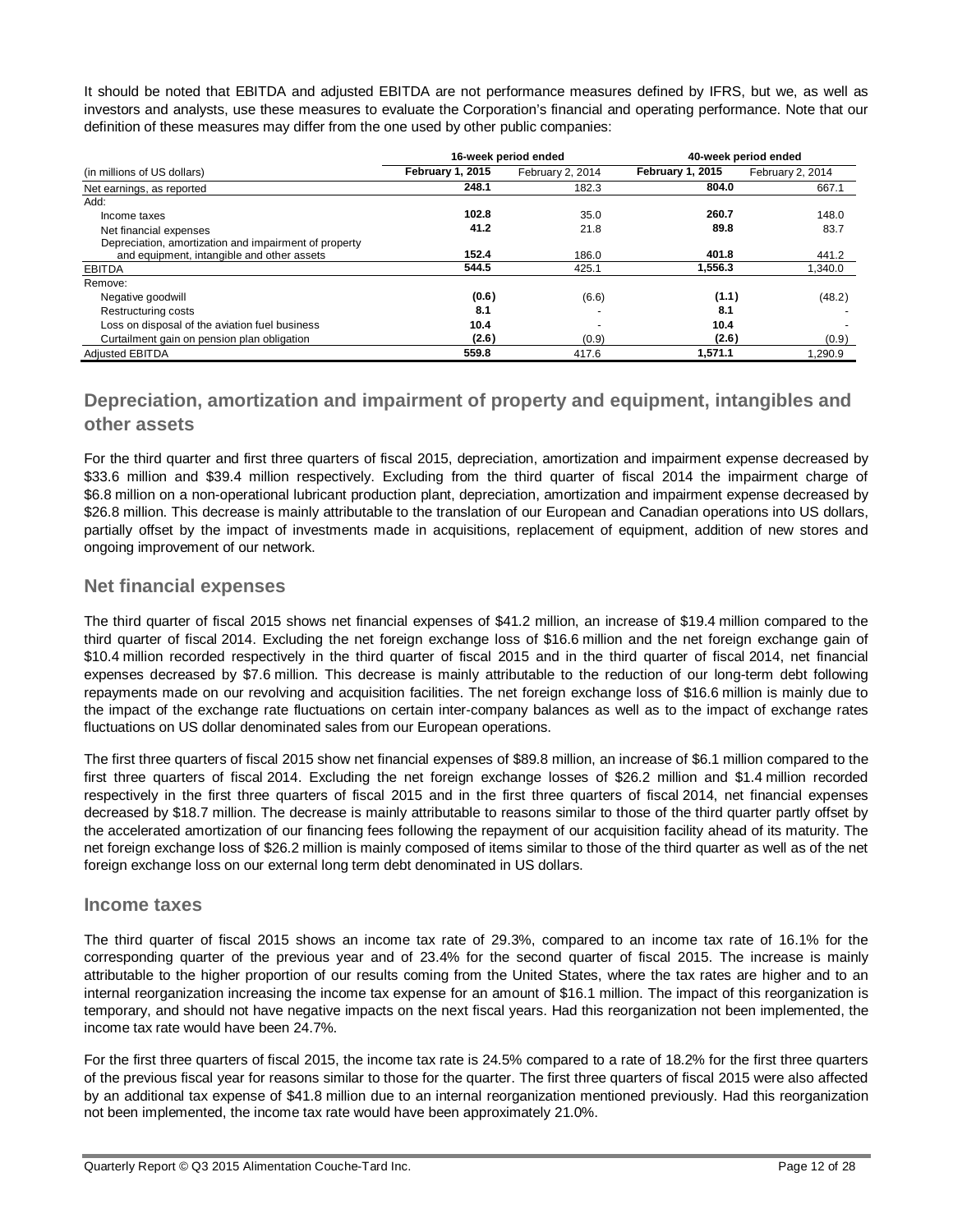# **Net earnings**

We closed the third quarter of fiscal 2015 with net earnings of \$248.1 million, compared to \$182.3 million for the third quarter of the previous fiscal year. Diluted net earnings per share stood at \$0.44, compared to \$0.32 for the previous year. The translation of revenues and expenses from our Canadian and European operations into US dollars had a negative net impact of approximately \$5.2 million on net earnings this quarter.

Excluding from the third quarter of fiscal 2015 net earnings the net foreign exchange loss of \$16.6 million, the \$10.4 million loss on disposal of the aviation fuel business, the curtailment gain on pension plans obligation of \$2.6 million, restructuring costs of \$8.1 million, the negative impact of \$16.1 million on the tax expense related to an internal reorganization, acquisition costs and negative goodwill and excluding from the third quarter of fiscal 2014 the \$6.8 million impairment charge on a nonoperational lubricant plant in Poland, the curtailment gain on pension plans obligation, the net foreign exchange gain, negative goodwill as well as acquisition costs, the third quarter of fiscal 2015 net earnings would have been approximately \$289.0 million, compared to \$175.0 million the previous year, an increase of \$114.0 million or 65.1%. Adjusted diluted net earnings per share would have been \$0.51 for the third quarter of fiscal 2015 compared to \$0.31 for the corresponding period of fiscal 2014, an increase of 64.5%.

For the first three quarters of fiscal 2015, net earnings were \$804.0 million, compared to \$667.1 million for the comparable period of the previous fiscal year, an increase of \$136.9 million or 20.5%. Diluted net earnings per share stood at \$1.41 compared to \$1.17 for the previous year, an increase of 20.5%.

Excluding from net earnings of the first three quarters of fiscal 2015 the loss on disposal of the aviation fuel business, restructuring costs, the negative impact of \$41.8 million on the tax expense related to an internal reorganization, the curtailment gain on pension plans obligation, the negative goodwill, the net foreign exchange loss as well as acquisition costs and excluding from net earnings of the first three quarters of fiscal 2014 the impairment charge on a non-operational lubricant plant in Poland, the curtailment gain on pension plans obligation, the negative goodwill, the net foreign exchange loss as well as acquisition costs, net earnings would have been approximately \$878.0 million, up \$268.0 million or 43.9%, while diluted earnings per share would have been approximately \$1.54, an increase of 43.9%.

# **Financial Position as at February 1, 2015**

As shown by our indebtedness ratios included in the "Selected Consolidated Financial Information" section and our net cash provided by operating activities, our financial position is excellent.

Our total consolidated assets amounted to \$8.9 billion as at February 1, 2015, a decrease of \$1.7 billion over the balance as at April 27, 2014. This decrease stems primarily from the negative net impact of the exchange rates variation at the balance sheet date and the sale of the aviation fuel business partly offset by the overall rise in assets resulting from the acquisitions we made during the first three quarters of fiscal 2015.

During the 52-week period ended on February 1, 2015, we recorded a return on capital employed of 17.8%<sup>3</sup>.

Significant balance sheet variations are explained as follows:

# **Accounts receivable**

 $\overline{a}$ 

Accounts receivable decreased by \$629.5 million, from \$1,726.4 million as at April 27, 2014 to \$1,096.9 million as at February 1, 2015. The decrease mainly stems from the net negative impact of the exchange rates variation at the balance sheet date, which was approximately \$240.0 million as well as from the sale of the aviation fuel business.

<sup>3</sup> This ratio is presented for information purposes only and represents a measure of performance used especially in financial circles. It represents the following calculation: earnings before income taxes and interests divided by average capital employed. Capital employed represents total assets less short-term liabilities not bearing interests. It does not have a standardized meaning prescribed by IFRS and therefore may not be comparable to similar measures presented by other public corporations. It includes Couche-Tard's results for the first three quarters of fiscal 2015 and for the last quarter of fiscal 2014.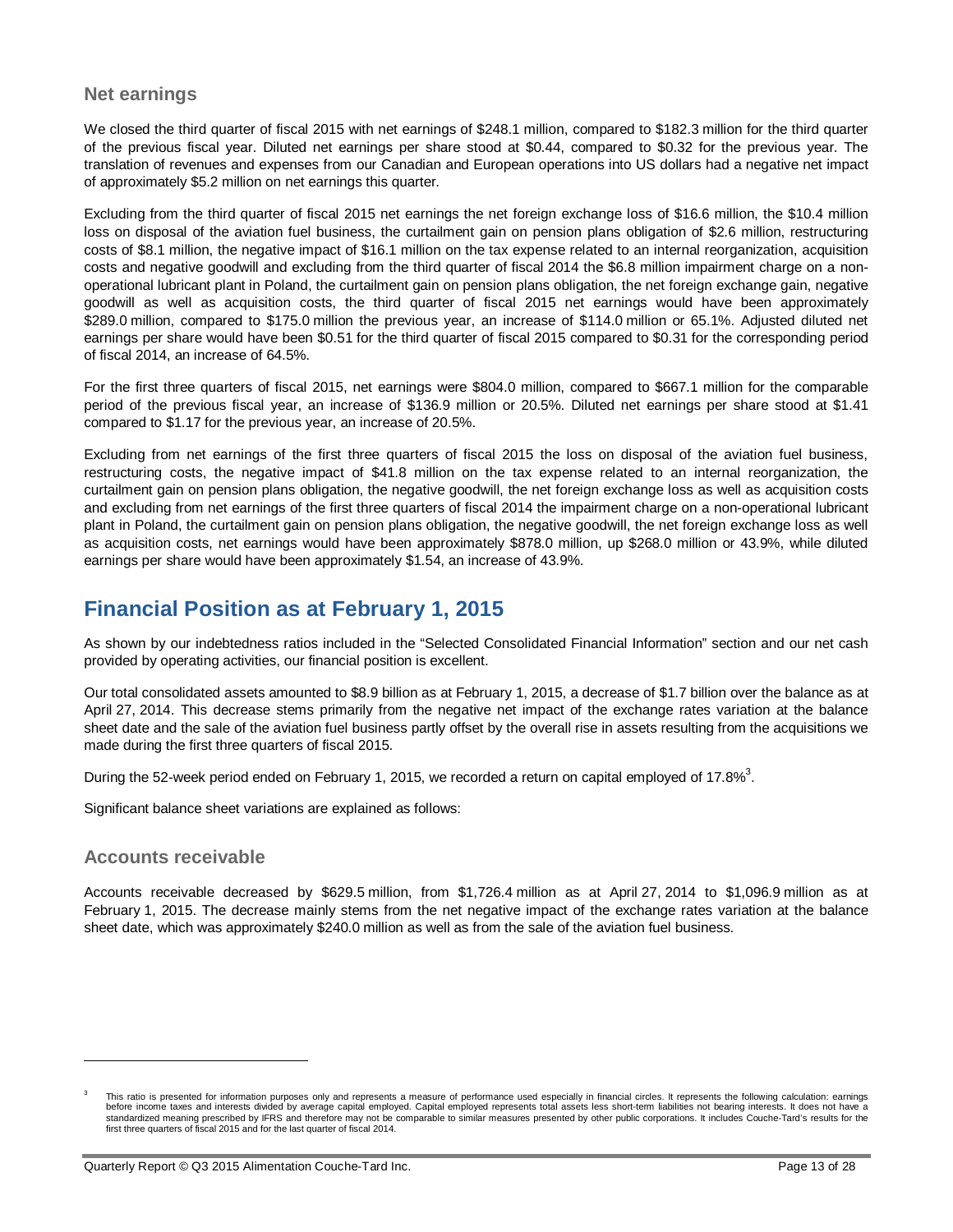# **Inventories**

Inventories decreased by \$158.2 million, from \$848.0 million as at April 27, 2014 to \$689.8 million as at February 1, 2015. The decrease mainly stems from the negative net impact of the exchange rates variation at the balance sheet date, which was approximately \$75.0 million, from the lower average cost of fuel as well as from the sale of the aviation fuel business.

### **Property and equipment**

Property and equipment decreased by \$520.4 million, from \$5,131.0 million as at April 27, 2014 to \$4,610.6 million as at February 1, 2015, mainly as a result of the net negative impact of the exchange rates variation at the balance sheet date, which was approximately \$593.0 million, the depreciation, amortization and impairment expense as well as from the sale of the aviation fuel business, partly offset by the increase from acquisitions we made during the first three quarters of fiscal 2015.

### **Goodwill**

Goodwill decreased by \$114.7 million, from \$1,088.7 million as at April 27, 2014 to \$974.0 million as at February 1, 2015, mainly as a result of the negative net impact of the exchange rates variation at the balance sheet date, which was approximately \$139.0 million partly offset by the increase from acquisitions we made during the first three quarters of fiscal 2015.

### **Intangible assets**

Intangible assets decreased by \$190.8 million, from \$823.5 million as at April 27, 2014 to \$632.7 million as at February 1, 2015, mainly as a result of the negative net impact of the exchange rates variation at the balance sheet date, which was approximately \$121.0 million, the sale of the aviation fuel business as well as a result of depreciation expense.

### **Accounts payable and accrued liabilities**

Accounts payable and accrued liabilities decreased by \$763.6 million, from \$2,510.3 million as at April 27, 2014 to \$1,746.7 million as at February 1, 2015. The decrease mainly stems from the negative net impact of the exchange rates variation at the balance sheet date, which was approximately \$304.0 million, from the lower average cost of fuel as well as from the sale of the aviation fuel business.

### **Long-term debt and current portion of long-term debt**

Long-term debt decreased by \$928.3 million, from \$2,606.4 million as at April 27, 2014 to \$1,678.1 million as at February 1, 2015, partly as a result of the impact of the strengthening of the U.S. dollar against the Canadian dollar at the balance sheet date. Excluding the foreign exchange impact, our long-term debt decreased by approximately \$760.0 million from repayments made using available cash. As a result, our debt, net of cash and cash equivalents, amounted to \$1,200.1 million as at February 1, 2015, a reduction of \$895.2 million compared to the balance as at April 27, 2014.

Following these repayments, we have fully reimbursed our \$3.2 billion acquisition facility used for the acquisition of Statoil Fuel & Retail in June 2012.

# **Equity**

 $\overline{a}$ 

Shareholders' equity amounted to \$4.0 billion as at February 1, 2015, down \$4.1 million compared to April 27, 2014, mainly due to other comprehensive loss associated with translation adjustments and to dividends declared, partly offset by net earnings of the first three quarters of fiscal 2015. For the 52-week period ended February 1, 2015, we recorded a return on equity of  $24.6^4\%$ .

<sup>4</sup> This ratio is presented for information purposes only and represents a measure of performance used especially in financial circles. It represents the following calculation: net earnings divided by average equity. It does not have a standardized meaning prescribed by IFRS and therefore may not be comparable to similar measures presented by other public corporations. It includes Couche-Tard's results for the first three quarters of fiscal 2015 and for the last quarter of fiscal 2014.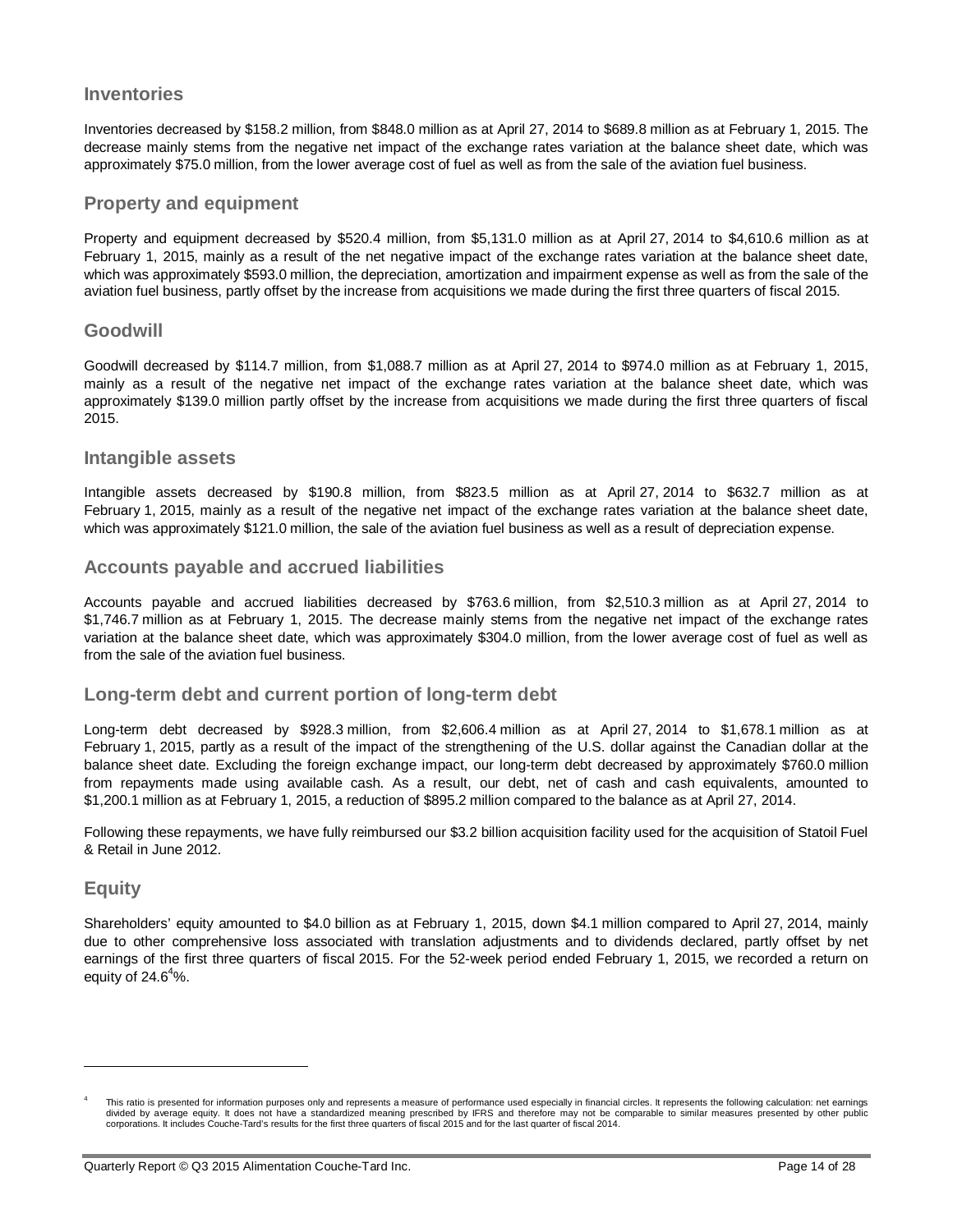# **Liquidity and Capital Resources**

Our sources of liquidity remain unchanged compared with the fiscal year ended April 27, 2014. For further information, please refer to our 2014 Annual Report. With respect to our capital expenditures, acquisitions carried out and our dividends paid in the first three quarters of fiscal 2015, they were financed using available cash. Except for the financing of the acquisition of The Pantry, which is discussed at the beginning of this report, we expect that cash generated from operations together with borrowings available under our revolving unsecured credit facilities will be adequate to meet our liquidity needs in the foreseeable future.

Our revolving credit facilities are detailed as follow:

#### *US dollar term revolving unsecured operating credit D, maturing in December 2018*

On May 16, 2014, we amended our term revolving unsecured operating credit D to increase the maximum amount available from \$1,275.0 million to \$1,525.0 million, an increase of \$250.0 million. On February 25, 2015, the Corporation amended this credit facility once again in order to increase the maximum amount available from \$1,525.0 million to \$2,525.0 million, to extend its maturity from December 2017 to December 2018 and to include an accordion feature allowing the Corporation to have access to an additional \$350.0 million, if required. No additional upfront fees were incurred in line with those amendments. No other terms were changed significantly.

As at February 1, 2015, \$588.5 million of our revolving unsecured operating credit D had been used. As at the same date, the weighted average effective interest rate was 1.04% and standby letters of credit in the amount of CA\$2.2 million and \$30.2 million were outstanding.

### *Term revolving unsecured operating credit E, maturing in December 2016*

Credit agreement consisting of an initial maximum amount of \$50.0 million with an initial term of 50 months. The credit facility is available in the form of a revolving unsecured operating credit, available in US dollars. The amounts borrowed bear interest at variable rates based on the US base rate or the LIBOR rate plus a variable margin. As at February 1, 2015, term credit E was unused.

#### *Available liquidities*

As at February 1, 2015, a total of approximately \$955.0 million were available under our revolving unsecured credit facilities and we were in compliance with the restrictive covenants and ratios imposed by the credit agreements at that date. Thus, at the same date, we had access to approximately \$1.4 billion through our available cash and revolving unsecured operating credit agreements before the modification made, on February 25, 2015, to our revolving unsecured operating credit D.

# **Selected Consolidated Cash Flow Information**

|                                                                                                          | 16-week periods ended |                     |           |                     | 40-week periods ended |           |  |
|----------------------------------------------------------------------------------------------------------|-----------------------|---------------------|-----------|---------------------|-----------------------|-----------|--|
| (In millions of US dollars)                                                                              | February 1,<br>2015   | February 2,<br>2014 | Variation | February 1,<br>2015 | February 2,<br>2014   | Variation |  |
| <b>Operating activities</b>                                                                              |                       |                     |           |                     |                       |           |  |
| Net cash provided by operating activities                                                                | 350.2                 | 301.3               | 48.9      | 1,242.9             | 1,105.3               | 137.6     |  |
| <b>Investing activities</b>                                                                              |                       |                     |           |                     |                       |           |  |
| Purchase of property and equipment, intangible and<br>other assets, net of proceeds from the disposal of |                       |                     |           |                     |                       |           |  |
| property and equipment and other assets                                                                  | (156.0)               | (144.9)             | (11.1)    | (312.1)             | (283.3)               | (28.8)    |  |
| Proceeds from sale of the aviation fuel business                                                         | 94.6                  |                     | 94.6      | 94.6                |                       | 94.6      |  |
| Business acquisitions                                                                                    | (7.3)                 | (50.1)              | 42.8      | (163.0)             | (158.2)               | (4.8)     |  |
| Other                                                                                                    |                       | 0.4                 | (0.4)     | (0.3)               | 20.9                  | (21.2)    |  |
| Net cash used in investing activities                                                                    | (68.7)                | (194.6)             | 125.9     | (380.8)             | (420.6)               | 39.8      |  |
| <b>Financing activities</b>                                                                              |                       |                     |           |                     |                       |           |  |
| Net (decrease) increase in other debt                                                                    | (325.7)               | 194.3               | (520.0)   | (220.3)             | 335.2                 | (555.5)   |  |
| <b>Dividends</b>                                                                                         | (22.4)                | (17.7)              | (4.7)     | (66.5)              | (47.2)                | (19.3)    |  |
| Repayment of the acquisition facility<br>Issuance of Canadian dollar denominated senior                  |                       | (465.0)             | 465.0     | (555.0)             | (1,368.0)             | 813.0     |  |
| unsecured notes, net of financing costs                                                                  |                       |                     |           |                     | 285.6                 | (285.6)   |  |
| Issuance of shares upon exercise of stock-options                                                        |                       | 0.1                 | (0.1)     |                     | 9.4                   | (9.4)     |  |
| Net cash used in financing activities                                                                    | (348.1)               | (288.3)             | (59.8)    | (841.8)             | (785.0)               | (56.8)    |  |
| <b>Credit ratings</b>                                                                                    |                       |                     |           |                     |                       |           |  |
| Standard and Poor's - Corporate credit rating<br>Moody's - Senior unsecured notes credit rating          |                       |                     |           | <b>BBB</b><br>Baa2  | BBB-<br>Baa3          |           |  |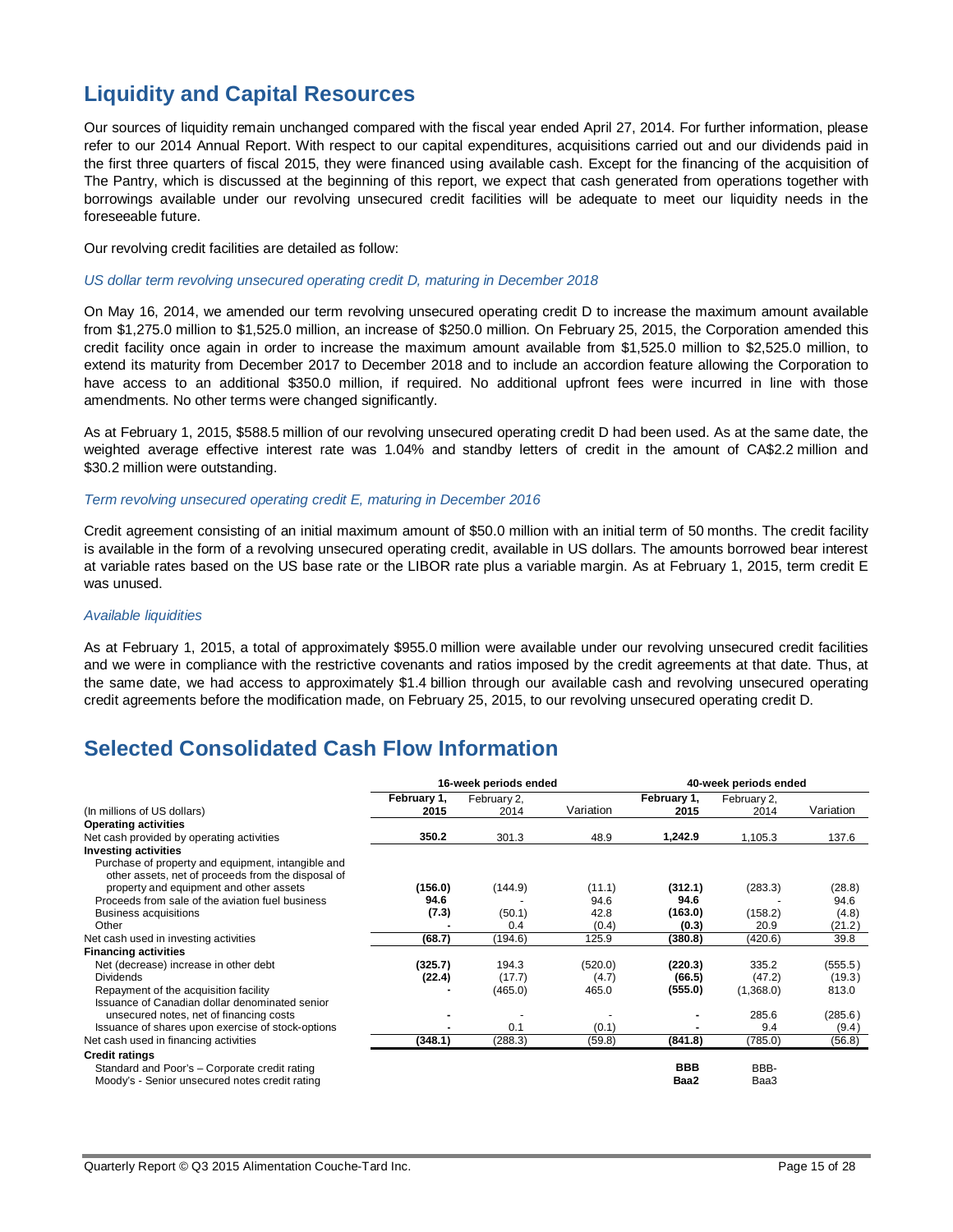# **Operating activities**

During the third quarter of fiscal 2015, net cash from our operations reached \$350.2 million, up \$48.9 million compared to the third quarter of fiscal year 2014, mainly due to higher net earnings not taking into account non-cash items, including depreciation, amortization and impairment of property and equipment and other assets.

During the first three quarters of fiscal 2015, net cash from our operations reached \$1,242.9 million, up \$137.6 million compared to the corresponding period of fiscal year 2014 for reasons similar to those of the third quarter.

# **Investing activities**

During the third quarter of fiscal 2015, investing activities were primarily for net investments in property and equipment and other assets which amounted to \$156.0 million and for acquisitions for an amount of \$7.3 million. These items were partly offset by the proceeds from the sale of the aviation fuel business, which amounted to \$94.6 million.

Since the beginning of the fiscal year, investing activities were also primarily for net investment in property and equipment and other assets, which amounted to \$312.1 million and for acquisitions for an amount of \$163.0 million, partially offset by the proceeds from the sale of the aviation fuel business.

Net investments in property and equipment and other assets were primarily for the replacement of equipment in some of our stores in order to enhance our offering of products and services, the addition of new stores, the ongoing improvement of our network as well as for investments in information technology.

# **Financing activities**

During the third quarter of fiscal 2015, we repaid a total amount of \$320.0 million on our revolving facilities using available cash.

During the first three quarter of fiscal 2015, we repaid a total amount of \$555.0 million on our acquisition facility, of which \$360.0 million was drawn from our revolving facilities and \$195.0 million was from available cash. During the same period, we also repaid a total amount of \$565.0 million on our revolving facilities using available cash.

# **Contractual Obligations and Commercial Commitments**

There were no major changes during the 40-week period ended February 1, 2015, with respect to our contractual obligations and commercial commitments. For more information, please refer to our 2014 Annual Report.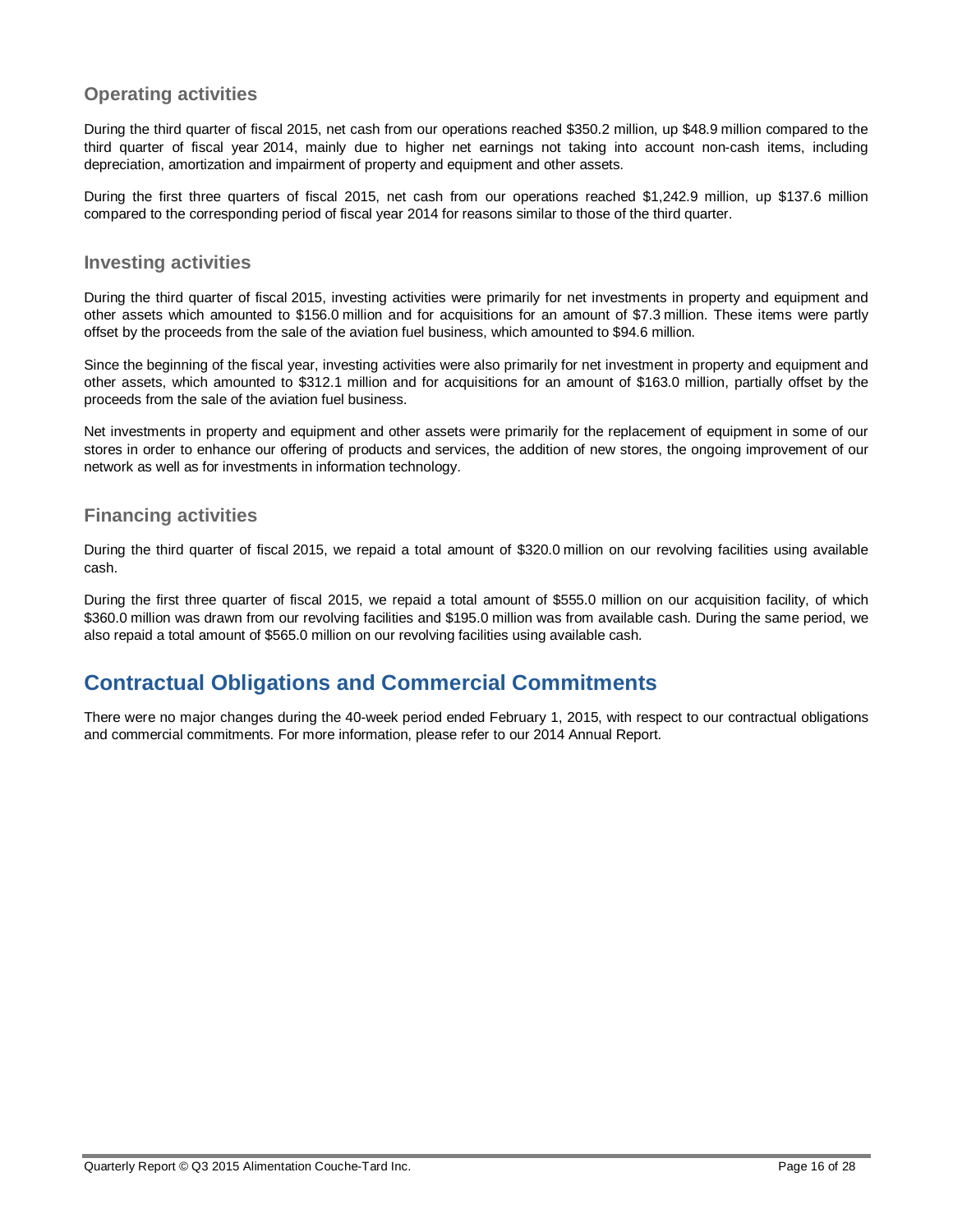# **Selected Quarterly Financial Information**

The Corporation's 52-week reporting cycle is divided into quarters of 12 weeks each except for the third quarter, which comprises 16 weeks. When a fiscal year, such as fiscal 2012, contains 53 weeks, the fourth quarter comprises 13 weeks. The following is a summary of selected consolidated financial information derived from the Corporation's interim consolidated financial statements for each of the eight most recently completed quarters.

|                                                                                                                    |                 |                 | 40-week period ended February 1, |          |                                     |          |                 | Extract from<br>the 52-week<br>period ended<br>April 28, |
|--------------------------------------------------------------------------------------------------------------------|-----------------|-----------------|----------------------------------|----------|-------------------------------------|----------|-----------------|----------------------------------------------------------|
| (In millions of US dollars except for per share data)                                                              |                 | 2015            |                                  |          | 52-week period ended April 27, 2014 |          |                 | 2013                                                     |
| Quarter                                                                                                            | $3^{\text{rd}}$ | 2 <sup>nd</sup> | $A$ st                           |          | 3 <sup>rd</sup>                     | $2^{nd}$ | 1 <sup>st</sup> | 4 <sup>m</sup>                                           |
| Weeks                                                                                                              | 16 weeks        | 12 weeks        | 12 weeks                         | 12 weeks | 16 weeks                            | 12 weeks | 12 weeks        | 12 weeks                                                 |
| Revenues                                                                                                           | 9,105.9         | 8,944.4         | 9,189.2                          | 8,952.3  | 11,093.2                            | 9,009.9  | 8,901.2         | 8,776.0                                                  |
| Operating income before depreciation, amortization<br>and impairment of property and equipment and<br>other assets | 536.8           | 510.0           | 492.0                            | 296.3    | 420.5                               | 457.3    | 443.4           | 292.7                                                    |
| Depreciation, amortization and impairment of                                                                       |                 |                 |                                  |          |                                     |          |                 |                                                          |
| property and equipment and other assets                                                                            | 152.4           | 122.7           | 126.7                            | 142.0    | 186.0                               | 129.3    | 125.9           | 138.1                                                    |
| Operating income                                                                                                   | 384.4           | 387.3           | 365.3                            | 154.3    | 234.5                               | 328.0    | 317.5           | 154.6                                                    |
| Share of earnings of joint ventures and associated                                                                 |                 |                 |                                  |          |                                     |          |                 |                                                          |
| companies accounted for using the equity method                                                                    | 7.7             | 5.1             | 4.7                              | 3.9      | 4.6                                 | 5.5      | 8.7             | 3.0                                                      |
| Net financial expenses                                                                                             | 41.2            | 18.6            | 30.0                             | 26.9     | 21.8                                | 50.2     | 11.7            | 20.7                                                     |
| Net earnings                                                                                                       | 248.1           | 286.4           | 269.5                            | 145.1    | 182.3                               | 229.8    | 255.0           | 146.4                                                    |
| Net earnings per share                                                                                             |                 |                 |                                  |          |                                     |          |                 |                                                          |
| Basic                                                                                                              | \$0.44          | \$0.51          | \$0.48                           | \$0.26   | \$0.32                              | \$0.41   | \$0.45          | \$0.26                                                   |
| <b>Diluted</b>                                                                                                     | \$0.44          | \$0.50          | \$0.47                           | \$0.25   | \$0.32                              | \$0.40   | \$0.45          | \$0.26                                                   |

The volatility of road transportation fuel gross margin and seasonality both have an impact on the variability of our quarterly net earnings. Given acquisitions made in recent years and the volatility of retail prices at the pump, road transportation fuel revenues have become a more significant segment of our business and therefore our quarterly results are more sensitive to the volatility of road transportation fuel gross margins. However, road transportation fuel margins tend to be less volatile when considered on an annual basis or a longer term. With that said, the majority of our operating income is still derived from merchandise and service sales.

# **Outlook**

For the remainder of fiscal 2015, we are looking forward to work on the integration of The Pantry into our network. Over the next quarters we will work on formalizing our integration plan for these new stores and on the realization of associated potential synergies. We will also continue to work at improving and expanding our network, including the construction of new stores. We also intend to maintain our ongoing focus on sales, supply terms and operating expenses while keeping an eye on growth opportunities that may be available in our various markets.

Similar to prior years, we will pay special attention to the realization of synergies related to the acquisition of Statoil Fuel & Retail and to the reduction of our debt level in order to continue to improve our financial flexibility and further improve the quality of our credit rating.

Finally, in line with our business model, we intend to continue focusing on the sale of fresh products and on innovation, including the introduction of new products and services, in order to satisfy the needs of our customers.

March 17, 2015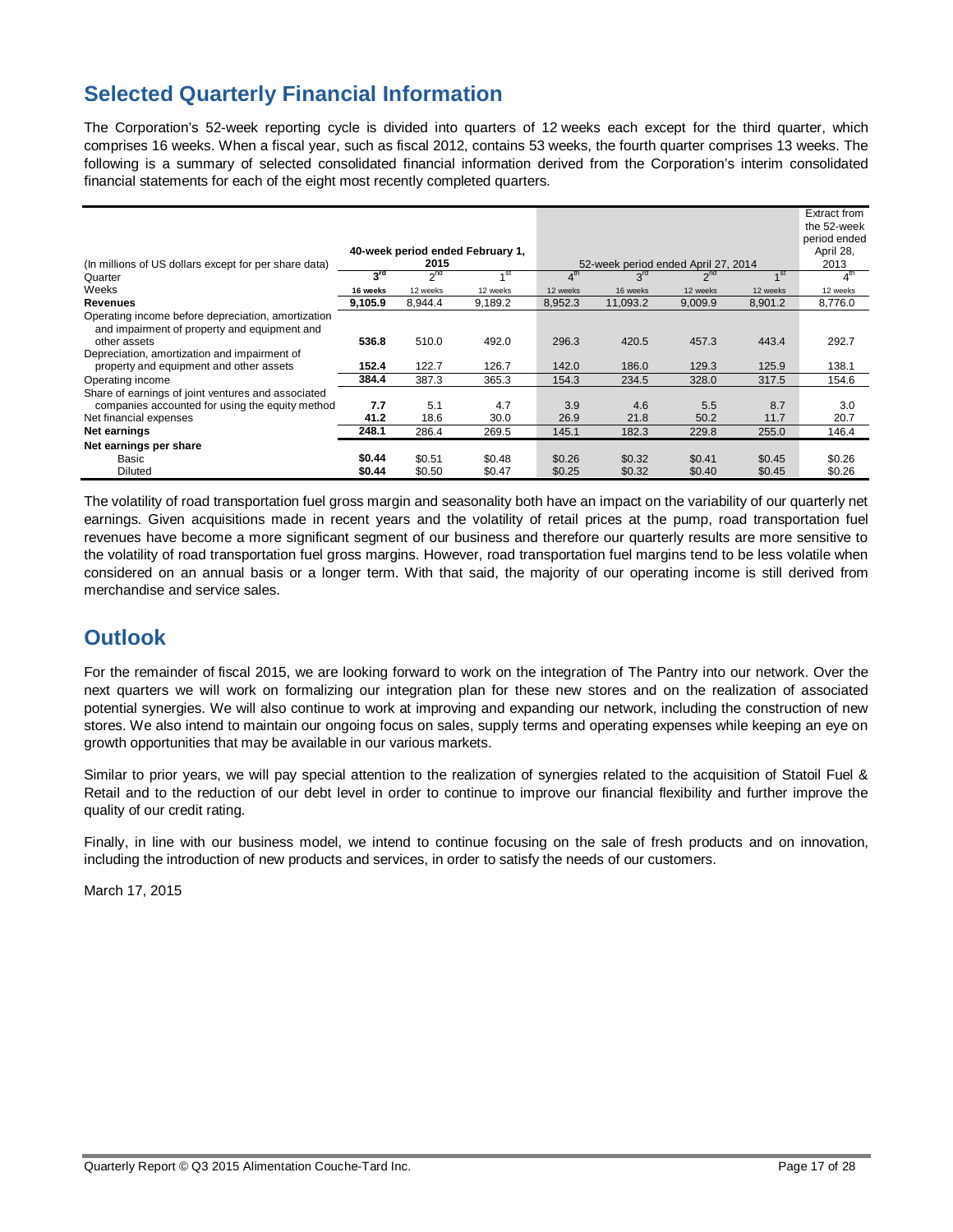# **CONSOLIDATED STATEMENTS OF EARNINGS**

(in millions of US dollars, except per share amounts, unaudited)

|                                                              | 16 weeks    |             | 40 weeks    |             |  |
|--------------------------------------------------------------|-------------|-------------|-------------|-------------|--|
| For the periods ended                                        | February 1, | February 2, | February 1, | February 2, |  |
|                                                              | 2015        | 2014        | 2015        | 2014        |  |
|                                                              | \$          | \$          | \$          | \$          |  |
| <b>Revenues</b>                                              | 9,105.9     | 11,093.2    | 27,239.5    | 29,004.3    |  |
| Cost of sales                                                | 7,575.0     | 9,642.6     | 23,140.5    | 25,131.1    |  |
| <b>Gross profit</b>                                          | 1,530.9     | 1,450.6     | 4,099.0     | 3,873.2     |  |
| Operating, selling, administrative and general expenses      | 978.8       | 1,037.6     | 2,545.4     | 2,601.1     |  |
| Loss on disposal of the aviation fuel business (Note 4)      | 10.4        |             | 10.4        |             |  |
| Restructuring costs (Note 5)                                 | 8.1         |             | 8.1         |             |  |
| Curtailment gain on defined benefits pension plans           |             |             |             |             |  |
| obligation (Note 4)                                          | (2.6)       | (0.9)       | (2.6)       | (0.9)       |  |
| Negative goodwill (Note 3)                                   | (0.6)       | (6.6)       | (1.1)       | (48.2)      |  |
| Depreciation, amortization and impairment of property and    |             |             |             |             |  |
| equipment, intangibles and other assets                      | 152.4       | 186.0       | 401.8       | 441.2       |  |
|                                                              | 1,146.5     | 1,216.1     | 2,962.0     | 2,993.2     |  |
| <b>Operating income</b>                                      | 384.4       | 234.5       | 1,137.0     | 880.0       |  |
| Share of earnings of joint ventures and associated companies |             |             |             |             |  |
| accounted for using the equity method                        | 7.7         | 4.6         | 17.5        | 18.8        |  |
| Financial expenses                                           | 26.5        | 33.9        | 69.9        | 90.7        |  |
| Financial revenues                                           | (1.9)       | (1.7)       | (6.3)       | (8.4)       |  |
| Foreign exchange loss (gain) (Note 4)                        | 16.6        | (10.4)      | 26.2        | 1.4         |  |
| <b>Net financial expenses</b>                                | 41.2        | 21.8        | 89.8        | 83.7        |  |
| Earnings before income taxes                                 | 350.9       | 217.3       | 1,064.7     | 815.1       |  |
| Income taxes                                                 | 102.8       | 35.0        | 260.7       | 148.0       |  |
| <b>Net earnings</b>                                          | 248.1       | 182.3       | 804.0       | 667.1       |  |
| Net earnings attributable to:                                |             |             |             |             |  |
| Shareholders of the Corporation                              | 248.0       | 182.0       | 803.4       | 666.4       |  |
| Non-controlling interest                                     | 0.1         | 0.3         | 0.6         | 0.7         |  |
| <b>Net earnings</b>                                          | 248.1       | 182.3       | 804.0       | 667.1       |  |
| Net earnings per share (Note 7)                              |             |             |             |             |  |
| <b>Basic</b>                                                 | 0.44        | 0.32        | 1.42        | 1.18        |  |
| <b>Diluted</b>                                               | 0.44        | 0.32        | 1.41        | 1.17        |  |
| Weighted average number of shares - basic (in thousands)     | 565,923     | 565,637     | 565,835     | 564,148     |  |
| Weighted average number of shares - diluted (in thousands)   | 568,761     | 568,420     | 568,640     | 568,002     |  |
| Number of shares outstanding at end of period (in thousands) | 565,988     | 565,710     | 565,988     | 565,710     |  |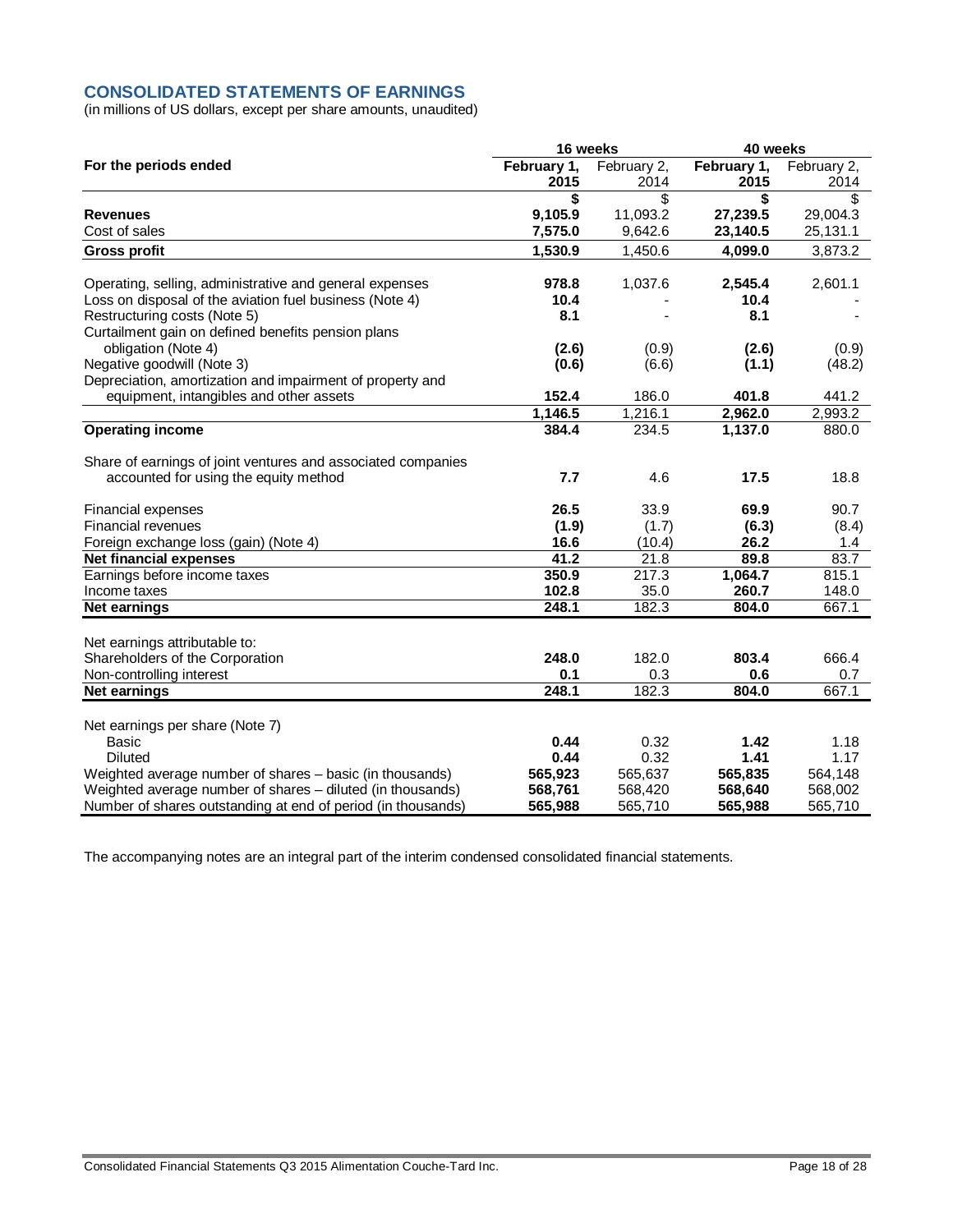### **CONSOLIDATED STATEMENTS OF COMPREHENSIVE INCOME**

(in millions of US dollars, unaudited)

|                                                                         | 16 weeks    |             | 40 weeks    |             |  |
|-------------------------------------------------------------------------|-------------|-------------|-------------|-------------|--|
| For the periods ended                                                   | February 1, | February 2, | February 1, | February 2, |  |
|                                                                         | 2015        | 2014        | 2015        | 2014        |  |
|                                                                         | \$          | \$          | \$          | \$          |  |
| <b>Net earnings</b>                                                     | 248.1       | 182.3       | 804.0       | 667.1       |  |
| Other comprehensive income                                              |             |             |             |             |  |
| Items that may be reclassified subsequently to earnings                 |             |             |             |             |  |
| <b>Translation adjustments</b>                                          |             |             |             |             |  |
| Changes in cumulative translation adjustments <sup>(1)</sup>            | (293.3)     | (62.7)      | (613.9)     | (57.1)      |  |
| Cumulative translation adjustments reclassified to                      |             |             |             |             |  |
| earnings (Note 4)                                                       | 1.9         |             | 1.9         |             |  |
| Change in fair value of financial instruments designated as             |             |             |             |             |  |
| a hedge of the Corporation's net investment in its US                   |             |             |             |             |  |
| operations <sup>(2)</sup>                                               | (80.2)      | (41.8)      | (100.4)     | (55.0)      |  |
| Net interest on financial instruments designated as a hedge             |             |             |             |             |  |
| of the Corporation's net investment in its US operations <sup>(3)</sup> | (0.5)       | 0.4         | 0.2         | 2.0         |  |
| Cash flow hedges                                                        |             |             |             |             |  |
| Change in fair value of financial instruments <sup>(4)</sup>            | 11.7        | 3.8         | 16.9        | 6.7         |  |
| Gain realized on financial instruments reclassified to                  |             |             |             |             |  |
| earnings <sup>(5)</sup>                                                 | (9.6)       | (3.1)       | (13.0)      | (5.5)       |  |
| Items that will never be reclassified to earnings                       |             |             |             |             |  |
| Net actuarial (loss) gain (6)                                           | (20.4)      | 0.6         | (35.1)      | 2.8         |  |
| Other comprehensive loss                                                | (390.4)     | (102.8)     | (743.4)     | (106.1)     |  |
| <b>Comprehensive income</b>                                             | (142.3)     | 79.5        | 60.6        | 561.0       |  |
|                                                                         |             |             |             |             |  |
| Comprehensive income attributable to:                                   |             |             |             |             |  |
| Shareholders of the Corporation                                         | (142.4)     | 79.2        | 60.0        | 560.3       |  |
| Non-controlling interest                                                | 0.1         | 0.3         | 0.6         | 0.7         |  |
| <b>Comprehensive income</b>                                             | (142.3)     | 79.5        | 60.6        | 561.0       |  |

(1) For the 16 and 40-week periods ended February 1, 2015, these amounts include a loss of \$74.9 (net of income taxes of \$11.7) arising from the translation of the US dollar denominated long-term debt designated as a foreign exchange hedge of the Corporation's net investment in its US operations (Note 2).

(2) For the 16 and 40-week periods ended February 1, 2015, these amounts are net of income taxes of \$16.0 and \$18.3, respectively. For the 16 and 40 week periods ended February 2, 2014, these amounts are net of income taxes of \$7.2 and \$9.1, respectively.

(3) For the 16 and 40-week periods ended February 1, 2015, these amounts are net of income taxes of \$0.2 and \$0.1, respectively. For the 16 and 40-week periods ended February 2, 2014, these amounts are net of income taxes of \$0.1 and \$0.7, respectively.

(4) For the 16 and 40-week periods ended February 1, 2015, these amounts are net of income taxes of \$4.4 and \$6.0, respectively. For the 16 and 40-week periods ended February 2, 2014, these amounts are net of income taxes of \$2.0 and \$2.4, respectively.

(5) For the 16 and 40-week periods ended February 1, 2015, these amounts are net of income taxes of \$3.6 and \$4.9, respectively. For the 16 and 40-week periods ended February 2, 2014, these amounts are net of income taxes of \$1.6 and \$2.0, respectively.

(6) For the 16 and 40-week periods ended February 1, 2015, these amounts are net of income taxes of \$8.0 and \$13.4, respectively. For the 16 and 40-week periods ended February 2, 2014, these amounts are net of income taxes of \$0.2 and \$1.1, respectively.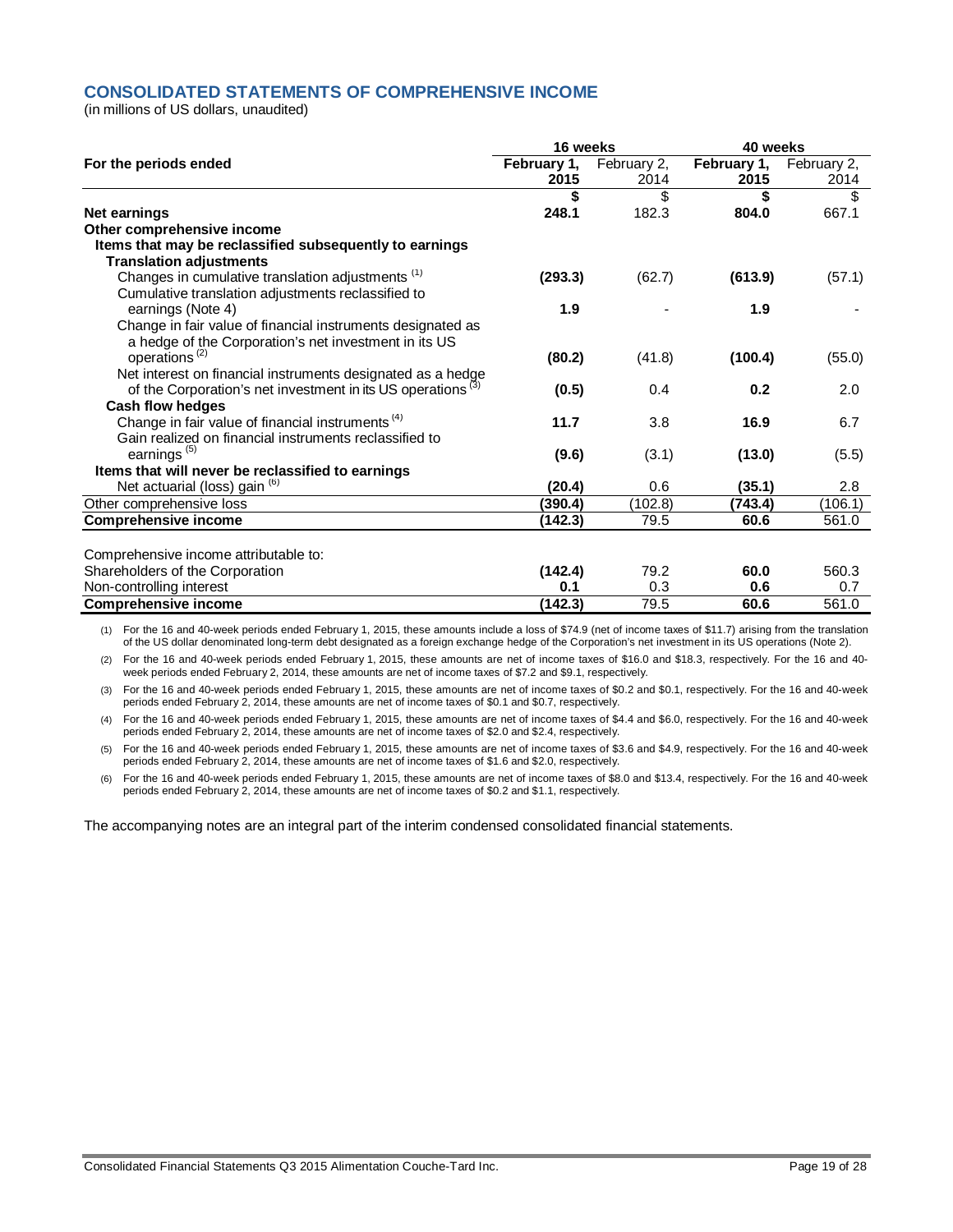# **CONSOLIDATED STATEMENTS OF CHANGES IN EQUITY**

(in millions of US dollars, unaudited)

| For the 40-week period ended        |         |                    |                 |                                                     |         |             | <b>February 1, 2015</b> |
|-------------------------------------|---------|--------------------|-----------------|-----------------------------------------------------|---------|-------------|-------------------------|
|                                     |         |                    |                 | Attributable to the shareholders of the Corporation |         |             |                         |
|                                     |         |                    |                 | <b>Accumulated</b>                                  |         |             |                         |
|                                     |         |                    |                 | other                                               |         | Non-        |                         |
|                                     | Capital | <b>Contributed</b> | <b>Retained</b> | comprehensive                                       |         | controlling | Total                   |
|                                     | stock   | surplus            | earnings        | income (Note 8)                                     | Total   | interest    | equity                  |
|                                     | S       | \$                 |                 | \$                                                  | S       | \$          |                         |
| Balance, beginning of period        | 686.5   | 11.6               | 3,077.4         | 186.9                                               | 3,962.4 | 14.2        | 3,976.6                 |
| Comprehensive income:               |         |                    |                 |                                                     |         |             |                         |
| Net earnings                        |         |                    | 803.4           |                                                     | 803.4   | 0.6         | 804.0                   |
| Other comprehensive loss            |         |                    |                 | (743.4)                                             | (743.4) |             | (743.4)                 |
| Comprehensive income                |         |                    |                 |                                                     | 60.0    | 0.6         | 60.6                    |
| Reduction of non-controlling        |         |                    |                 |                                                     |         |             |                         |
| interest                            |         |                    |                 |                                                     |         | (0.6)       | (0.6)                   |
| <b>Dividends</b>                    |         |                    | (66.5)          |                                                     | (66.5)  | (0.4)       | (66.9)                  |
| Stock option-based compensation     |         |                    |                 |                                                     |         |             |                         |
| expense                             |         | 2.4                |                 |                                                     | 2.4     |             | 2.4                     |
| Initial fair value of stock options |         |                    |                 |                                                     |         |             |                         |
| exercised                           | 0.6     | (0.6)              |                 |                                                     |         |             |                         |
| Balance, end of period              | 687.1   | 13.4               | 3,814.3         | (556.5)                                             | 3,958.3 | 13.8        | 3,972.1                 |

### For the 40-week period ended February 2, 2014

| <b>TOT the 40 Week period chaca</b>  |         |             |          |                                                     |         |             | $1$ CDIGCITES, $2017$ |
|--------------------------------------|---------|-------------|----------|-----------------------------------------------------|---------|-------------|-----------------------|
|                                      |         |             |          | Attributable to the shareholders of the Corporation |         |             |                       |
|                                      |         |             |          |                                                     |         |             |                       |
|                                      |         |             |          | other                                               |         | Non-        |                       |
|                                      | Capital | Contributed | Retained | comprehensive                                       |         | controlling | Total                 |
|                                      | stock   | surplus     | earnings | income (Note 8)                                     | Total   | interest    | equity                |
|                                      | \$      | \$          |          | \$                                                  | \$      | \$          |                       |
| Balance, beginning of period         | 670.4   | 16.5        | 2,344.0  | 185.8                                               | 3,216.7 |             | 3,216.7               |
| Comprehensive income:                |         |             |          |                                                     |         |             |                       |
| Net earnings                         |         |             | 666.4    |                                                     | 666.4   | 0.7         | 667.1                 |
| Other comprehensive loss             |         |             |          | (106.1)                                             | (106.1) |             | (106.1)               |
| Comprehensive income                 |         |             |          |                                                     | 560.3   | 0.7         | 561.0                 |
| <b>Dividends</b>                     |         |             | (47.2)   |                                                     | (47.2)  |             | (47.2)                |
| Addition to non-controlling interest |         |             |          |                                                     |         | 13.2        | 13.2                  |
| Redemption liability                 |         |             | (13.2)   |                                                     | (13.2)  |             | (13.2)                |
| Stock option-based compensation      |         |             |          |                                                     |         |             |                       |
| expense                              |         | (0.3)       |          |                                                     | (0.3)   |             | (0.3)                 |
| Initial fair value of stock options  |         |             |          |                                                     |         |             |                       |
| exercised                            | 4.6     | (4.6)       |          |                                                     |         |             |                       |
| Cash received upon exercise of       |         |             |          |                                                     |         |             |                       |
| stock options                        | 9.4     |             |          |                                                     | 9.4     |             | 9.4                   |
| Balance, end of period               | 684.4   | 11.6        | 2,950.0  | 79.7                                                | 3,725.7 | 13.9        | 3,739.6               |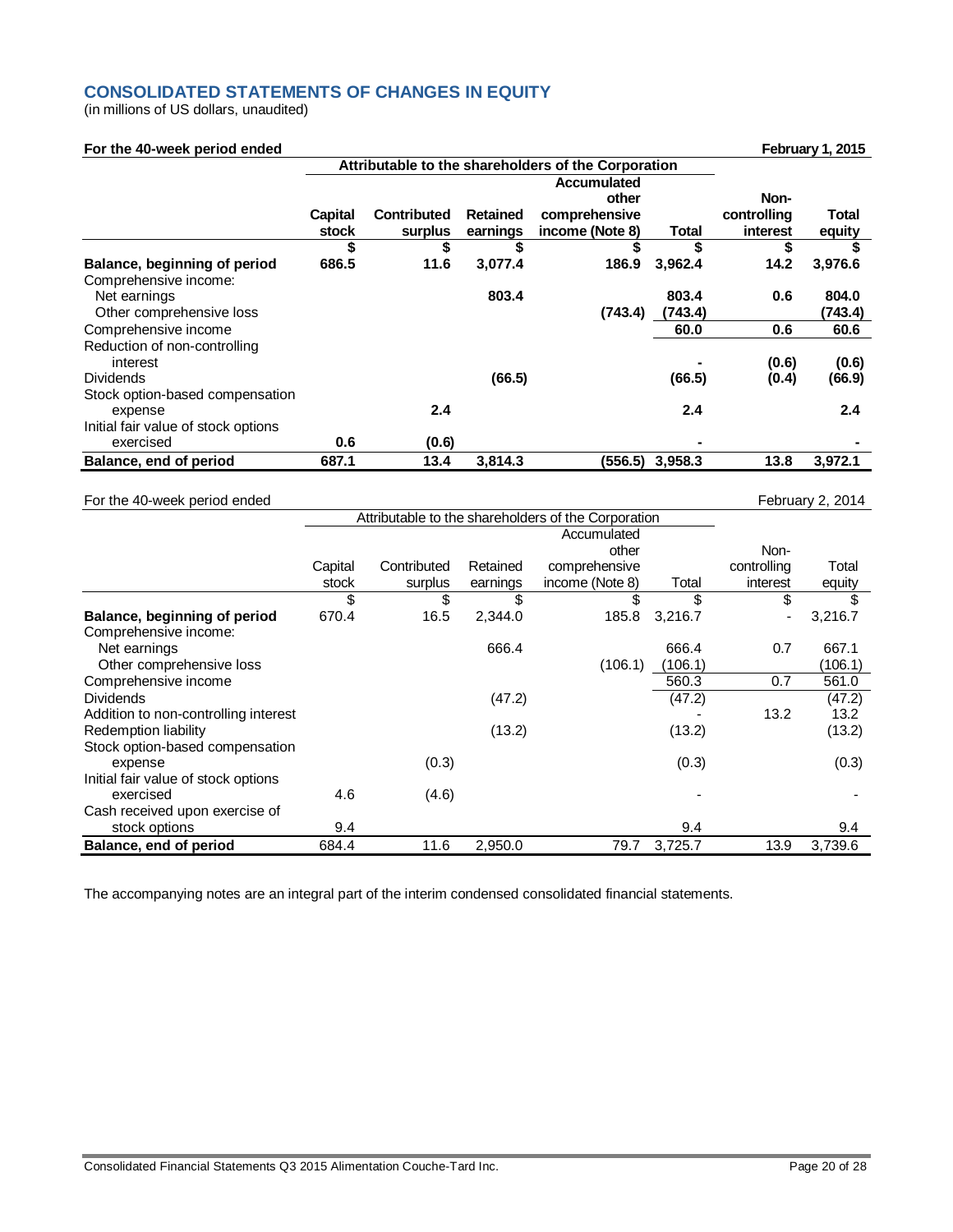# **CONSOLIDATED STATEMENTS OF CASH FLOWS**

(in millions of US dollars, unaudited)

|                                                                                                                             | 16 weeks            |                     | 40 weeks            |                     |  |
|-----------------------------------------------------------------------------------------------------------------------------|---------------------|---------------------|---------------------|---------------------|--|
| For the periods ended                                                                                                       | February 1,<br>2015 | February 2,<br>2014 | February 1,<br>2015 | February 2,<br>2014 |  |
|                                                                                                                             | \$                  | \$                  | \$                  | \$                  |  |
| <b>Operating activities</b>                                                                                                 |                     |                     |                     |                     |  |
| Net earnings                                                                                                                | 248.1               | 182.3               | 804.0               | 667.1               |  |
| Adjustments to reconcile net earnings to net cash provided by                                                               |                     |                     |                     |                     |  |
| operating activities                                                                                                        |                     |                     |                     |                     |  |
| Depreciation, amortization and impairment of property and<br>equipment, intangible and other assets, net of amortization of |                     |                     |                     |                     |  |
| deferred credits                                                                                                            | 125.7               | 179.0               | 353.5               | 418.8               |  |
| Deferred income taxes                                                                                                       | 2.1                 | (33.0)              | (65.8)              | (63.5)              |  |
| Loss on disposal of the aviation fuel business (Note 4)                                                                     | 10.4                |                     | 10.4                |                     |  |
| Restructuring costs (Note 5)                                                                                                | 8.1                 |                     | 8.1                 |                     |  |
| Deferred credits                                                                                                            | 7.8                 | (0.3)               | 11.3                | 9.3                 |  |
| (Gain) loss on disposal of property and equipment and other                                                                 |                     |                     |                     |                     |  |
| assets                                                                                                                      | (3.9)               | 0.5                 | (4.9)               | 3.7                 |  |
| Share of earnings of joint ventures and associated companies                                                                |                     |                     |                     |                     |  |
| accounted for using the equity method, net of dividends                                                                     |                     |                     |                     |                     |  |
| received                                                                                                                    | (2.8)               | 17.5                | (5.9)               | 11.8                |  |
| Curtailment gain on defined benefits pension plans                                                                          |                     |                     |                     |                     |  |
| obligation (Note 4)                                                                                                         | (2.6)               | (0.9)               | (2.6)               | (0.9)               |  |
| Negative goodwill (Note 3)                                                                                                  | (0.6)               | (6.6)               | (1.1)               | (48.2)              |  |
| Other                                                                                                                       | (11.5)              | 10.5                | (3.7)               | 30.9                |  |
| Changes in non-cash working capital                                                                                         | (30.6)              | (47.7)              | 139.6               | 76.3                |  |
| Net cash provided by operating activities                                                                                   | 350.2               | 301.3               | 1,242.9             | 1,105.3             |  |
| <b>Investing activities</b>                                                                                                 |                     |                     |                     |                     |  |
| Purchase of property and equipment and other assets                                                                         | (187.8)             | (163.8)             | (375.5)             | (342.8)             |  |
| Proceeds from disposal of the aviation fuel business (Note 4)                                                               | 94.6                |                     | 94.6                |                     |  |
| Proceeds from disposal of property and equipment and other assets                                                           | 31.8                | 18.9                | 63.4                | 59.5                |  |
| Business acquisitions (Note 3)                                                                                              | (7.3)               | (50.1)              | (163.0)             | (158.2)             |  |
| Restricted cash                                                                                                             |                     | 0.4                 | (0.3)               | 20.9                |  |
| Net cash used in investing activities                                                                                       | (68.7)              | (194.6)             | (380.8)             | (420.6)             |  |
|                                                                                                                             |                     |                     |                     |                     |  |
| <b>Financing activities</b>                                                                                                 |                     |                     |                     |                     |  |
| Net (decrease) increase in other debt                                                                                       | (325.7)             | 194.3               | (220.3)             | 335.2               |  |
| Cash dividends paid                                                                                                         | (22.4)              | (17.7)              | (66.5)              | (47.2)              |  |
| Repayment under the unsecured non-revolving acquisition credit                                                              |                     |                     |                     |                     |  |
| facility                                                                                                                    |                     | (465.0)             | (555.0)             | (1,368.0)           |  |
| Issuance of shares upon exercise of stock-options                                                                           |                     | 0.1                 |                     | 9.4                 |  |
| Issuance of Canadian dollar denominated senior unsecured notes, net                                                         |                     |                     |                     |                     |  |
| of financing costs                                                                                                          |                     |                     |                     | 285.6               |  |
| Net cash used in financing activities                                                                                       | (348.1)             | (288.3)             | (841.8)             | (785.0)             |  |
| Effect of exchange rate fluctuations on cash and cash equivalents                                                           | (53.4)              | (25.7)              | (53.4)              | (13.1)              |  |
| Net decrease in cash and cash equivalents                                                                                   | (120.0)<br>598.0    | (207.3)<br>752.2    | (33.1)              | (113.4)             |  |
| Cash, cash equivalents and bank overdraft, beginning of period                                                              | 478.0               |                     | 511.1               | 658.3               |  |
| Cash, cash equivalents and bank overdraft, end of period                                                                    |                     | 544.9               | 478.0               | 544.9               |  |
| Bank overdraft, end of period (1)                                                                                           |                     |                     |                     | 4.9                 |  |
| Cash and cash equivalents, end of period                                                                                    |                     |                     | 478.0               | 549.8               |  |
| <b>Supplemental information:</b>                                                                                            |                     |                     |                     |                     |  |
| Interest paid                                                                                                               | 18.5                | 21.7                | 48.3                | 64.4                |  |
| Interest and dividends received                                                                                             | 7.0                 | 26.3                | 17.4                | 41.0                |  |
| Income taxes paid                                                                                                           | 124.5               | 45.2                | 211.4               | 142.6               |  |
| Cash and cash equivalents components:                                                                                       |                     |                     |                     |                     |  |
| Cash and demand deposits                                                                                                    |                     |                     | 478.0               | 486.4               |  |
| Liquid investments                                                                                                          |                     |                     |                     | 63.4                |  |
|                                                                                                                             |                     |                     | 478.0               | 549.8               |  |

(1) Bank overdraft is included in Bank loans and current portion of long-term debt on the consolidated balance sheet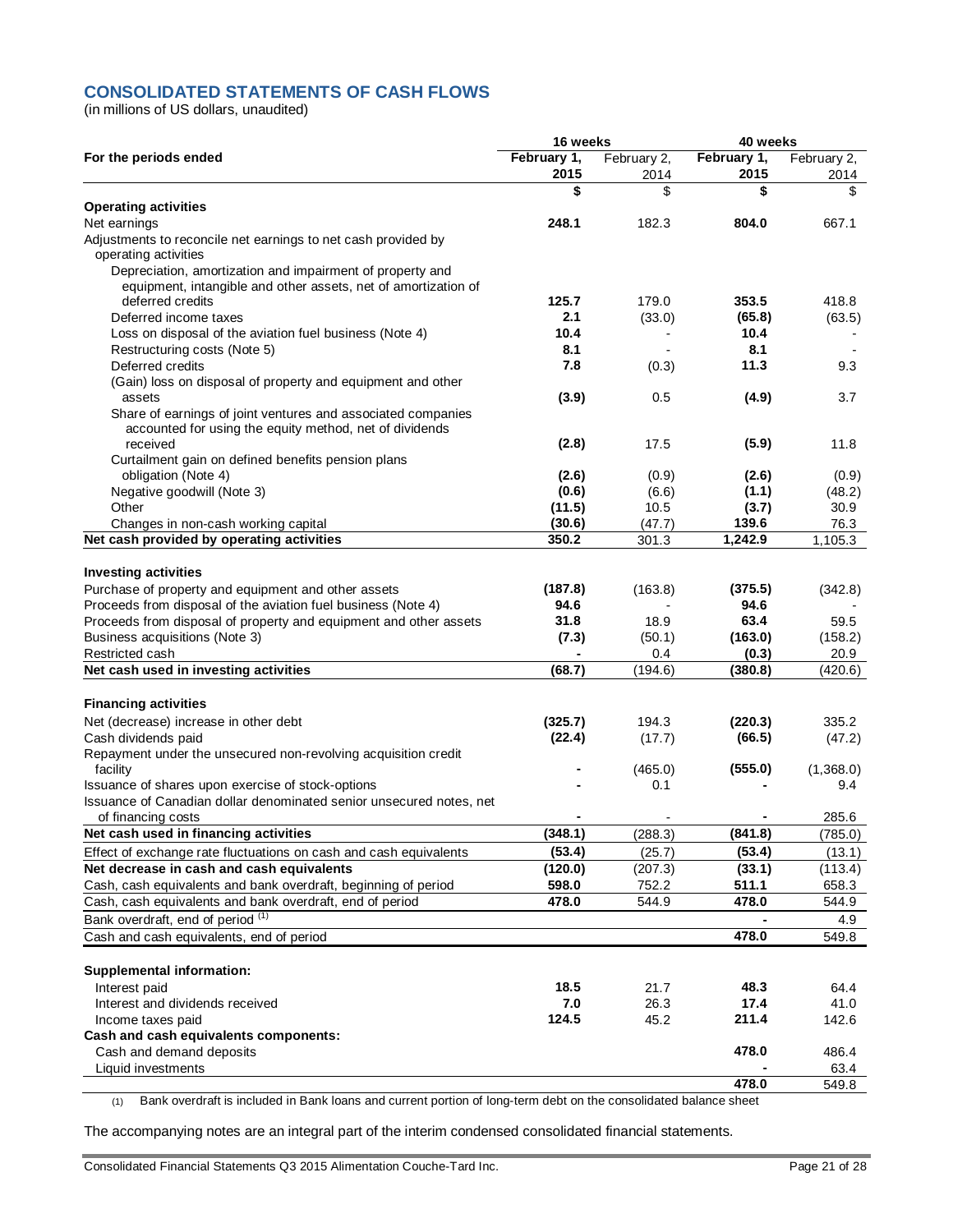# **CONSOLIDATED BALANCE SHEETS**

(in millions of US dollars, unaudited)

|                                                                                                                  | As at February 1,<br>2015 | As at April 27,<br>2014 |
|------------------------------------------------------------------------------------------------------------------|---------------------------|-------------------------|
|                                                                                                                  | \$                        | \$                      |
| <b>Assets</b>                                                                                                    |                           |                         |
| <b>Current assets</b>                                                                                            |                           |                         |
| Cash and cash equivalents                                                                                        | 478.0                     | 511.1                   |
| Restricted cash                                                                                                  | 1.3                       | 1.0                     |
| Accounts receivable                                                                                              | 1.096.9                   | 1.726.4                 |
| Inventories                                                                                                      | 689.8                     | 848.0                   |
| Prepaid expenses                                                                                                 | 51.4                      | 60.0                    |
| Income taxes receivable                                                                                          |                           | 68.4                    |
|                                                                                                                  | 2,317.4                   | 3,214.9                 |
| Property and equipment                                                                                           | 4,610.6                   | 5,131.0                 |
| Goodwill                                                                                                         | 974.0                     | 1,088.7                 |
| Intangible assets                                                                                                | 632.7                     | 823.5                   |
| Other assets                                                                                                     | 155.0                     | 159.8                   |
| Investment in joint ventures and associated companies                                                            | 74.1                      | 75.4                    |
| Deferred income taxes                                                                                            | 118.0                     | 51.7                    |
|                                                                                                                  | 8,881.8                   | 10,545.0                |
| Liabilities                                                                                                      |                           |                         |
| <b>Current liabilities</b>                                                                                       |                           |                         |
| Accounts payable and accrued liabilities                                                                         | 1,746.7                   | 2,510.3                 |
| Provisions                                                                                                       | 87.9                      | 102.4                   |
| Income taxes payable                                                                                             | 83.3                      | 29.8                    |
| Bank loans and current portion of long-term debt (Note 6)                                                        | 14.1                      | 20.3                    |
|                                                                                                                  | 1,932.0                   | 2,662.8                 |
| Long-term debt (Note 6)                                                                                          | 1,664.0                   | 2,586.1                 |
| Provisions                                                                                                       | 335.9                     | 390.5                   |
| Pension benefit liability                                                                                        | 137.0                     | 119.8                   |
| Other financial liabilities                                                                                      | 192.6                     | 73.9                    |
| Deferred credits and other liabilities                                                                           | 176.3                     | 169.5                   |
| Deferred income taxes                                                                                            | 471.9                     | 565.8                   |
|                                                                                                                  | 4,909.7                   | 6,568.4                 |
|                                                                                                                  |                           |                         |
| <b>Equity</b>                                                                                                    | 687.1                     | 686.5                   |
| Capital stock (Note 9)                                                                                           | 13.4                      | 11.6                    |
| Contributed surplus<br>Retained earnings                                                                         | 3,814.3                   | 3,077.4                 |
|                                                                                                                  |                           | 186.9                   |
| Accumulated other comprehensive (loss) income (Note 8)<br>Equity attributable to shareholders of the Corporation | (556.5)<br>3,958.3        | 3,962.4                 |
| Non-controlling interest                                                                                         | 13.8                      | 14.2                    |
|                                                                                                                  | 3,972.1                   | 3,976.6                 |
|                                                                                                                  | 8,881.8                   | 10.545.0                |
|                                                                                                                  |                           |                         |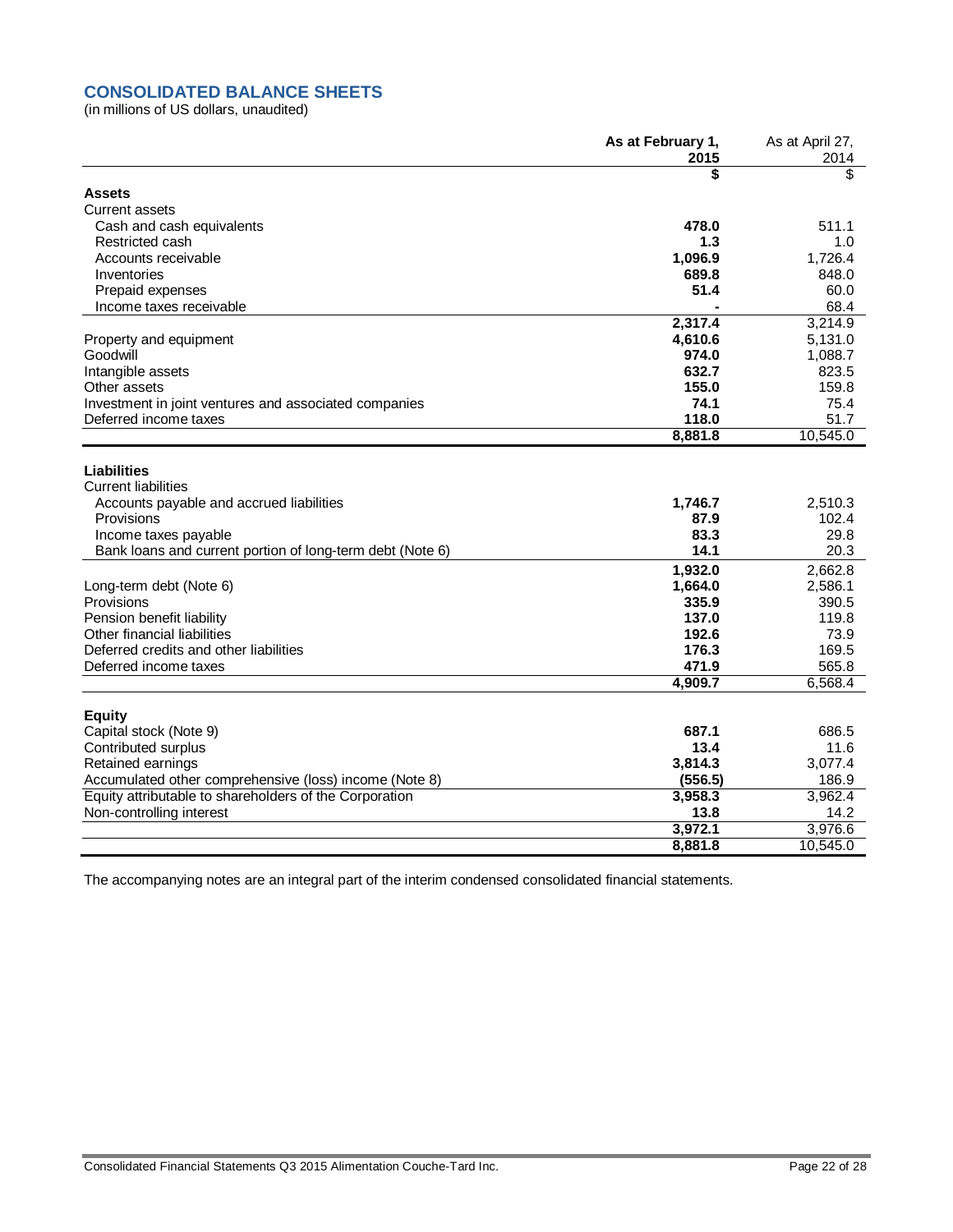(in millions of US dollars unless otherwise noted, except per share amounts, unaudited)

### **1. CONSOLIDATED FINANCIAL STATEMENTS PRESENTATION**

The unaudited interim condensed consolidated financial statements (the "interim financial statements") have been prepared by the Corporation in accordance with generally accepted accounting principles in Canada as set out in Part I of the Chartered Professional Accountants of Canada (CPA Canada) Handbook – Accounting, which incorporates International Financial Reporting Standards ("IFRS"), as issued by the International Accounting Standards Board ("IASB") applicable to the preparation of interim financial statements, including International Accounting Standard ("IAS") 34 "Interim Financial Reporting".

The interim financial statements were prepared in accordance with the same accounting policies and methods as the audited annual consolidated financial statements for the year ended April 27, 2014, except those disclosed in Note 2. The interim financial statements do not include all the information required for complete financial statements and should be read in conjunction with the audited annual consolidated financial statements and notes thereto in the Corporation's 2014 Annual Report. The results of operations for the interim periods presented do not necessarily reflect results expected for the full fiscal year. The Corporation's business follows a seasonal pattern. The busiest period is the first half-year of each fiscal year, which includes summer's sales.

On March 17, 2015, the Corporation's interim financial statements were approved by the board of directors who also approved their publication.

#### **2. ACCOUNTING CHANGES**

### **Accounting policies different from those used in the audited annual consolidated financial statements for the year ended April 27, 2014**

#### *Hedge of the net investment in foreign operations*

As of October 13, 2014, the Corporation designated its entire US dollar denominated long-term debt as a foreign exchange hedge of its net investment in its US operations. Accordingly, the gains or losses arising from the translation of the US dollar denominated debt that are determined to be an effective hedge are recognized in Other comprehensive income, counterbalancing gains and losses arising from translation of the Corporation's net investment in its US operations. Should a portion of the hedging relationship become ineffective, the ineffective portion would be recorded in the consolidated statement of earnings under Operating, selling, administrative and general expenses.

### **New interpretation**

On April 28, 2014, the Corporation adopted the new interpretation IFRIC 21, "Levies". The interpretation identifies the obligating event for the recognition of a liability for a levy imposed by a government and provides guidance on when to recognize the liability. The adoption of this interpretation did not have a significant impact on the Corporation's consolidated financial statements.

#### **Recently issued but not yet implemented**

#### *Classification and measurement of financial assets and financial liabilities*

In July 2014, the IASB completed IFRS 9, "Financial Instruments" in its three-part project to replace IAS 39, "Financial Instruments: Recognition and Measurement" with a single approach to determine whether a financial asset is measured at amortized cost or fair value. The Standard includes requirements for recognition and measurement, impairment, derecognition and general hedge accounting. The standard is effective for fiscal years beginning on or after January 1, 2018 with earlier adoption permitted. The Corporation will assess, in due course, the impact of this standard on its consolidated financial statements.

### *Revenue from Contracts with Customers*

In May 2014, the IASB issued IFRS 15, "Revenue from Contracts with Customers", to specify how and when to recognize revenue as well as requiring the provision of more informative and relevant disclosures. IFRS 15 supersedes IAS 18, "Revenue", IAS 11, "Construction Contracts", and other revenue related interpretations. This standard is effective for annual reporting periods beginning on or after January 1, 2017 with earlier adoption permitted. The Corporation will assess, in due course, the impact of this standard on its consolidated financial statements.

### *Presentation of financial statements*

In December 2014, the IASB issued amendments to IAS 1 "Presentation of Financial Statements" to clarify materiality, aggregation and disaggregation of items presented in the balance sheet, statement of earnings and statement of comprehensive income as well as order of notes to financial statements. These amendments shall be applied to fiscal years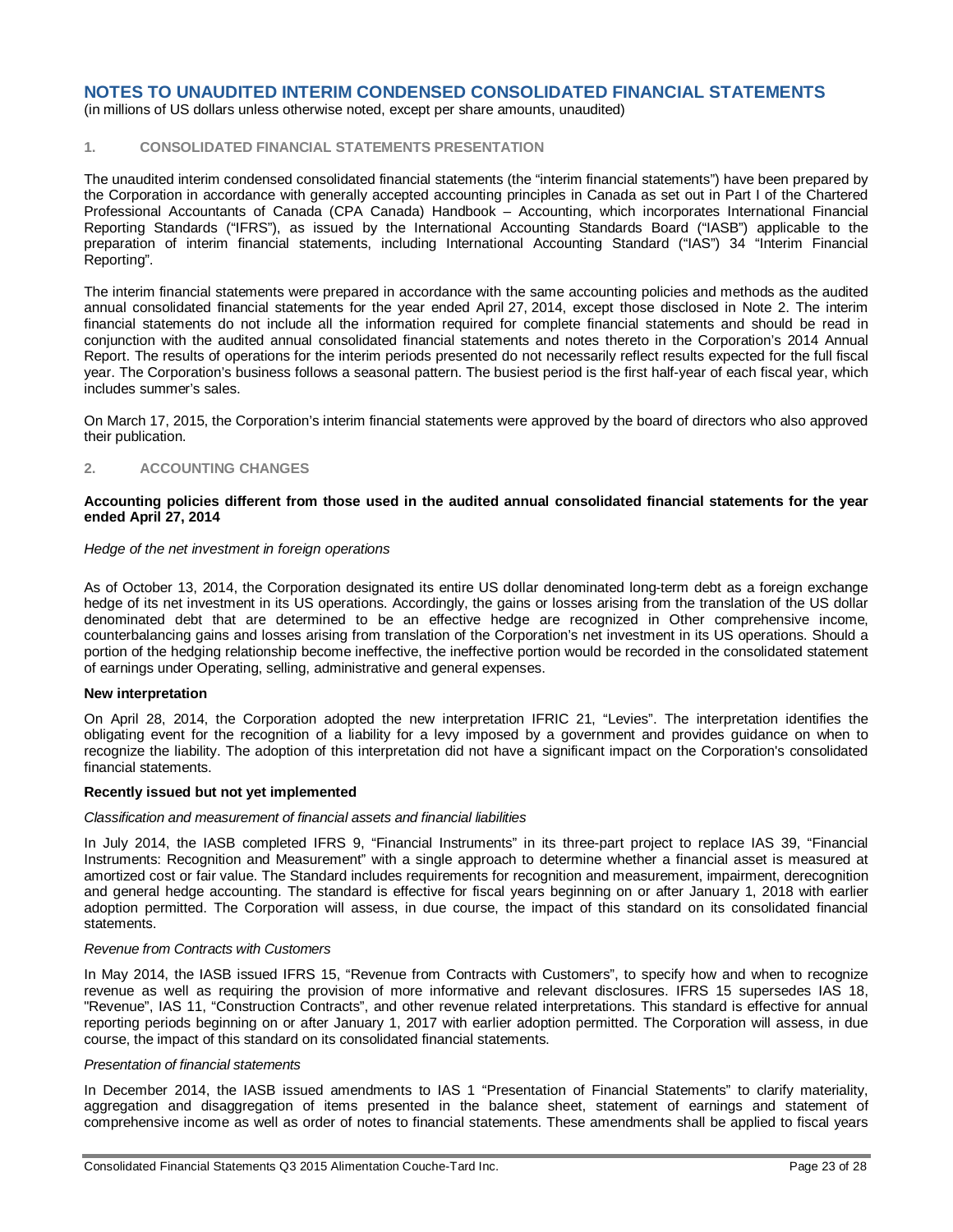(in millions of US dollars unless otherwise noted, except per share amounts, unaudited)

beginning on or after January 1, 2016 with earlier adoption permitted. The Corporation will assess, in due course, the impact of this standard on its consolidated financial statements.

### **3. BUSINESS ACQUISITIONS**

- On June 23, 2014, the Corporation acquired 13 company-operated stores and two non-operating stores in South Carolina, United States from Garvin Oil Company. The Corporation owns the land and buildings for all sites.
- On October 8, 2014, the Corporation acquired 55 stores in Illinois and Indiana, United States from Tri Star Marketing inc. Among these, 54 are company-operated and one is operated by an independent operator. The Corporation owns the land and buildings for 54 sites and leases the land and owns the building for the remaining site. Through this transaction, the Corporation also acquired three biodiesel blending facilities.
- During the 40-week period ended February 1, 2015, the Corporation also acquired 21 other stores through distinct transactions. The Corporation owns the land and buildings for 16 sites and leases these same assets for the remaining five.

For the 40-week period ended February 1, 2015, acquisition costs of \$1.5 in connection with these acquisitions and other unrealized acquisitions are included in Operating, selling, administrative and general expenses.

These acquisitions were settled for a total cash consideration of \$163.0. Since the Corporation has not completed its fair value assessment of the assets acquired, the liabilities assumed and goodwill for all transactions, the preliminary allocations of certain acquisitions are subject to adjustments to the fair value of the assets, liabilities and goodwill until the process is completed.

Purchase price allocations based on the estimated fair value on the date of acquisition and available information as at the date of publication of these consolidated financial statements is as follows:

|                                          | \$    |
|------------------------------------------|-------|
| Tangible assets acquired                 |       |
| Inventories                              | 9.6   |
| Property and equipment                   | 136.5 |
| Total tangible assets                    | 146.1 |
| Liabilities assumed                      |       |
| Accounts payable and accrued liabilities | 2.1   |
| Provisions                               | 1.1   |
| Deferred credits and other liabilities   | 5.0   |
| <b>Total liabilities</b>                 | 8.2   |
| Net tangible assets acquired             | 137.9 |
| Intangible assets                        | 1.0   |
| Goodwill                                 | 25.2  |
| Negative goodwill recorded to earnings   | (1.1) |
| Total cash consideration paid            | 163.0 |

The Corporation expects that \$12.9 of the goodwill related to these transactions will be deductible for tax purposes.

These acquisitions were concluded in order to expand the Corporation's market share, to penetrate new markets and to increase its economies of scale. These acquisitions generated goodwill mainly due to the strategic location of certain acquired stores. Since the date of acquisition, revenues and net earnings from these stores amounted to \$180.2 and \$4.8, respectively. Considering the nature of these acquisitions, the available financial information does not allow for the accurate disclosure of pro-forma revenues and net earnings had the Corporation concluded these acquisitions at the beginning of its fiscal year.

### **4. DISPOSAL OF THE AVIATION FUEL BUSINESS**

On December 31, 2014, the Corporation closed the sale of its aviation fuel business through a share purchase agreement pursuant to which BP Global Investments Ltd. acquired 100% of all issued and outstanding shares of Statoil Fuel & Retail Aviation AS for total proceeds from disposal of \$107.8 of which \$13.2 is receivable as at February 1, 2015. The Corporation recognized a preliminary loss on disposal of \$10.4 and a preliminary curtailment gain on defined benefits pension plans obligation of \$2.6 in relation to this sale transaction. The disposal also resulted in a \$1.9 loss on cumulative translation adjustments being reclassified to earnings and included on the foreign exchange loss (gain) line in the consolidated statements of earnings. These preliminary figures are subject to change until final closing adjustments.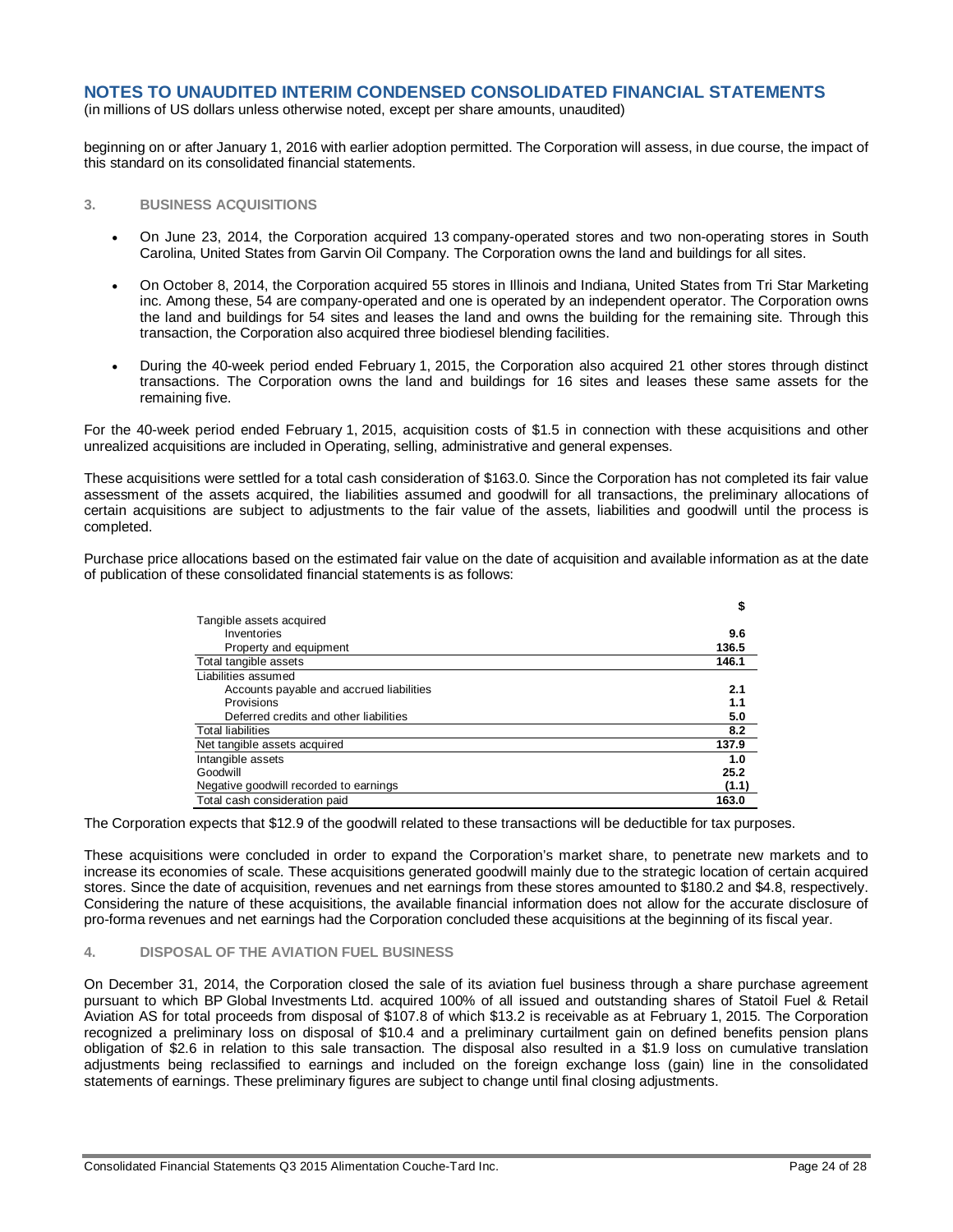(in millions of US dollars unless otherwise noted, except per share amounts, unaudited)

### **5. RESTRUCTURING COSTS**

A restructuring provision of \$8.1 was recorded to earnings for the 16 and 40-week periods ended February 1, 2015. As at February 1, 2015, a total provision of \$22.0 is recorded to the consolidated balance sheet (\$30.6 as at April, 27, 2014). This provision is primarily composed of redundancy costs which will result in the reduction of the Corporation's workforce in several business units and departments across Europe.

### **6. BANK LOANS AND LONG-TERM DEBT**

|                                                                                                        | As at February 1,<br>2015 | As at April 27,<br>2014 |
|--------------------------------------------------------------------------------------------------------|---------------------------|-------------------------|
|                                                                                                        |                           |                         |
| Canadian dollar denominated senior unsecured notes maturing on various dates from November 2017 to     |                           |                         |
| November 2022                                                                                          | 1.018.7                   | 1.172.7                 |
| US dollar denominated term revolving unsecured operating credit D, maturing in December 2017 (Note 12) | 588.5                     | 793.5                   |
| NOK denominated floating rate bonds, maturing in February 2017                                         | 1.9                       | 2.5                     |
| NOK denominated fixed rate bonds, maturing in February 2019                                            | 1.7                       | 2.2                     |
| US dollar denominated unsecured non-revolving acquisition credit facility, maturing in June 2015       |                           | 552.3                   |
| Borrowings under bank overdraft facilities, maturing at various dates                                  |                           | 1.8                     |
| Other debts, including finance leases, maturing at various dates                                       | 67.3                      | 81.4                    |
|                                                                                                        | 1.678.1                   | 2.606.4                 |
| Bank loans and current portion of long-term debt                                                       | 14.1                      | 20.3                    |
|                                                                                                        | 1.664.0                   | 2.586.1                 |

On May 16, 2014, the Corporation amended its term revolving unsecured operating credit D to increase the maximum amount available from \$1,275.0 to \$1,525.0. All other terms remain unchanged.

### **7. NET EARNINGS PER SHARE**

The following table presents the information for the computation of basic and diluted net earnings per share:

|                                                                  |                                                                                                            | 16-week period<br>ended February 1, 2015                      |                           | 16-week period<br>ended February 2, 2014               |                                                        |                           |  |
|------------------------------------------------------------------|------------------------------------------------------------------------------------------------------------|---------------------------------------------------------------|---------------------------|--------------------------------------------------------|--------------------------------------------------------|---------------------------|--|
|                                                                  | Net earnings                                                                                               | <b>Weighted average</b><br>number of shares<br>(in thousands) | Net earnings<br>per share | Net earnings                                           | Weighted average<br>number of shares<br>(in thousands) | Net earnings<br>per share |  |
|                                                                  | \$                                                                                                         |                                                               | \$                        |                                                        |                                                        | \$                        |  |
| Basic net earnings attributable to Class A<br>and B shareholders | 248.0                                                                                                      | 565,923                                                       | 0.44                      | 182.0                                                  | 565,637                                                | 0.32                      |  |
| Dilutive effect of stock options                                 |                                                                                                            | 2,838                                                         |                           |                                                        | 2,783                                                  |                           |  |
| Diluted net earnings available for Class A<br>and B shareholders | 248.0                                                                                                      | 568,761                                                       | 0.44                      | 182.0                                                  | 568,420                                                | 0.32                      |  |
|                                                                  | 40-week period<br>ended February 1, 2015                                                                   |                                                               |                           | 40-week period<br>ended February 2, 2014               |                                                        |                           |  |
|                                                                  | <b>Weighted average</b><br>number of shares<br>Net earnings<br>Net earnings<br>per share<br>(in thousands) |                                                               | Net earnings              | Weighted average<br>number of shares<br>(in thousands) | Net earnings<br>per share                              |                           |  |
|                                                                  | \$                                                                                                         |                                                               | \$                        | \$                                                     |                                                        | \$                        |  |
| Basic net earnings attributable to Class A<br>and B shareholders | 803.4                                                                                                      | 565,835                                                       | 1.42                      | 666.4                                                  | 564,148                                                | 1.18                      |  |
| Dilutive effect of stock options                                 |                                                                                                            | 2,805                                                         | (0.01)                    |                                                        | 3,854                                                  | (0.01)                    |  |
| Diluted net earnings available for Class A<br>and B shareholders | 803.4                                                                                                      | 568.640                                                       | 1.41                      | 666.4                                                  | 568.002                                                | 1.17                      |  |

When they have an anti-dilutive effect, stock options must be excluded from the calculation of the diluted net earnings per share. For the 40-week periods ended February 1, 2015, 651,274 stock options were excluded but no stock options were excluded for the 16 and 40-week periods ended February 2, 2014.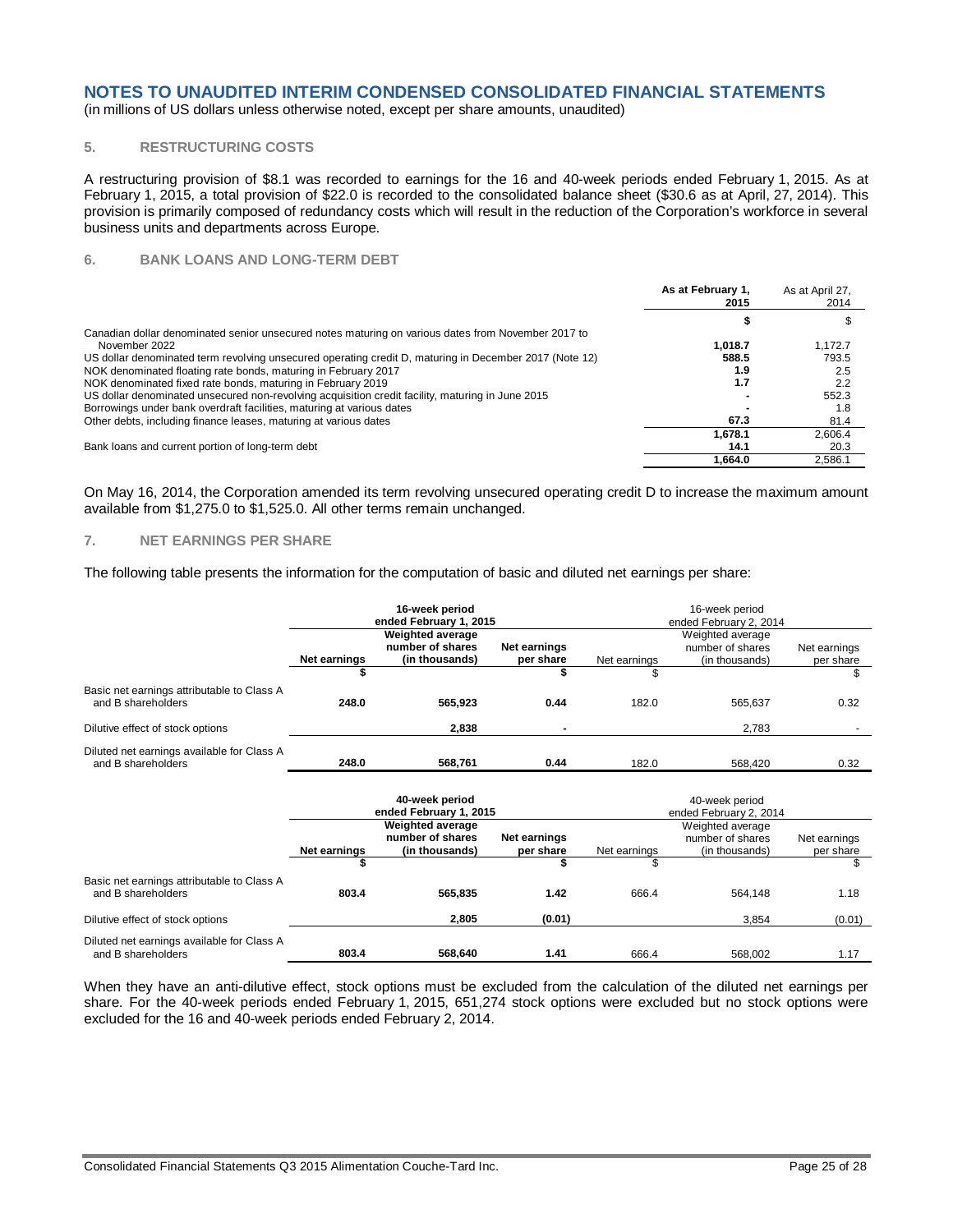(in millions of US dollars unless otherwise noted, except per share amounts, unaudited)

### **8. ACCUMULATED OTHER COMPREHENSIVE INCOME (LOSS)**

#### **As at February 1, 2015**

|                                                    |                                          | Attributable to shareholders of the Corporation |                                              |                    |                                         |                                                |  |  |  |  |
|----------------------------------------------------|------------------------------------------|-------------------------------------------------|----------------------------------------------|--------------------|-----------------------------------------|------------------------------------------------|--|--|--|--|
|                                                    |                                          | Items that may be reclassified to earnings      | Will never be<br>reclassified to<br>earnings |                    |                                         |                                                |  |  |  |  |
|                                                    | Cumulative<br>translation<br>adiustments | Net investment<br>hedae                         | Net interest on<br>net investment<br>hedge   | Cash flow<br>hedge | <b>Cumulative net</b><br>actuarial loss | <b>Accumulated other</b><br>comprehensive loss |  |  |  |  |
|                                                    |                                          |                                                 |                                              |                    |                                         |                                                |  |  |  |  |
| Balance, before income taxes<br>Less: Income taxes | (365.3)                                  | (192.6)<br>(29.6)                               | 6.4<br>1.8                                   | 9.4<br>2.1         | (55.3)<br>(15.2)                        | (597.4)<br>(40.9)                              |  |  |  |  |
| Balance, net of income taxes                       | (365.3)                                  | (163.0)                                         | 4.6                                          | 7.3                | (40.1)                                  | (556.5)                                        |  |  |  |  |

#### As at February 2, 2014

|                                                    |                                          | Attributable to shareholders of the Corporation |                                              |                    |                                  |                                              |  |  |  |
|----------------------------------------------------|------------------------------------------|-------------------------------------------------|----------------------------------------------|--------------------|----------------------------------|----------------------------------------------|--|--|--|
|                                                    |                                          | Items that may be reclassified to earnings      | Will never be<br>reclassified to<br>earnings |                    |                                  |                                              |  |  |  |
|                                                    | Cumulative<br>translation<br>adjustments | Net investment<br>hedae                         | Net interest on<br>net investment<br>hedge   | Cash flow<br>hedge | Cumulative net<br>actuarial loss | Accumulated other<br>comprehensive<br>income |  |  |  |
|                                                    |                                          |                                                 |                                              |                    |                                  |                                              |  |  |  |
| Balance, before income taxes<br>Less: Income taxes | 147.2                                    | (84.5)<br>(12.6)                                | 5.3<br>1.5                                   | 3.7<br>0.8         | (3.2)<br>(0.9)                   | 68.5<br>(11.2)                               |  |  |  |
| Balance, net of income taxes                       | 147.2                                    | (71.9)                                          | 3.8                                          | 2.9                | (2.3)                            | 79.7                                         |  |  |  |

### **9. CAPITAL STOCK**

#### **Stock options**

On September 24, 2014, 651,274 stock options were granted under the Corporation's stock option plan. A description of the Corporation's stock-based compensation plan is included in Note 24 of the consolidated financial statements presented in its 2014 Annual Report.

The fair value of stock options granted is estimated at the grant date using the Black-Scholes option pricing model on the basis of the following weighted average assumptions for the stock options granted during the period:

- □ risk-free interest rate of 1.68%;
- $\Box$  expected life of 8 years;
- $\Box$  expected volatility of 29.0%;
- □ expected quarterly dividend of CA\$0.045 per share.

The weighted average fair value of stock options granted during the 40-week period ended February 1, 2015 was CA\$11.55.

For the 16-week period ended February 1, 2015, a total of 125,270 stock options were exercised (240,210 for the 16-week period ended February 2, 2014). For the 40-week period ended February 1, 2015, a total of 275,540 stock options were exercised (3,127,230 for the 40-week period ended February 2, 2014).

#### **Issued and outstanding shares**

As at February 1, 2015, the Corporation has 148,101,840 (148,101,840 as at April 27, 2014) issued and outstanding Class A multiple voting shares each comprising ten votes per share and 417,885,677 (417,646,072 as at April 27, 2014) outstanding Class B subordinate voting shares each comprising one vote per share.

### **10. SEGMENTED INFORMATION**

The Corporation operates convenience stores in the United States, in Europe and in Canada. It essentially operates in one reportable segment, the sale of goods for immediate consumption, road transportation fuel and other products mainly through corporate stores and franchise operations. The Corporation operates its convenience store chain under several banners, including Couche-Tard, Mac's, Circle K and Statoil. Revenues from external customers mainly fall into three categories: merchandise and services, road transportation fuel and other.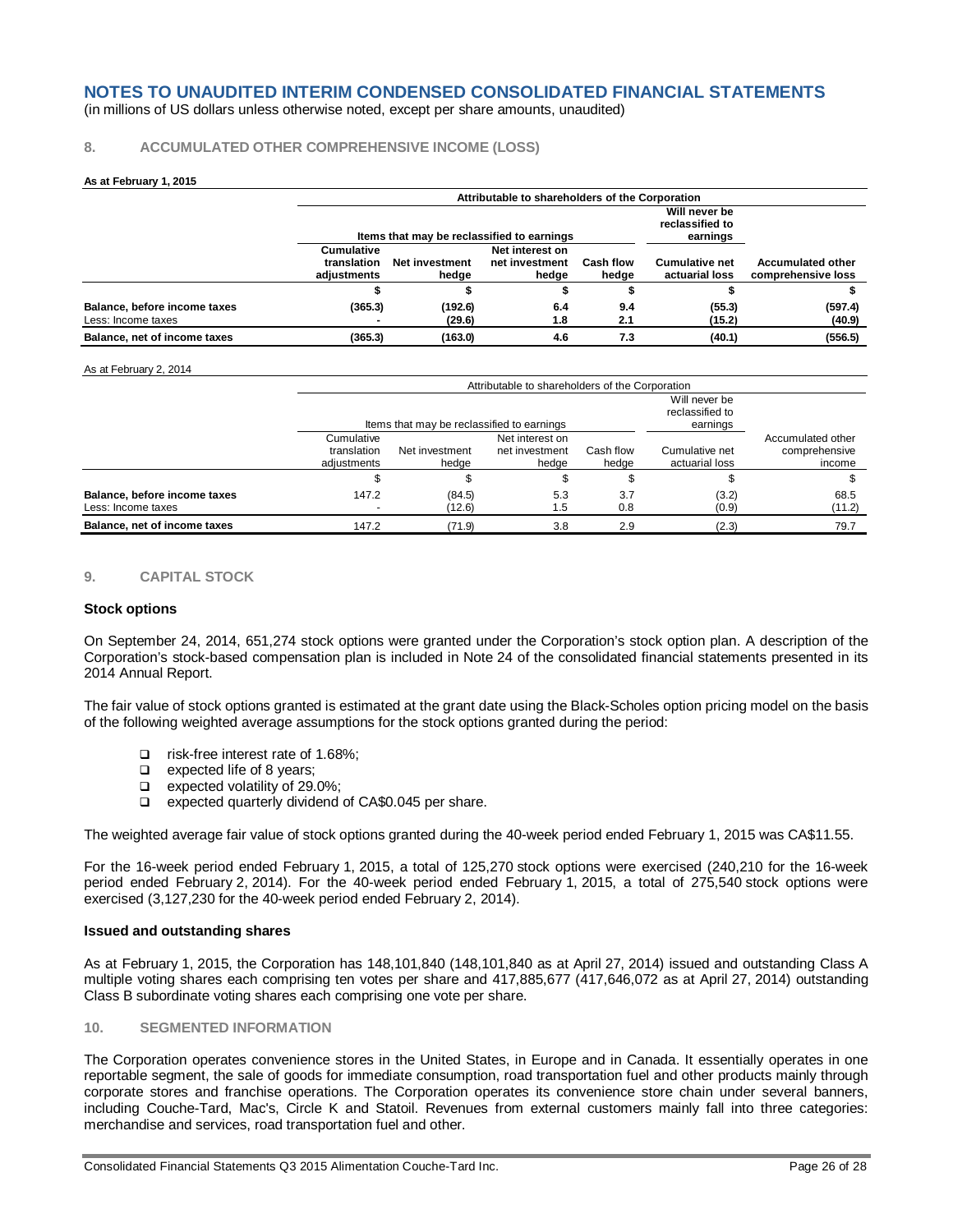(in millions of US dollars unless otherwise noted, except per share amounts, unaudited)

|                                                     | 16-week period<br>ended February 1, 2015 |               |         |                | 16-week period<br>ended February 2, 2014 |         |         |          |
|-----------------------------------------------------|------------------------------------------|---------------|---------|----------------|------------------------------------------|---------|---------|----------|
|                                                     | <b>United</b>                            |               |         |                | United                                   |         |         |          |
|                                                     | <b>States</b>                            | <b>Europe</b> | Canada  | <b>Total</b>   | <b>States</b>                            | Europe  | Canada  | Total    |
|                                                     | \$                                       | \$            | \$      | \$             | \$                                       | \$      | \$      | \$       |
| <b>External customer</b><br>revenues <sup>(a)</sup> |                                          |               |         |                |                                          |         |         |          |
| Merchandise and services                            | 1,494.5                                  | 282.5         | 553.0   | 2,330.0        | 1,399.0                                  | 305.9   | 585.9   | 2,290.8  |
| Road transportation fuel                            | 3,706.9                                  | 1,839.0       | 696.3   | 6.242.2        | 4,475.5                                  | 2,625.8 | 858.1   | 7,959.4  |
| Other                                               | 5.0                                      | 528.6         | 0.1     | 533.7          | 5.1                                      | 837.8   | 0.1     | 843.0    |
|                                                     | 5,206.4                                  | 2,650.1       | 1,249.4 | 9,105.9        | 5,879.6                                  | 3,769.5 | 1,444.1 | 11,093.2 |
| <b>Gross Profit</b>                                 |                                          |               |         |                |                                          |         |         |          |
| Merchandise and services                            | 490.1                                    | 115.8         | 178.3   | 784.2          | 457.0                                    | 132.3   | 191.4   | 780.7    |
| Road transportation fuel                            | 365.7                                    | 240.9         | 47.4    | 654.0          | 226.5                                    | 278.9   | 48.5    | 553.9    |
| Other                                               | 5.0                                      | 87.6          | 0.1     | 92.7           | 5.1                                      | 110.8   | 0.1     | 116.0    |
|                                                     | 860.8                                    | 444.3         | 225.8   | 1.530.9        | 688.6                                    | 522.0   | 240.0   | 1,450.6  |
|                                                     |                                          |               |         |                |                                          |         |         |          |
| Total long-term assets (b)                          | 3.023.0                                  | 2,852.2       | 519.1   | 6,394.3        | 2.826.8                                  | 3,681.2 | 567.6   | 7,075.6  |
|                                                     | 40-week period                           |               |         | 40-week period |                                          |         |         |          |
|                                                     | ended February 1, 2015                   |               |         |                | ended February 2, 2014                   |         |         |          |
|                                                     | <b>United</b>                            |               |         |                | United                                   |         |         |          |
|                                                     | <b>States</b>                            | <b>Europe</b> | Canada  | <b>Total</b>   | <b>States</b>                            | Europe  | Canada  | Total    |
|                                                     | \$                                       | \$            | \$      | \$             | \$                                       | \$      | \$      | \$       |
| <b>External customer</b><br>revenues <sup>(a)</sup> |                                          |               |         |                |                                          |         |         |          |
| Merchandise and services                            | 3,884.8                                  | 778.3         | 1,591.2 | 6,254.3        | 3.699.6                                  | 793.5   | 1,661.7 | 6,154.8  |
| Road transportation fuel                            | 11,346.2                                 | 5,756.1       | 2,115.1 | 19,217.4       | 11.743.9                                 | 6,739.6 | 2.270.4 | 20,753.9 |
| Other                                               | 12.1                                     | 1,755.3       | 0.4     | 1,767.8        | 11.0                                     | 2,084.2 | 0.4     | 2,095.6  |
|                                                     | 15,243.1                                 | 8,289.7       | 3.706.7 | 27,239.5       | 15,454.5                                 | 9,617.3 | 3,932.5 | 29,004.3 |
| <b>Gross Profit</b>                                 |                                          |               |         |                |                                          |         |         |          |
| Merchandise and services                            | 1,272.7                                  | 321.8         | 525.0   | 2,119.5        | 1,204.8                                  | 328.7   | 553.0   | 2,086.5  |
| Road transportation fuel                            | 877.9                                    | 697.4         | 132.1   | 1,707.4        | 636.7                                    | 717.4   | 129.9   | 1,484.0  |
| Other                                               | 12.1                                     | 259.6         | 0.4     | 272.1          | 11.0                                     | 291.3   | 0.4     | 302.7    |
|                                                     | 2,162.7                                  | 1,278.8       | 657.5   | 4,099.0        | 1,852.5                                  | 1,337.4 | 683.3   | 3,873.2  |

Information on the principal revenue classes as well as geographic information is as follows:

(a) Geographic areas are determined according to where the Corporation generates operating income (where the sale takes place) and according to the location of the long-term assets.

(b) Excluding financial instruments, deferred tax assets and post-employment benefit assets.

### **11. FAIR VALUES**

The fair value of Trade accounts receivable and vendor rebates receivable, Credit and debit cards receivable and Accounts payable and accrued liabilities is comparable to their carrying amount given their short maturity. The fair value of Obligations related to buildings and equipment under finance leases is comparable to their carrying amount given that rent is generally at market value. The carrying values of the Term revolving unsecured operating credits and Unsecured non-revolving acquisition credit (as at April 27, 2014) approximates their fair values given that their credit spreads are similar to the credit spreads the Corporation would obtain in similar conditions at the reporting date.

The estimated fair value of each class of financial instruments, the methods and assumptions that were used to determine it and their fair value hierarchy are as follows:

- The fair value of the investment contract including an embedded total return swap, which is based on the fair market value of the Corporation's Class B shares is \$52.8 as at February 1, 2015 (\$36.6 as at April 27, 2014) (Level 2);
- The fair value of the senior unsecured notes, which is based on observable market data, is \$1,088.8 as at February 1, 2015 (\$1,191.5 as at April 27, 2014) (Level 2);
- The fair value of the cross-currency interest rate swaps, which is determined based on market rates obtained from the Corporation's financial institutions for similar financial instruments is \$192.6 as at February 1, 2015 (\$73.9 as at April 27, 2014) (Level 2). They are presented as other financial liabilities on the consolidated balance sheet.